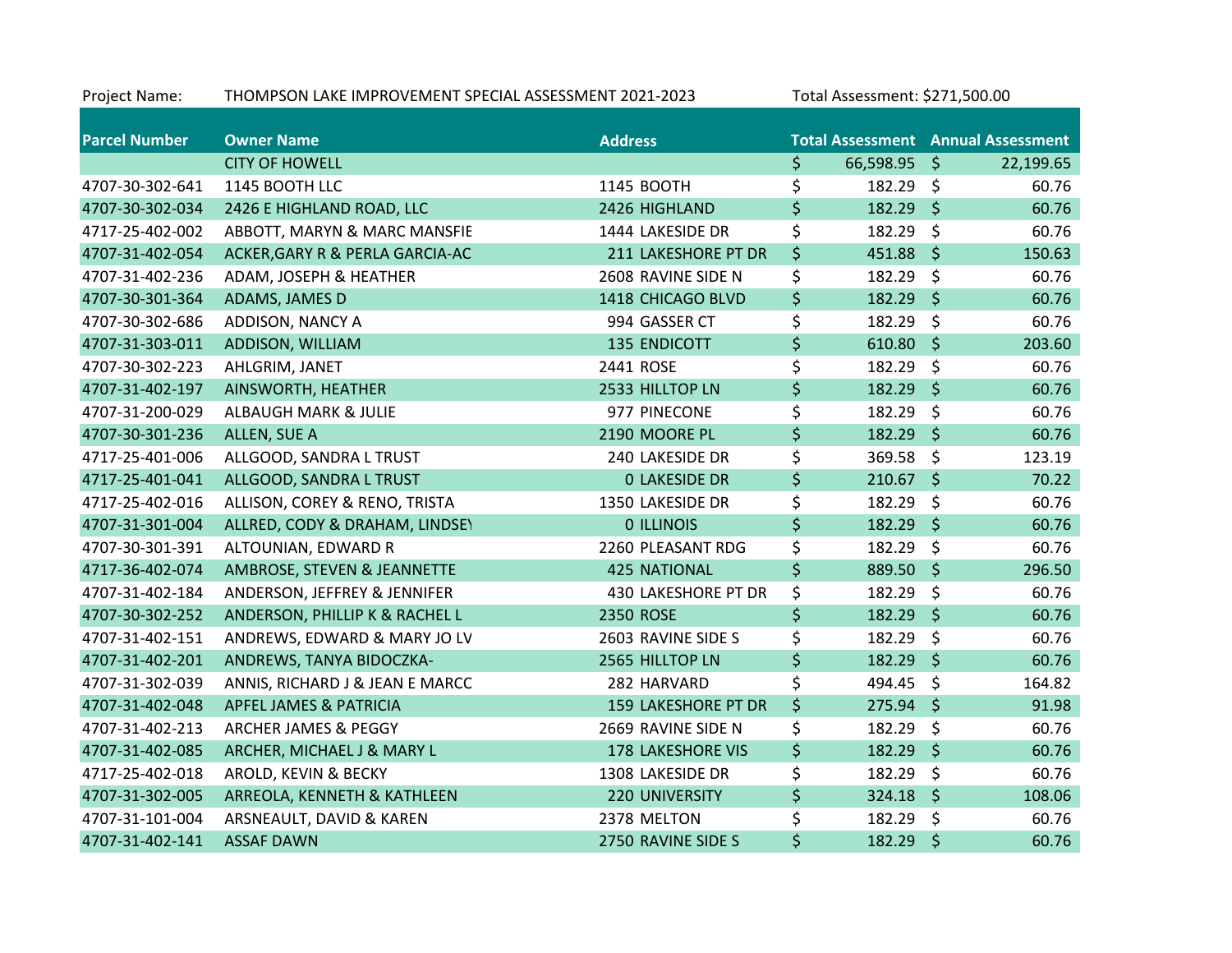| 4707-31-303-036 | <b>AULETTE JAMES &amp; LINDA</b>         | 2469 MONTE CARLO           | \$<br>182.29 \$   |                    | 60.76  |
|-----------------|------------------------------------------|----------------------------|-------------------|--------------------|--------|
| 4707-31-402-158 | AUSEL, HARTY REVOCABLE TRUST             | <b>309 LAKESHORE PT DR</b> | \$<br>$182.29$ \$ |                    | 60.76  |
| 4707-31-402-116 | AVERY PHILLIP & MELISSA L                | 487 COURT LN               | \$<br>182.29 \$   |                    | 60.76  |
| 4717-25-402-008 | AWE, RYAN                                | 1542 FIRST AV              | \$<br>182.29 \$   |                    | 60.76  |
| 4707-31-402-062 | AYALA, ALFREDO & ANTONIA RODR            | 156 LAKESHORE PT DR        | \$<br>182.29 \$   |                    | 60.76  |
| 4707-30-302-208 | <b>BACKUS VICKY V</b>                    | 2336 LIVERNOIS             | \$<br>182.29      | $\ddot{\varsigma}$ | 60.76  |
| 4707-30-302-548 | <b>BAGOS SHAWN &amp; LISA</b>            | 0 GASSER CT                | \$<br>182.29 \$   |                    | 60.76  |
| 4707-30-302-550 | <b>BAGOS, SHAWN &amp; LISA</b>           | 0 GASSER CT                | \$<br>182.29 \$   |                    | 60.76  |
| 4707-30-302-551 | <b>BAGOS, SHAWN &amp; LISA</b>           | 0 GASSER CT                | \$<br>522.83      | $\zeta$            | 174.28 |
| 4707-30-302-098 | <b>BAIBAK THOMAS J &amp; PATRICIA G</b>  | 2479 PFEIFLE               | \$<br>182.29 \$   |                    | 60.76  |
| 4707-31-303-054 | <b>BAIZE SCOTT &amp; WILEY, MICHELLE</b> | 2705 GOLF CLUB             | \$<br>182.29 \$   |                    | 60.76  |
| 4707-30-302-690 | BAKER, TROY M & KIMBERLY A               | 2411 PLEASANT RDG          | \$<br>182.29 \$   |                    | 60.76  |
| 4707-31-402-092 | BALAWENDER, LAURA C                      | 379 COURT LN               | \$<br>182.29 \$   |                    | 60.76  |
| 4707-30-302-136 | <b>BALDING, BETTY SPECIAL NEEDS TR</b>   | 0 BOOTH                    | \$<br>182.29 \$   |                    | 60.76  |
| 4707-30-302-145 | BALDING, GERALD REV TRUST AND            | 1387 BOOTH                 | \$<br>182.29 \$   |                    | 60.76  |
| 4717-36-202-019 | <b>BANFIELD, AMY</b>                     | 567 ROSELANE DR            | \$<br>$409.31$ \$ |                    | 136.44 |
| 4707-30-302-685 | BASAR, GEORGE G & STEPHANIE D            | 1006 GASSER CT             | \$<br>182.29 \$   |                    | 60.76  |
| 4707-30-302-693 | <b>BASSETT, BERNADETTE &amp; MARK</b>    | 962 GASSER CT              | \$<br>182.29 \$   |                    | 60.76  |
| 4707-30-301-188 | BAUER, RICHARD M & KATHLEEN M            | 2094 MOORE PL              | \$<br>182.29 \$   |                    | 60.76  |
| 4717-25-405-009 | BEACHUM, JIMMY & KRISTINE                | <b>1205 THURBER DR</b>     | \$<br>$369.57$ \$ |                    | 123.19 |
| 4707-30-302-161 | <b>BEAL RICHARD T &amp; KATHLEEN M</b>   | 2458 PFEIFLE               | \$<br>182.29 \$   |                    | 60.76  |
| 4707-31-303-046 | <b>BEARSS, COLIN</b>                     | 2478 MONTE CARLO           | \$<br>182.29 \$   |                    | 60.76  |
| 4707-30-301-194 | BEAUDIN, RACHEL                          | 1394 CHICAGO BLVD          | \$<br>182.29 \$   |                    | 60.76  |
| 4707-30-302-214 | <b>BEAUVAIS, MATTHEW P</b>               | 2378 LIVERNOIS             | \$<br>182.29 \$   |                    | 60.76  |
| 4707-31-402-059 | BECK, MICHAEL R & JANICE M               | 251 LAKESHORE PT DR        | \$<br>182.29      | $\zeta$            | 60.76  |
| 4707-30-302-678 | BECKERSON, MATTHEW D JR & ROE            | 2383 AVA                   | \$<br>182.29 \$   |                    | 60.76  |
| 4717-25-401-003 | BEEBE, MICHAEL & ISABELLE                | 230 LAKESIDE DR            | \$<br>610.80%     |                    | 203.60 |
| 4707-31-402-192 | BEGLEY, ERNEST W & SHERRY L              | <b>366 LAKESHORE PT DR</b> | \$<br>182.29 \$   |                    | 60.76  |
| 4707-31-402-056 | BEHNKE, BRIAN & MARIA                    | 227 LAKESHORE PT DR        | \$<br>437.69 \$   |                    | 145.90 |
| 4707-30-301-383 | <b>BELCHER, BRYAN A</b>                  | 1174 BUTLER BLVD           | \$<br>$182.29$ \$ |                    | 60.76  |
| 4717-25-402-001 | <b>BELLINGER, TINA L</b>                 | 1452 LAKESIDE DR           | \$<br>182.29 \$   |                    | 60.76  |
| 4707-30-301-022 | <b>BENFORD TIMOTHY</b>                   | 1283 BUTLER BLVD           | \$<br>182.29 \$   |                    | 60.76  |
| 4707-31-302-037 | <b>BENNETT FAMILY TRUST</b>              | 275 HARVARD                | \$<br>$613.64$ \$ |                    | 204.55 |
| 4707-31-402-066 | <b>BERISHAJ, KELLY</b>                   | 110 LAKESHORE PT DR        | \$<br>182.29 \$   |                    | 60.76  |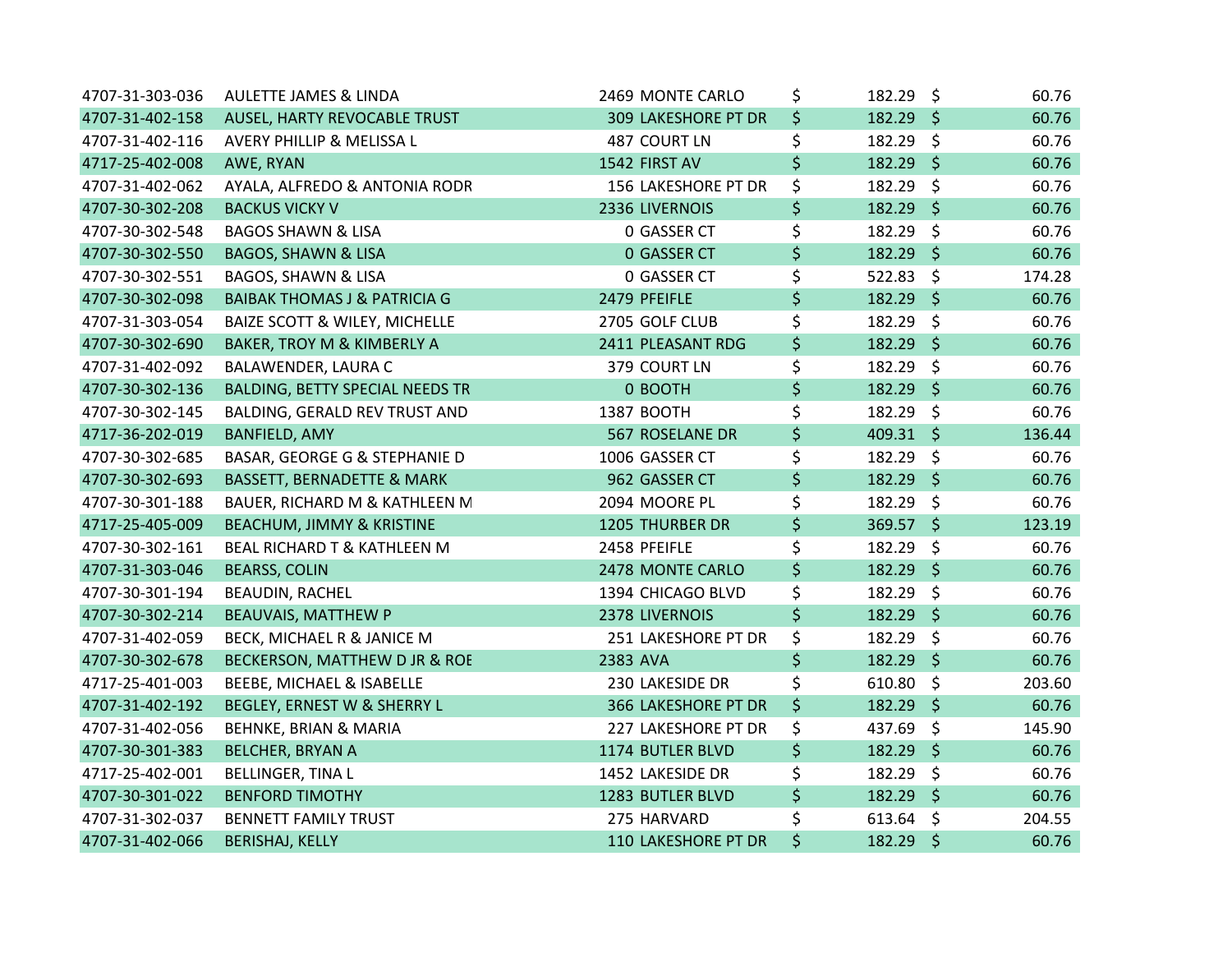| 4707-31-402-166 | <b>BERRY, SONJA K TRUSTEE</b>          | 373 LAKESHORE PT DR     | \$<br>336.67 \$   | 112.22 |
|-----------------|----------------------------------------|-------------------------|-------------------|--------|
| 4707-31-402-119 | <b>BERRY, STEVEN W</b>                 | 2648 RAVINE SIDE S      | \$<br>$182.29$ \$ | 60.76  |
| 4707-30-301-296 | <b>BEST, JESSICA MARIE &amp;</b>       | 2190 LIVERNOIS          | \$<br>182.29 \$   | 60.76  |
| 4707-31-402-143 | <b>BETHUNE, LAURA A</b>                | 2711 RAVINE SIDE S      | \$<br>$182.29$ \$ | 60.76  |
| 4707-31-402-196 | BEWERSDORF, KURT P JR                  | 2525 HILLTOP LN         | \$<br>182.29 \$   | 60.76  |
| 4707-30-302-592 | <b>BIBLE BAPTIST CHURCH</b>            | 0 MOORE PL              | \$<br>$182.29$ \$ | 60.76  |
| 4707-30-302-593 | <b>BIBLE BAPTIST CHURCH</b>            | 2258 HIGHLAND           | \$<br>182.29 \$   | 60.76  |
| 4707-30-302-357 | <b>BISHOPP, GERARDINE E TRUST</b>      | 2422 PLEASANT RDG       | \$<br>182.29 \$   | 60.76  |
| 4707-31-402-130 | <b>BLACHFORD, KATHERINE A</b>          | 2724 COURT LN N         | \$<br>182.29 \$   | 60.76  |
| 4707-30-301-369 | <b>BLAGG JEFFREY &amp; DIANE</b>       | 2170 HIGHLAND           | \$<br>182.29 \$   | 60.76  |
| 4707-30-302-349 | <b>BLAIR LOUISE G</b>                  | 2484 PLEASANT RDG       | \$<br>182.29 \$   | 60.76  |
| 4707-30-301-399 | BLANCHARD, BRADLEY V LIVING TRI        | 997 THOMPSON SHR DR \$  | $613.64$ \$       | 204.55 |
| 4707-30-302-654 | BLANCHARD, BRADLEY V LIVING TRI        | 0 THOMPSON SHR DR \$    | 182.29 \$         | 60.76  |
| 4717-25-403-015 | <b>BLIGHT, RONALD &amp; CATHY</b>      | 1319 LAKESIDE DR        | \$<br>409.30 \$   | 136.43 |
| 4707-31-402-138 | <b>BOEVING, JESSE &amp; BARBARA</b>    | 2714 RAVINE SIDE S      | \$<br>182.29 \$   | 60.76  |
| 4707-31-301-140 | <b>BOGOS JACK &amp; MARIAN</b>         | <b>668 INDIANA</b>      | \$<br>466.07 \$   | 155.36 |
| 4707-30-301-027 | BOGOS, MICHAEL G & RUTH ANN            | 1263 BUTLER BLVD        | \$<br>466.07 \$   | 155.36 |
| 4707-31-101-003 | <b>BOLTIK, THOMAS A</b>                | 0 MELTON                | \$<br>474.58 \$   | 158.19 |
| 4707-31-101-013 | <b>BOLTIK, THOMAS A</b>                | 2347 MELTON             | \$<br>437.69 \$   | 145.90 |
| 4707-31-402-214 | <b>BOMAN, LISA</b>                     | 2677 RAVINE SIDE N      | \$<br>182.29 \$   | 60.76  |
| 4717-36-202-027 | <b>BONKOWSKI, LORRAINE &amp; KEVIN</b> | 515 ROSELANE DR         | \$<br>361.07 \$   | 120.36 |
| 4707-30-302-087 | <b>BORCHARDT JEFFREY &amp; DAUNA</b>   | 2452 MOORE PL           | \$<br>$182.29$ \$ | 60.76  |
| 4707-31-402-210 | BORDEAUX GERALD L & JEAN M             | 2637 HILLTOP LN         | \$<br>182.29 \$   | 60.76  |
| 4707-31-302-029 | <b>BOVEE THOMAS &amp; DENISE</b>       | 267 HARVARD             | \$<br>380.94 \$   | 126.98 |
| 4707-31-402-010 | <b>BOWLES FRANKLIN &amp; AUDRY</b>     | 162 SHOREWOOD LN        | \$<br>$182.29$ \$ | 60.76  |
| 4707-30-302-683 | <b>BOWMAN HARRY L &amp; VIANNE</b>     | 1028 GASSER CT          | \$<br>182.29 \$   | 60.76  |
| 4707-31-301-049 | <b>BRANNON JAYSON L</b>                | 524 CHICAGO DR          | \$<br>295.80 \$   | 98.60  |
| 4707-30-302-024 | BRASCHLER, WILLIAM J & HEALY, C/       | 1493 BOOTH              | \$<br>182.29 \$   | 60.76  |
| 4707-31-402-212 | <b>BREY STEPHEN &amp; BONNIE</b>       | 2661 RAVINE SIDE N      | \$<br>182.29 \$   | 60.76  |
| 4707-30-302-150 | <b>BRIGGS, DIANE C</b>                 | 2439 LIVERNOIS          | \$<br>182.29 \$   | 60.76  |
| 4717-25-402-042 | BROADBENT, ROBERT W & JENNIFE          | 641 THOMPSON LAKE AV \$ | 182.28 \$         | 60.76  |
| 4707-31-303-038 | <b>BROOKS, PEGGY REV TRUST &amp;</b>   | 111 RAVINE PL           | \$<br>$182.29$ \$ | 60.76  |
| 4707-30-302-225 | BROWN, DAVID N & MELISSA F             | 2460 LIVERNOIS          | \$<br>182.29 \$   | 60.76  |
| 4707-30-302-661 | BROWN, MARTHA E REV LVG TRUST          | 2398 EADS PL            | \$<br>182.29 \$   | 60.76  |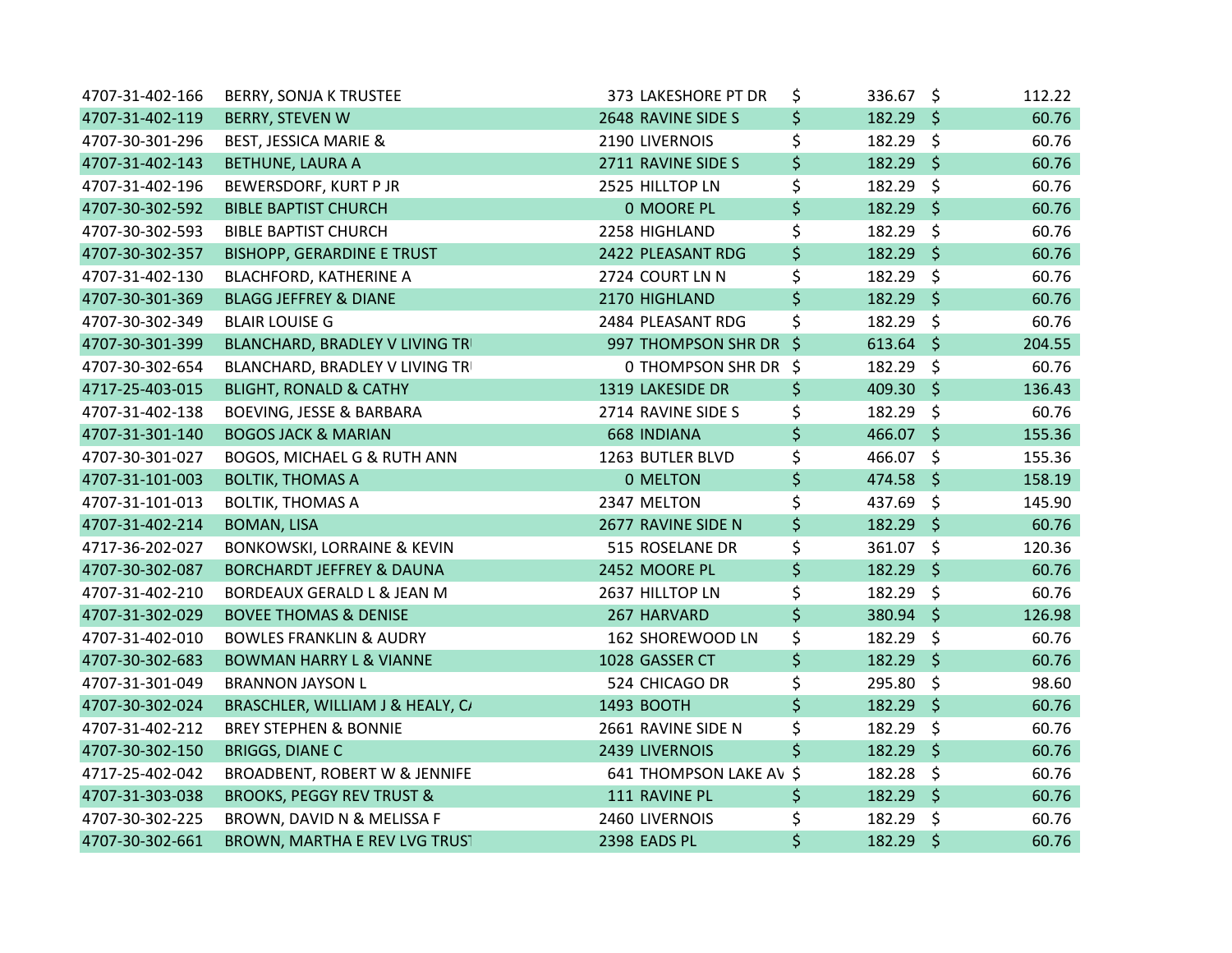| 4707-31-402-198 | <b>BROWN, RONALD</b>                   | 2541 HILLTOP LN            | \$<br>182.29 \$   |         | 60.76  |
|-----------------|----------------------------------------|----------------------------|-------------------|---------|--------|
| 4707-30-301-192 | <b>BROWNE, REBECCA</b>                 | 2118 MOORE PL              | \$<br>$182.29$ \$ |         | 60.76  |
| 4707-30-301-193 | <b>BROWNE, REBECCA</b>                 | <b>0 ROBERTA CT</b>        | \$<br>182.29 \$   |         | 60.76  |
| 4707-31-402-147 | <b>BRUERD, CHRISTINE C</b>             | 2667 RAVINE SIDE S         | \$<br>182.29 \$   |         | 60.76  |
| 4707-31-402-142 | <b>BRZUCHOWSKI DEANNA</b>              | 2727 RAVINE SIDE S         | \$<br>182.29 \$   |         | 60.76  |
| 4707-31-402-193 | <b>BUCKINGHAM WILLIAM R</b>            | <b>360 LAKESHORE PT DR</b> | \$<br>182.29 \$   |         | 60.76  |
| 4707-30-302-240 | <b>BULLINGER, JEFFREY J</b>            | 2487 ROSE                  | \$<br>182.29      | $\zeta$ | 60.76  |
| 4707-31-303-015 | <b>BUNYAK, MICHELE A &amp; KENNETH</b> | <b>166 ENDICOTT</b>        | \$<br>571.07 \$   |         | 190.36 |
| 4707-30-302-622 | <b>BURTCH, JAMES S &amp; MARY E</b>    | 2370 AVA                   | \$<br>182.29 \$   |         | 60.76  |
| 4707-31-402-159 | <b>BURTON, GERALD &amp; CATHLEEN</b>   | 317 LAKESHORE PT DR        | \$<br>182.29 \$   |         | 60.76  |
| 4707-31-102-009 | <b>BURTON, RYAN &amp; BRIDGETTE</b>    | 929 WESTWIND SHR DR        | \$<br>261.75 \$   |         | 87.25  |
| 4707-31-402-111 | <b>BUTLER, THOMAS &amp; ALLISON</b>    | 2701 COURT LN S            | \$<br>182.29 \$   |         | 60.76  |
| 4707-31-303-001 | <b>BUTTREY JAMES &amp; JEANETTE</b>    | 21 ENDICOTT                | \$<br>182.29 \$   |         | 60.76  |
| 4707-30-302-625 | <b>CABALUNA SHEILA MAE TRUST</b>       | 2418 AVA                   | \$<br>182.29 \$   |         | 60.76  |
| 4707-30-302-645 | <b>CAIRA LOUIS &amp; KRISTIN</b>       | 1103 EASTWOOD SHR DR       | \$<br>182.29 \$   |         | 60.76  |
| 4717-25-405-019 | CALDER, ALAN & KORTH, BRENDA           | <b>1257 THURBER DR</b>     | \$<br>$324.17$ \$ |         | 108.06 |
| 4717-25-402-070 | CALDWELL, EDWARD II                    | 1571 SECOND AV             | \$<br>182.28      | \$      | 60.76  |
| 4707-31-402-083 | <b>CAMPBELL, BONNIE</b>                | <b>179 LAKESHORE VIS</b>   | \$<br>182.29 \$   |         | 60.76  |
| 4717-36-202-006 | CAMPBELL, IAN & SUSAN                  | 540 ROSELANE CT            | \$<br>182.28 \$   |         | 60.76  |
| 4707-31-402-050 | <b>CAMPOS, ARIANE BERTOLI-</b>         | 179 LAKESHORE PT DR        | \$<br>182.29 \$   |         | 60.76  |
| 4707-31-402-100 | CAPTAIN, MICHAEL J                     | 404 COURT LN               | \$<br>182.29 \$   |         | 60.76  |
| 4707-31-402-042 | CARLEY, CHRISTOPHER & MELODY           | 111 LAKESHORE PT DR        | \$<br>$182.29$ \$ |         | 60.76  |
| 4707-30-301-014 | <b>CARLSON JOHN &amp; PAMILINE</b>     | 1371 BUTLER BLVD           | \$<br>182.29 \$   |         | 60.76  |
| 4707-31-402-068 | <b>CARPENTER, JOHN P</b>               | <b>96 LAKESHORE PT DR</b>  | \$<br>182.29 \$   |         | 60.76  |
| 4707-31-200-013 | CARRON, ALEXA                          | 1010 OAKCREST              | \$<br>182.29      | - \$    | 60.76  |
| 4717-25-402-050 | <b>CARSWELL, DIRK</b>                  | 677 DETROIT AV             | \$<br>182.28      | $\zeta$ | 60.76  |
| 4707-30-301-370 | <b>CARTER PEARL E</b>                  | 1177 BUTLER BLVD           | \$<br>389.45 \$   |         | 129.82 |
| 4707-30-302-256 | CARTER, E. HARRY                       | 2353 PLEASANT RDG          | \$<br>182.29 \$   |         | 60.76  |
| 4717-36-202-018 | CARTER, MICHAEL & PAMELA               | 577 ROSELANE DR            | \$<br>440.53 \$   |         | 146.84 |
| 4707-31-301-148 | CASCIO, DENNIS L                       | 679 INDIANA                | \$<br>$253.23$ \$ |         | 84.41  |
| 4717-25-402-064 | CASSELMAN, CHRISTOPHER                 | 1404 THIRD AV              | \$<br>182.28 \$   |         | 60.76  |
| 4707-30-302-052 | <b>CATON, KEVIN J</b>                  | 2443 MOORE PL              | \$<br>182.29 \$   |         | 60.76  |
| 4707-31-200-047 | <b>CECCACCI NICHOLAS &amp; DAWN</b>    | 955 PINECONE               | \$<br>182.29      | \$      | 60.76  |
| 4707-30-302-155 | <b>CESNICK MICHAEL &amp; STACEY</b>    | 1386 BOOTH                 | \$<br>182.29 \$   |         | 60.76  |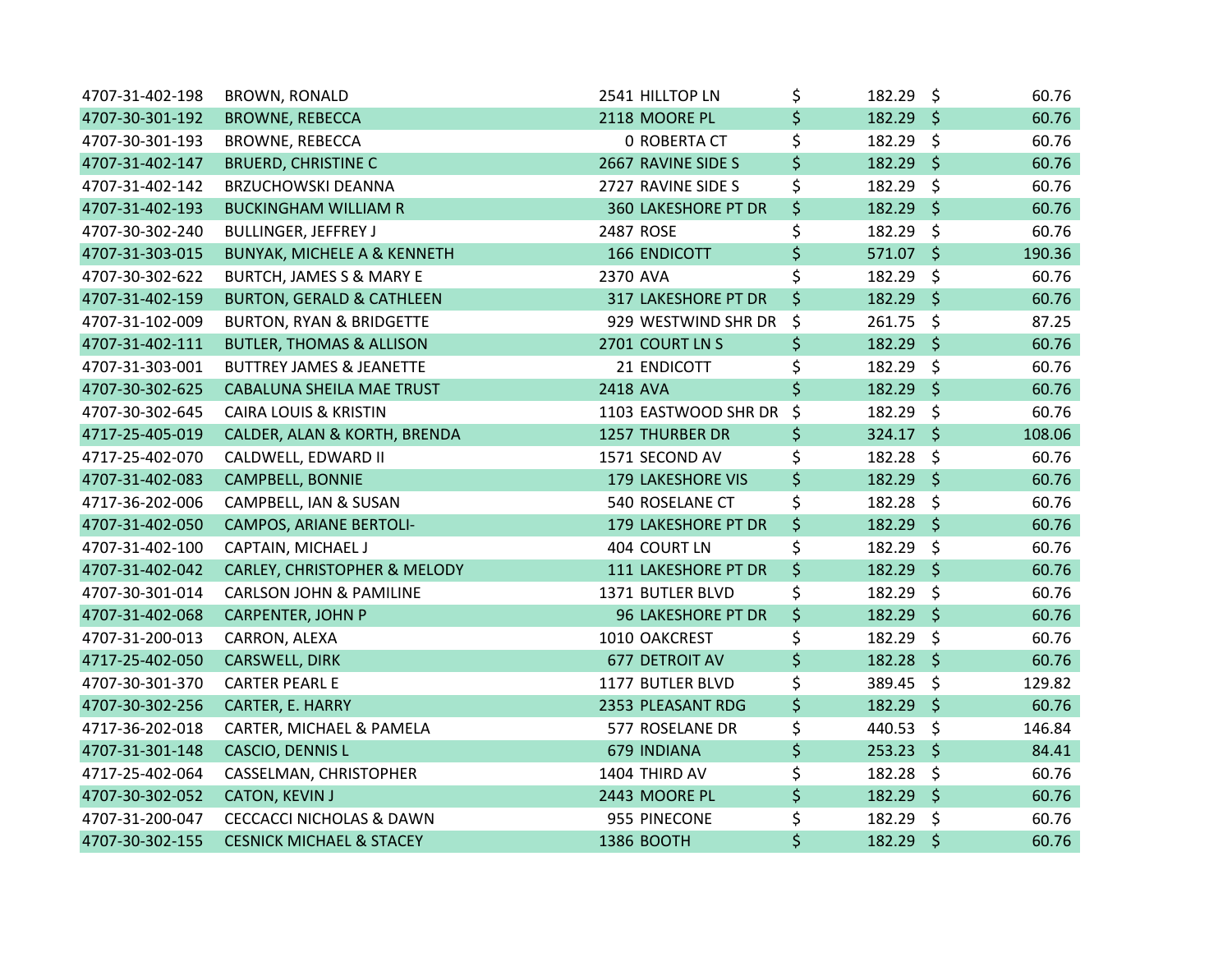| 4707-31-402-129 | CHAMBERLIN, JUSTIN M & KELLY L            | 2718 COURT LN N            | \$<br>182.29 \$   |         | 60.76  |
|-----------------|-------------------------------------------|----------------------------|-------------------|---------|--------|
| 4707-31-402-108 | <b>CHAMPION NICHOLAS J</b>                | 2737 COURT LN S            | \$<br>182.29 \$   |         | 60.76  |
| 4707-31-402-084 | <b>CHAPMAN BEROLINA</b>                   | <b>186 LAKESHORE VIS</b>   | \$<br>182.29 \$   |         | 60.76  |
| 4707-31-402-089 | <b>CHAPMAN DAVID SR &amp; KARIN</b>       | <b>146 LAKESHORE VIS</b>   | \$<br>182.29 \$   |         | 60.76  |
| 4707-31-303-009 | <b>CHARETTE GARY A &amp; SALLY S</b>      | 111 ENDICOTT               | \$<br>437.69 \$   |         | 145.90 |
| 4707-31-102-012 | CHEERLA, MAHESH K                         | 983 WESTWIND SHR DR        | \$<br>684.58 \$   |         | 228.19 |
| 4707-30-301-028 | <b>CHENDES, DELPHINE TRUSTEE</b>          | 1255 BUTLER BLVD           | \$<br>338.37      | \$      | 112.79 |
| 4707-30-302-620 | CHERRY. DAVID A & MELISSA SOBIE           | 2375 EADS PL               | \$<br>182.29      | $\zeta$ | 60.76  |
| 4707-31-200-040 | CHRISTAIN, BRUCE R & DEBRA L              | 941 PINECONE               | \$<br>182.29 \$   |         | 60.76  |
| 4707-31-402-186 | <b>CLAFFEY DENNIS &amp; VIRGINA</b>       | 412 LAKESHORE PT DR        | \$<br>182.29 \$   |         | 60.76  |
| 4717-36-202-030 | <b>CLAFFEY, JAMES &amp; PATRICIA</b>      | 605 ROSELANE DR            | \$<br>681.75 \$   |         | 227.25 |
| 4707-30-301-394 | <b>CLARK ROBERT &amp; FUJIMORI YOSHIK</b> | 1073 THOMPSON SHR DR \$    | 466.07 \$         |         | 155.36 |
| 4707-31-302-034 | <b>CLARK TRACY C</b>                      | 270 CORNELL                | \$<br>361.07 \$   |         | 120.36 |
| 4717-36-202-032 | CLARK, CAITLIN & NELSON, SEAN             | 530 ROSELANE CT            | \$<br>182.29 \$   |         | 60.76  |
| 4707-30-301-368 | <b>CLARK, JUDY MARIE</b>                  | 2140 HIGHLAND              | \$<br>182.29 \$   |         | 60.76  |
| 4707-30-301-324 | CLARK, VIOLA J & STEWART, WAND            | 1290 ROBERTA CT            | \$<br>182.29 \$   |         | 60.76  |
| 4707-30-302-387 | CLAY, JANET L & JOHN F                    | 2430 PLEASANT RDG          | \$<br>182.29 \$   |         | 60.76  |
| 4707-31-402-178 | COCHRAN, JOHN JR & KIMBERLY               | <b>469 LAKESHORE PT DR</b> | \$<br>$422.17$ \$ |         | 140.72 |
| 4707-30-301-180 | <b>COLEMAN GENE H</b>                     | 1441 CHICAGO BLVD          | \$<br>182.29 \$   |         | 60.76  |
| 4707-31-402-003 | COLLETTA, PAUL J                          | 78 SHOREWOOD LN            | \$<br>182.29 \$   |         | 60.76  |
| 4707-31-402-246 | CONFER, DANIEL & DEBRA                    | 2516 RAVINE SIDE N         | \$<br>182.29 \$   |         | 60.76  |
| 4707-31-402-074 | <b>CONKLIN, CHERYLL L</b>                 | 111 LAKESHORE VIS          | \$<br>182.29 \$   |         | 60.76  |
| 4707-31-303-037 | <b>CONLEY, MITCHELL</b>                   | 2481 MONTE CARLO           | \$<br>182.29 \$   |         | 60.76  |
| 4707-30-301-402 | CONNER, ANDREW & SIMS, MADAL              | 2176 PLEASANT RDG          | \$<br>182.29 \$   |         | 60.76  |
| 4707-30-301-181 | COOK TAMMY & LYNN JANET                   | <b>0 CHICAGO BLVD</b>      | \$<br>182.29      | - \$    | 60.76  |
| 4707-30-302-649 | COOK, AARON & JACQUELINE                  | 1025 GASSER CT             | \$<br>182.29 \$   |         | 60.76  |
| 4707-31-402-102 | COOKE, RUSSELL A & BRIANA L               | 2698 COURT LN S            | \$<br>182.29 \$   |         | 60.76  |
| 4707-30-302-151 | <b>COPPINGER, DESIREE</b>                 | 2444 PFEIFLE               | \$<br>182.29 \$   |         | 60.76  |
| 4707-31-303-019 | COSTE, CYNTHIA M                          | 118 RAVINE PL              | \$<br>182.29 \$   |         | 60.76  |
| 4707-31-402-152 | COULIER, DENNIS M & DIONNA L              | 2575 RAVINE SIDE S         | \$<br>182.29      | $\zeta$ | 60.76  |
| 4717-25-300-020 | <b>COUNTY OF LIVINGSTON</b>               | O THOMPSON LAKE DA \$      | 650.53 \$         |         | 216.84 |
| 4707-31-200-048 | <b>COX CHRISTOPHER &amp; HOLLY</b>        | 933 PINECONE               | \$<br>182.29 \$   |         | 60.76  |
| 4707-31-303-025 | <b>CRACIUN CHARLES &amp; KAREN</b>        | 102 ENDICOTT               | \$<br>182.29 \$   |         | 60.76  |
| 4707-31-402-053 | CRAFT, MARK A & LISA M                    | 203 LAKESHORE PT DR        | \$<br>372.42 \$   |         | 124.14 |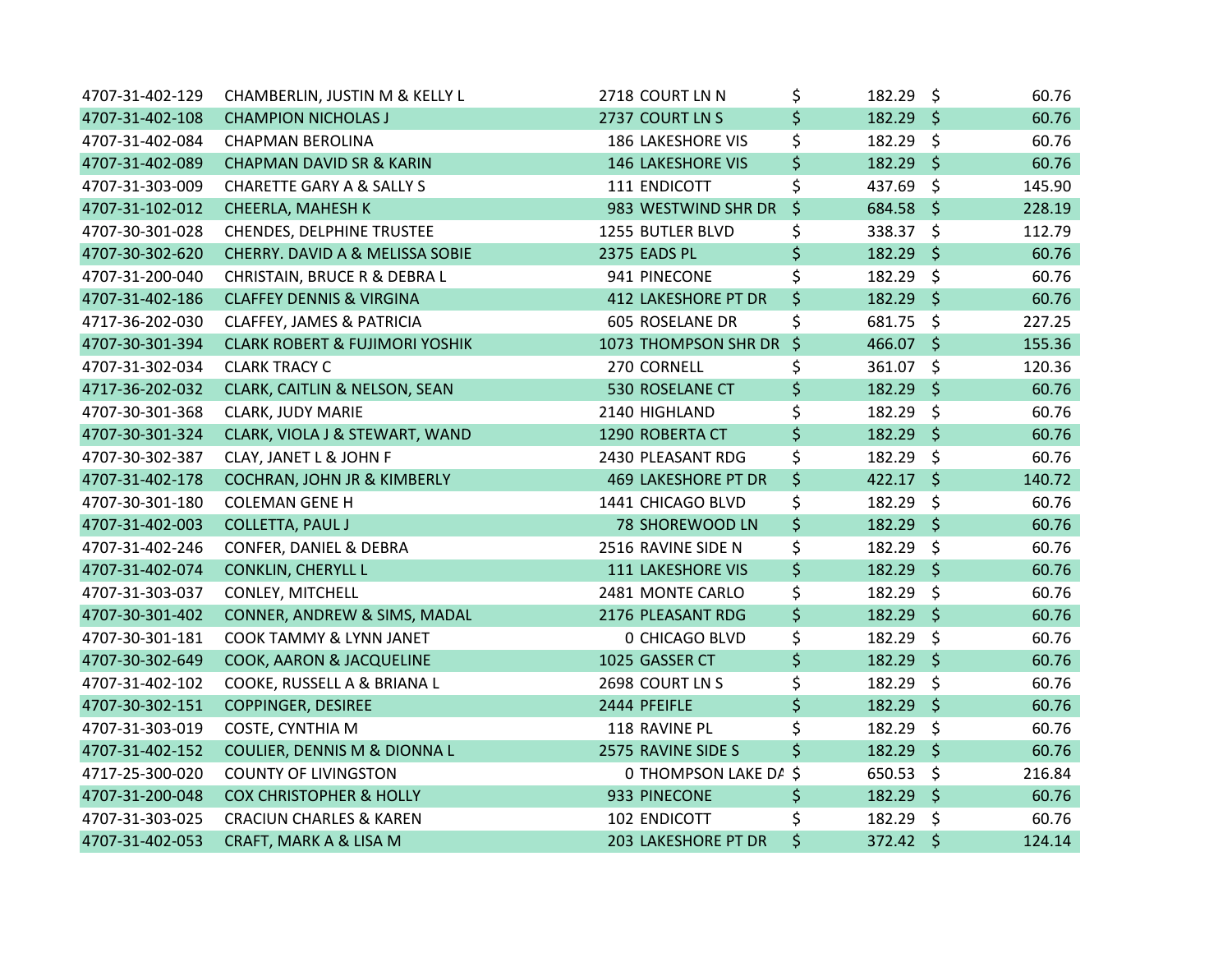| 4707-31-402-126 | <b>CRAWFORD DANIEL &amp; LORRAINE</b>  | 2564 RAVINE SIDE S      | \$<br>182.29 \$   | 60.76  |
|-----------------|----------------------------------------|-------------------------|-------------------|--------|
| 4707-30-302-623 | <b>CRAWFORD MICHAEL &amp; MARY</b>     | 2388 AVA                | \$<br>$182.29$ \$ | 60.76  |
| 4707-31-102-001 | CROCKER GREGORY M & SUSAN D            | 928 WESTWIND SHR DR     | \$<br>182.29 \$   | 60.76  |
| 4707-31-102-002 | <b>CROCKER GREGORY M &amp; SUSAN D</b> | 0 MELVIN                | \$<br>182.29 \$   | 60.76  |
| 4707-31-102-003 | CROCKER GREGORY M & SUSAN D            | 0 MELVIN                | \$<br>182.29 \$   | 60.76  |
| 4717-25-402-067 | <b>CROWE, CATHERINE</b>                | 1310 THIRD AV           | \$<br>182.28 \$   | 60.76  |
| 4707-30-302-156 | <b>CRUTCHFIELD, TODD &amp; TERRI</b>   | 2481 LIVERNOIS          | \$<br>182.29 \$   | 60.76  |
| 4707-31-402-156 | <b>CRUZ DAVID SR &amp; CHARLENE</b>    | 336 LAKESHORE PT DR     | \$<br>182.29 \$   | 60.76  |
| 4707-30-302-636 | <b>CULLEN, ANTHONY W</b>               | 1215 BOOTH              | \$<br>182.29 \$   | 60.76  |
| 4717-25-402-060 | CULVER, CHARLES W & CARMEN M           | <b>605 PRIVATE DR</b>   | \$<br>182.28 \$   | 60.76  |
| 4707-30-302-670 | <b>CURRIE GARY &amp; PAMELA</b>        | 2307 ROSE               | \$<br>182.29 \$   | 60.76  |
| 4707-30-302-681 | CZAPSKI, MICHAEL & MELODY              | 1070 GASSER CT          | \$<br>182.29 \$   | 60.76  |
| 4707-30-301-076 | CZARTOSZEWSKI, MICHAEL                 | 2130 HIGHLAND           | \$<br>182.29 \$   | 60.76  |
| 4717-25-403-007 | DALTUVA, JUDITH & MARY                 | 1201 LAKESIDE DR        | \$<br>$500.11$ \$ | 166.70 |
| 4717-25-403-027 | DARE, THEODORE                         | 644 THOMPSON LAKE AV \$ | 292.95 \$         | 97.65  |
| 4707-31-200-058 | DAUS, JULIUS J IV & LISA L             | 970 OAKCREST            | \$<br>$182.29$ \$ | 60.76  |
| 4707-31-402-022 | DAVIDSON, JUSTIN W & SARAH I           | 98 LAKESHORE VIS        | \$<br>182.29 \$   | 60.76  |
| 4717-25-401-009 | DAVIDSON, KENNETH W JR                 | 246 LAKESIDE DR         | \$<br>397.96 \$   | 132.65 |
| 4717-25-402-033 | DAVIS, CHRISTINE & MICHELE KINN        | 1566 SECOND AV          | \$<br>182.29 \$   | 60.76  |
| 4717-25-402-059 | DAVIS, EARL E & DRAGUN, PHYLLIS        | <b>603 PRIVATE DR</b>   | \$<br>182.28 \$   | 60.76  |
| 4707-31-402-195 | DAVIS, JOSEPH G & MARY LOU             | 2517 HILLTOP LN         | \$<br>182.29 \$   | 60.76  |
| 4707-30-301-388 | DE VARONA, RICHARD & AMENSON           | 1184 WESTWOOD SHR DR \$ | $182.29$ \$       | 60.76  |
| 4717-36-202-001 | DEAN, CAROL ANN & STEPHEN              | 524 ROSELANE DR         | \$<br>182.28 \$   | 60.76  |
| 4707-31-301-055 | DECIA, ANTONIO D & BROOKE              | 430 CHICAGO DR          | \$<br>$522.83$ \$ | 174.28 |
| 4707-31-402-175 | DEEGAN, RAYMOND & BONNIE               | 445 LAKESHORE PT DR     | \$<br>$357.35$ \$ | 119.12 |
| 4707-31-402-128 | DELONG, DAWN                           | 2700 COURT LN N         | \$<br>182.29 \$   | 60.76  |
| 4707-30-302-181 | <b>DEMARS PAUL</b>                     | 1355 BOOTH              | \$<br>182.29 \$   | 60.76  |
| 4707-31-301-033 | DENKHAUS, DAVID & DIANE REV TR         | 698 INDIANA             | \$<br>349.72 \$   | 116.57 |
| 4707-31-102-008 | DENNIS, SHANE A & KERI LYN             | 910 WESTWIND SHR DR     | \$<br>182.29 \$   | 60.76  |
| 4717-25-402-049 | DEROSA, DAVID & LAURA                  | 675 DETROIT AV          | \$<br>$182.28$ \$ | 60.76  |
| 4707-30-301-158 | <b>DEVET BARRY &amp; KELLI</b>         | 1260 BUTLER BLVD        | \$<br>182.29 \$   | 60.76  |
| 4707-31-303-032 | DEVIER WILLIAM J & MARY L              | 2421 MONTE CARLO        | \$<br>182.29 \$   | 60.76  |
| 4707-30-302-104 | DEZIEL, DWAYNE T & CHERYL A            | 2435 PFEIFLE            | \$<br>182.29 \$   | 60.76  |
| 4717-25-403-034 | DIACONO, MARIE A & DENNIS              | 1280 LAKESIDE DR        | \$<br>318.49 \$   | 106.16 |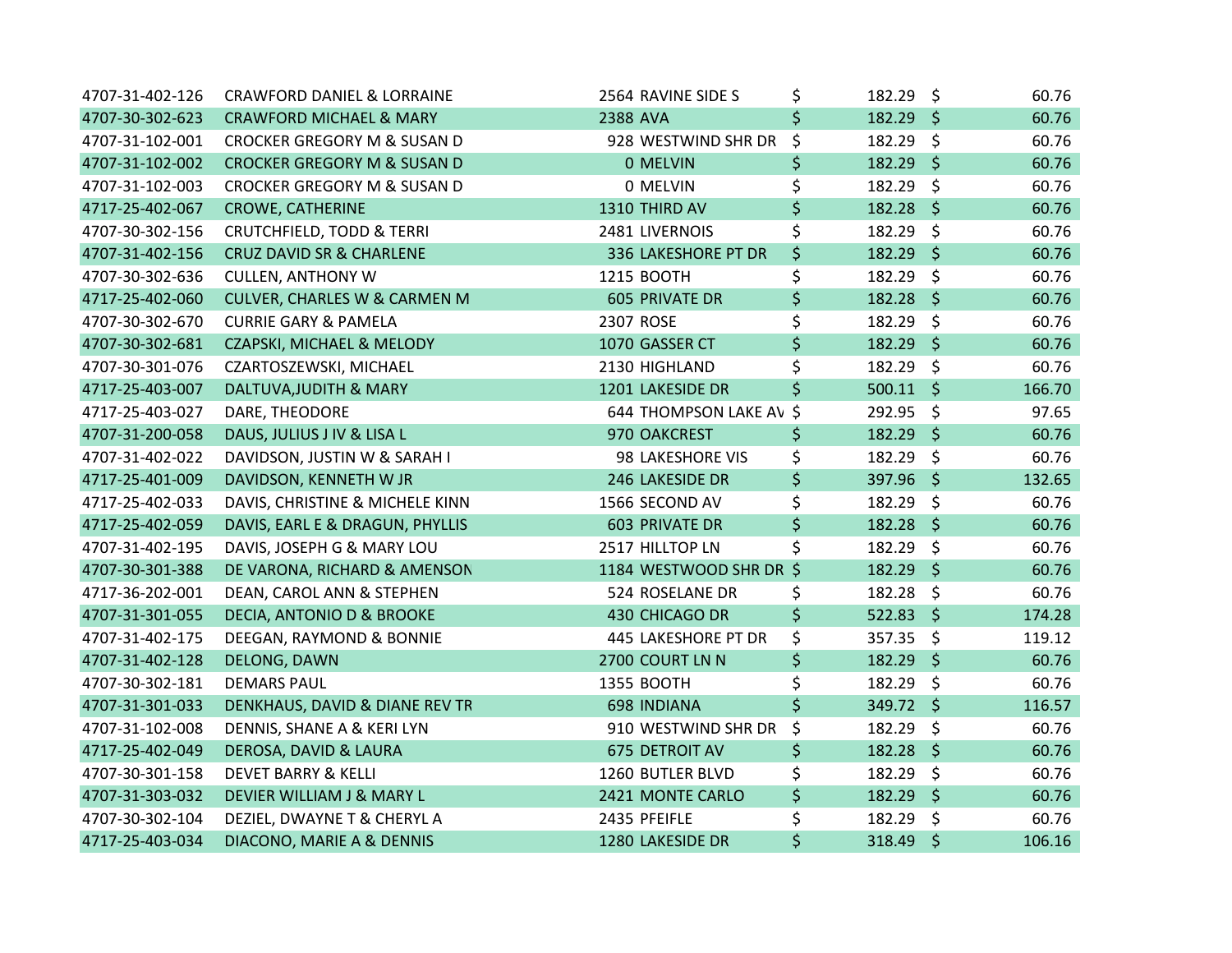| 4707-30-301-032 | <b>DICICCO MARK &amp; LISA</b>    | 1223 BUTLER BLVD      | \$<br>409.31 \$   | 136.44      |
|-----------------|-----------------------------------|-----------------------|-------------------|-------------|
| 4707-31-402-248 | DIEGEL DONALD & NANCY             | 2500 RAVINE SIDE N    | \$<br>182.29 \$   | 60.76       |
| 4707-31-102-007 | DIMOSKI, LOUIE                    | 2365 MELTON           | \$<br>182.29 \$   | 60.76       |
| 4717-25-403-005 | DINOFF, MICHAEL D & LINDA L       | 1167 LAKESIDE DR      | \$<br>522.82 \$   | 174.27      |
| 4707-30-301-176 | DISSETT DAVID & TERESA            | 2131 PLEASANT RDG     | \$<br>182.29 \$   | 60.76       |
| 4717-25-401-005 | DIXON, MARGARET                   | 238 LAKESIDE DR       | \$<br>369.58 \$   | 123.19      |
| 4707-30-301-374 | DOKEY RANDALL & JILL              | 1411 ROBERTA CT       | \$<br>182.29 \$   | 60.76       |
| 4707-30-302-605 | <b>DONET DAVID &amp; KAREN</b>    | 2318 AVA              | \$<br>182.29 \$   | 60.76       |
| 4707-31-102-005 | DORSCH, CHRISTIAN & ARMITAGE,     | 2381 MELTON           | \$<br>182.29      | \$<br>60.76 |
| 4717-25-403-018 | DOUGLASS, JACQUELINE & JEREL      | 1345 LAKESIDE DR      | \$<br>403.63 \$   | 134.54      |
| 4707-30-302-665 | <b>DOUVILLE MARC J</b>            | 2491 EADS PL          | \$<br>182.29 \$   | 60.76       |
| 4707-31-402-031 | DOWD, MARY C                      | 61 SHOREWOOD LN       | \$<br>182.29 \$   | 60.76       |
| 4707-31-402-110 | DROLSHAGEN WILLIAM & CYNTHIA      | 2713 COURT LN S       | \$<br>182.29 \$   | 60.76       |
| 4717-25-402-068 | DROWN, SANDRA                     | 1380 LAKESIDE DR      | \$<br>182.28 \$   | 60.76       |
| 4707-31-402-140 | DUCHARME, LEO P & DEBORAH         | 2738 RAVINE SIDE S    | \$<br>182.29 \$   | 60.76       |
| 4717-25-402-045 | DUNHAM, KATE L & NATHAN J         | <b>605 DETROIT AV</b> | \$<br>$182.28$ \$ | 60.76       |
| 4707-30-301-293 | DURBIN DANIEL J & SHEILA M        | 2150 LIVERNOIS        | \$<br>182.29 \$   | 60.76       |
| 4707-31-402-009 | <b>DURKEE, MARK &amp; SHANNON</b> | 150 SHOREWOOD LN      | \$<br>182.29 \$   | 60.76       |
| 4707-30-302-657 | DYMOND, REBEKAH & NICHOLAS        | 1046 THOMPSON SHR DR  | \$<br>182.29 \$   | 60.76       |
| 4707-31-402-242 | DZIADZIO, BRUCE & KATHY           | 2556 RAVINE SIDE N    | \$<br>182.29 \$   | 60.76       |
| 4717-25-402-054 | EDWARDS, EVAN & HORSTMAN, LA      | 663 PRIVATE DR        | \$<br>182.28 \$   | 60.76       |
| 4717-36-202-017 | EHLERT, GEORGE R & GEORGANNE      | 585 ROSELANE DR       | \$<br>406.47 \$   | 135.49      |
| 4707-31-302-028 | EICHER, GENE                      | 255 HARVARD           | \$<br>380.94 \$   | 126.98      |
| 4707-31-402-057 | ELDON, BARBARA A & MICHAEL E      | 235 LAKESHORE PT DR   | \$<br>307.15 \$   | 102.38      |
| 4707-31-402-223 | ELIAS, CHRISTOPHER T & KATHRYN    | 2560 HILLTOP LN       | \$<br>182.29 \$   | 60.76       |
| 4707-31-402-064 | <b>ELMORE, ANDREW</b>             | 130 LAKESHORE PT DR   | \$<br>182.29 \$   | 60.76       |
| 4707-30-302-600 | ENSLEY, ERIC M & CATHERINE D      | 2270 EADS PL          | \$<br>182.29 \$   | 60.76       |
| 4707-31-402-245 | ESCH, RYAN & HEISER, LAUREN       | 2524 RAVINE SIDE N    | \$<br>182.29 \$   | 60.76       |
| 4707-31-301-061 | FAITH, STEVEN & STEPHANIE         | 417 CHICAGO DR        | \$<br>224.86 \$   | 74.95       |
| 4707-31-301-130 | FAITH, STEVEN & STEPHANIE         | 0 CHICAGO DR          | \$<br>$522.83$ \$ | 174.28      |
| 4707-30-302-651 | FARRELL MICHAEL J & BONNIE M      | 995 GASSER CT         | \$<br>182.29 \$   | 60.76       |
| 4707-30-301-390 | <b>FARRELL SUZANNE M TRUST</b>    | 2248 PLEASANT RDG     | \$<br>182.29 \$   | 60.76       |
| 4707-31-402-211 | FEHRENBACH, TIMOTHY               | 2653 RAVINE SIDE N    | \$<br>182.29 \$   | 60.76       |
| 4717-25-401-008 | FETNER, CONSTANCE & RICHARD       | 244 LAKESIDE DR       | \$<br>397.96 \$   | 132.65      |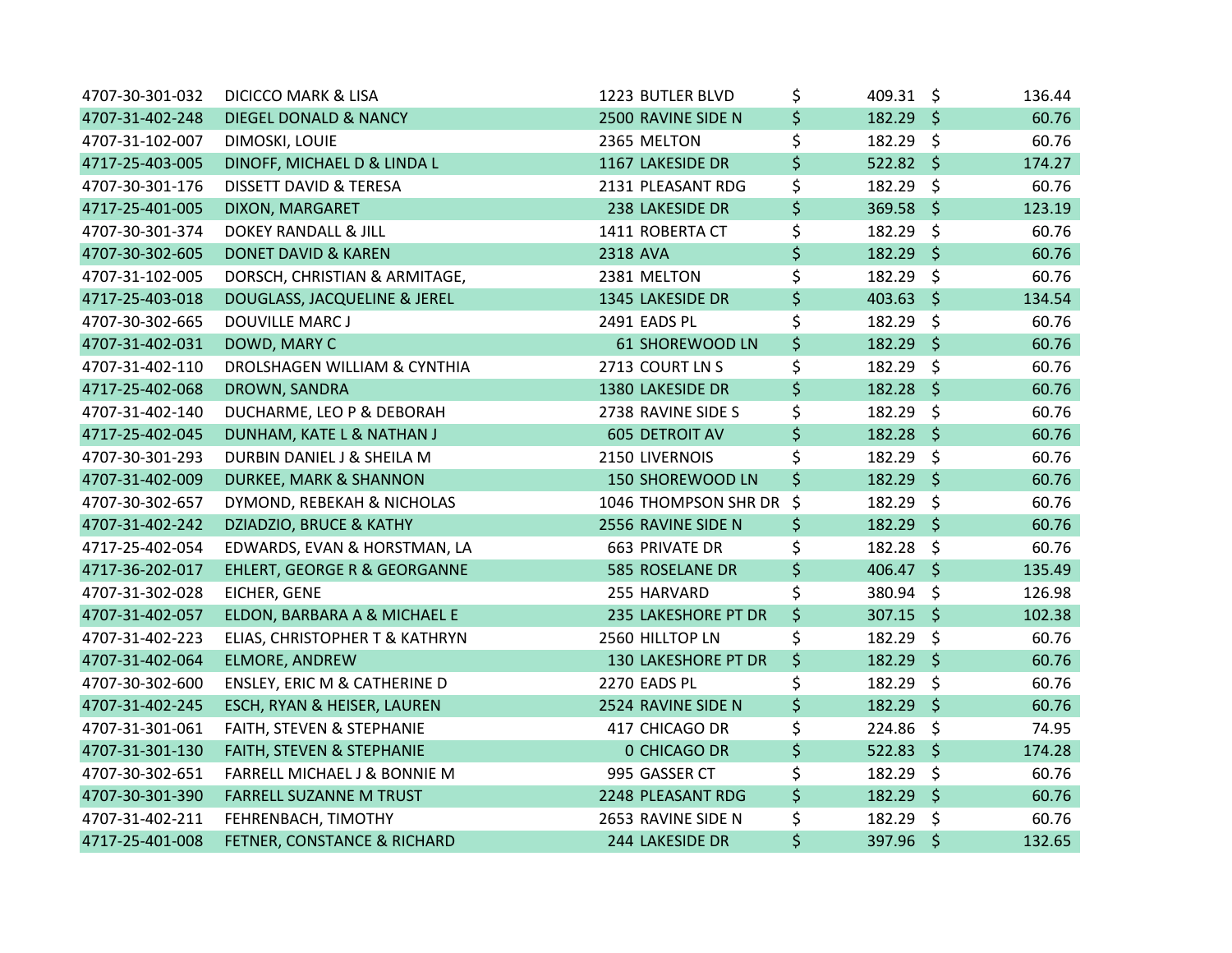| 4717-25-401-042 | FETNER, CONSTANCE & RICHARD               | <b>0 LAKESIDE DR</b> | \$<br>$210.67$ \$ | 70.22  |
|-----------------|-------------------------------------------|----------------------|-------------------|--------|
| 4707-31-402-071 | FIELD, DEBRA & ROBERT                     | 74 LAKESHORE PT DR   | \$<br>182.29 \$   | 60.76  |
| 4707-30-301-230 | FISCHER, DIANE                            | 1439 OAKWAY          | \$<br>182.29 \$   | 60.76  |
| 4707-31-402-162 | FITZPATRICK JAMES & CHERYL                | 341 LAKESHORE PT DR  | \$<br>383.35 \$   | 127.78 |
| 4707-31-303-041 | FLUECKIGER, MARTIN P                      | 2544 MONTE CARLO     | \$<br>182.29 \$   | 60.76  |
| 4707-31-402-047 | <b>FLYNN DALE &amp; THERESE</b>           | 151 LAKESHORE PT DR  | \$<br>$182.29$ \$ | 60.76  |
| 4717-25-402-071 | FLYNN, VINCENT & MEGAN                    | 1561 SECOND AV       | \$<br>182.28 \$   | 60.76  |
| 4717-25-402-015 | <b>FODOR, ROSE</b>                        | 1360 LAKESIDE DR     | \$<br>182.29 \$   | 60.76  |
| 4717-25-403-019 | FODOR, ROSE & DUMA, ROSALIND              | 1363 LAKESIDE DR     | \$<br>582.41 \$   | 194.14 |
| 4707-30-302-680 | <b>FOGLE, PATRICK</b>                     | 1096 GASSER CT       | \$<br>182.29 \$   | 60.76  |
| 4707-30-301-137 | <b>FORTON CHERYL A</b>                    | 1400 BUTLER BLVD     | \$<br>182.29 \$   | 60.76  |
| 4707-31-303-047 | FOUNTAIN, MERLE LYNN                      | 2458 MONTE CARLO     | \$<br>182.29 \$   | 60.76  |
| 4707-31-402-001 | FRANCIS, LYNN M                           | 54 SHOREWOOD LN      | \$<br>182.29 \$   | 60.76  |
| 4707-31-402-091 | FRANK, DANIEL W & JULIA                   | <b>367 COURT LN</b>  | \$<br>182.29 \$   | 60.76  |
| 4717-36-202-020 | FRANSWAY, ISABELL M & MICHELLE            | 561 ROSELANE DR      | \$<br>395.13 \$   | 131.71 |
| 4717-25-403-020 | FRAZER, WARNER E & DIXIE L                | 1375 LAKESIDE DR     | \$<br>346.87 \$   | 115.62 |
| 4717-25-403-013 | FREITAG, RICHARD & DENISE                 | 1275 LAKESIDE DR     | \$<br>409.30 \$   | 136.43 |
| 4717-25-402-028 | FRIEDLANDER, SAMANTHA                     | 1535 SECOND AV       | \$<br>182.29 \$   | 60.76  |
| 4717-25-402-036 | FRIEDLINE, LINDA SUE                      | 1348 CENTRAL         | \$<br>182.29 \$   | 60.76  |
| 4707-30-302-081 | <b>GAITHER, GREG F</b>                    | 1436 BOOTH           | \$<br>182.29 \$   | 60.76  |
| 4707-31-303-030 | GALBAVI, KEVIN J & AMANDA M               | 22 ENDICOTT          | \$<br>182.29 \$   | 60.76  |
| 4707-31-402-049 | <b>GALELLA, MICHAEL &amp; JUDITH</b>      | 167 LAKESHORE PT DR  | \$<br>463.23 \$   | 154.41 |
| 4707-30-302-679 | GALORNEAU, DONALD W JR                    | 2401 AVA             | \$<br>182.29 \$   | 60.76  |
| 4707-31-402-171 | <b>GARDNER, JOHN R &amp; SHARRON L TF</b> | 413 LAKESHORE PT DR  | \$<br>$353.30$ \$ | 117.77 |
| 4707-30-301-290 | <b>GAUDETTE, JUDITH I</b>                 | 2130 LIVERNOIS       | \$<br>$182.29$ \$ | 60.76  |
| 4707-31-302-038 | GEBOSKI, DAVID L & PAMELA L               | 256 HARVARD          | \$<br>$551.21$ \$ | 183.74 |
| 4707-31-301-040 | <b>GEBUS MICHAEL A</b>                    | 616 INDIANA          | \$<br>$522.83$ \$ | 174.28 |
| 4707-30-301-384 | GENOA-OCEOLA SEWER & WATER /              | 1192 BUTLER BLVD     | \$<br>182.29 \$   | 60.76  |
| 4707-31-402-219 | <b>GIBSON MARK &amp; LUTZE TOMMY</b>      | 2616 HILLTOP LN      | \$<br>182.29 \$   | 60.76  |
| 4707-30-301-155 | <b>GIFF, TRAVIS J</b>                     | 1284 BUTLER BLVD     | \$<br>182.29 \$   | 60.76  |
| 4717-36-202-023 | GILMER, CAROLE                            | 543 ROSELANE DR      | \$<br>369.58 \$   | 123.19 |
| 4707-31-303-003 | GLASSEL, JON W & MICHELE G                | <b>39 ENDICOTT</b>   | \$<br>182.29 \$   | 60.76  |
| 4717-25-402-055 | <b>GOLDFISH PROPERTIES, INC</b>           | 645 PRIVATE DR       | \$<br>182.28 \$   | 60.76  |
| 4707-31-402-065 | <b>GOLEWESKY, AARON L</b>                 | 118 LAKESHORE PT DR  | \$<br>182.29 \$   | 60.76  |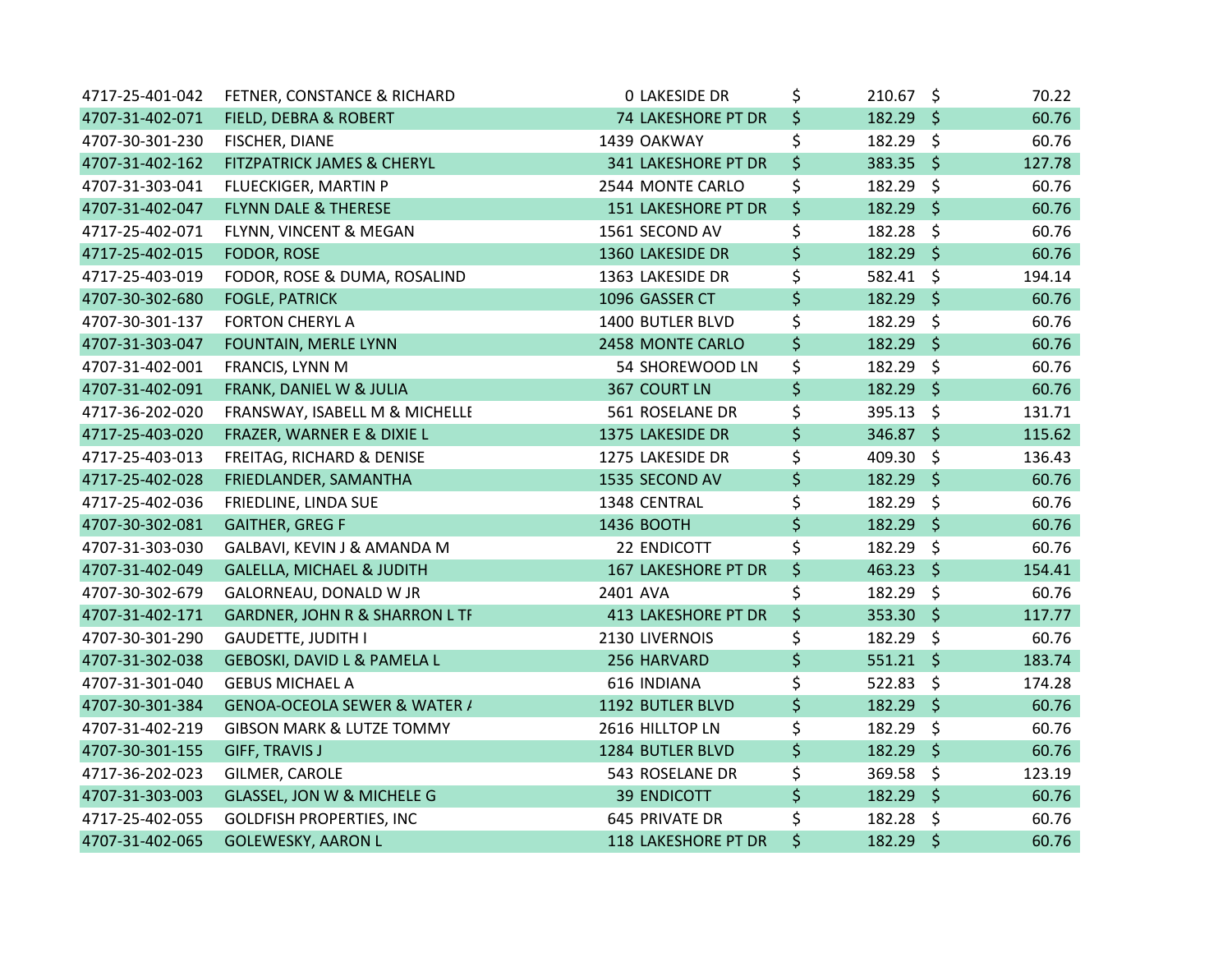| 4707-31-402-060 | <b>GOLOWESKY, TERESA J TRUST</b>           | 259 LAKESHORE PT DR     | \$      | 182.29 \$   | 60.76  |
|-----------------|--------------------------------------------|-------------------------|---------|-------------|--------|
| 4717-25-402-074 | <b>GOLPHIN, STEVEN &amp; BETHANY</b>       | 674 DETROIT AV          | \$      | $182.28$ \$ | 60.76  |
| 4707-30-301-237 | <b>GOLSON, VERNELLE</b>                    | 1410 ROBERTA CT         | \$      | 182.29 \$   | 60.76  |
| 4707-31-402-176 | <b>GORETSKI, KYLE</b>                      | 453 LAKESHORE PT DR     | \$      | 386.50 \$   | 128.83 |
| 4717-25-402-026 | GOTTSCHALK, DARYL & ANGELA                 | 529 PARK AV             | \$      | 182.29 \$   | 60.76  |
| 4707-30-302-250 | <b>GOUDESEUNE, ROGER</b>                   | 2320 ROSE               | \$      | 182.29 \$   | 60.76  |
| 4717-25-402-063 | GOW, JAMES M. & SHANNAN M.                 | 1410 THIRD AV           | \$      | 182.28 \$   | 60.76  |
| 4707-31-402-216 | <b>GRABIJAS, LEONARD &amp; LAURA L TRI</b> | 2682 RAVINE SIDE N      | \$      | 182.29 \$   | 60.76  |
| 4707-31-301-149 | GRAHAM, DAVID L                            | 570 CHICAGO DR          | \$      | 466.07 \$   | 155.36 |
| 4707-31-402-132 | <b>GREEN DAVID &amp; WENDY</b>             | 2721 COURT LN N         | \$      | 182.29 \$   | 60.76  |
| 4707-30-302-677 | <b>GREEN GREGORY G</b>                     | 2293 ROSE               | \$      | 182.29 \$   | 60.76  |
| 4707-31-402-145 | <b>GREEN, BRAD</b>                         | 2679 RAVINE SIDE S      | \$      | 182.29 \$   | 60.76  |
| 4707-31-200-022 | GREEN, CRAIG                               | 1029 OAKCREST           | \$      | 182.29 \$   | 60.76  |
| 4707-30-302-614 | <b>GREEN, LANDON</b>                       | 2360 EADS PL            | \$      | 182.29 \$   | 60.76  |
| 4707-31-402-177 | GRIEWSKI, RICHARD & WRIGHT, M/             | 461 LAKESHORE PT DR     | \$      | 388.71 \$   | 129.57 |
| 4707-30-302-348 | <b>GRIFFIN, RICHARD &amp; STACEY</b>       | 2398 PLEASANT RDG       | \$      | $182.29$ \$ | 60.76  |
| 4717-25-402-077 | <b>GRIFFIN, WILLIAM &amp; JILL</b>         | 625 THOMPSON LAKE AV \$ |         | 182.28 \$   | 60.76  |
| 4707-30-301-378 | <b>GRIMM HAROLD &amp; ANTONIA</b>          | 1115 BUTLER BLVD        | \$      | 466.07 \$   | 155.36 |
| 4707-30-301-268 | <b>GROSS SCOTT &amp; MARGARET</b>          | 2201 LIVERNOIS          | \$      | 182.29 \$   | 60.76  |
| 4717-25-403-026 | <b>GROTH, ANN V</b>                        | 654 THOMPSON LAKE AV \$ |         | 278.76 \$   | 92.92  |
| 4707-30-301-389 | GRUBAUGH, KENNETH                          | 1222 WESTWOOD SHR DR \$ |         | 182.29 \$   | 60.76  |
| 4707-31-402-093 | <b>GRUSCHE FAMILY LIVING TRUST</b>         | 391 COURT LN            | \$      | $182.29$ \$ | 60.76  |
| 4707-30-302-211 | <b>GUINOT GREGORY &amp; DIANE</b>          | 2356 LIVERNOIS          | \$      | 182.29 \$   | 60.76  |
| 4717-36-202-022 | <b>GUNNING, KIRK &amp; JULIE</b>           | 555 ROSELANE DR         | \$      | $312.83$ \$ | 104.28 |
| 4707-30-302-652 | GUTH, WALTER W & SANDRA                    | 981 GASSER CT           | \$      | 182.29 \$   | 60.76  |
| 4707-30-301-395 | <b>GUTRIDGE, DALE &amp; VIRGINIA TRUST</b> | 1047 THOMPSON SHR DR    | $\zeta$ | 466.07 \$   | 155.36 |
| 4707-30-302-597 | GUZMAN, EDMUND J & BARBARA S               | 2340 EADS PL            | \$      | 182.29 \$   | 60.76  |
| 4717-36-202-031 | HABLE, BRENT                               | 526 ROSELANE CT         | \$      | 182.29 \$   | 60.76  |
| 4707-31-200-059 | HAF, MICHAEL J & SARAH M                   | 912 OAKCREST            | \$      | 182.29 \$   | 60.76  |
| 4707-31-200-060 | HAF, MICHAEL J & SARAH M                   | <b>0 OAKCREST</b>       | \$      | 182.29 \$   | 60.76  |
| 4707-31-402-203 | HALICKI, ANTHONY & MELISSA                 | 2581 HILLTOP LN         | \$      | 182.29 \$   | 60.76  |
| 4707-31-402-234 | HALONEN, KEITH & JENNA                     | 2571 RAVINE SIDE N      | \$      | 182.29 \$   | 60.76  |
| 4717-25-403-024 | HAMEL, JUSTIN                              | 1441 LAKESIDE DR        | \$      | $585.25$ \$ | 195.08 |
| 4707-31-402-131 | <b>HAMILTON JAMES &amp; SUZANNE</b>        | 2731 COURT LN N         | \$      | 182.29 \$   | 60.76  |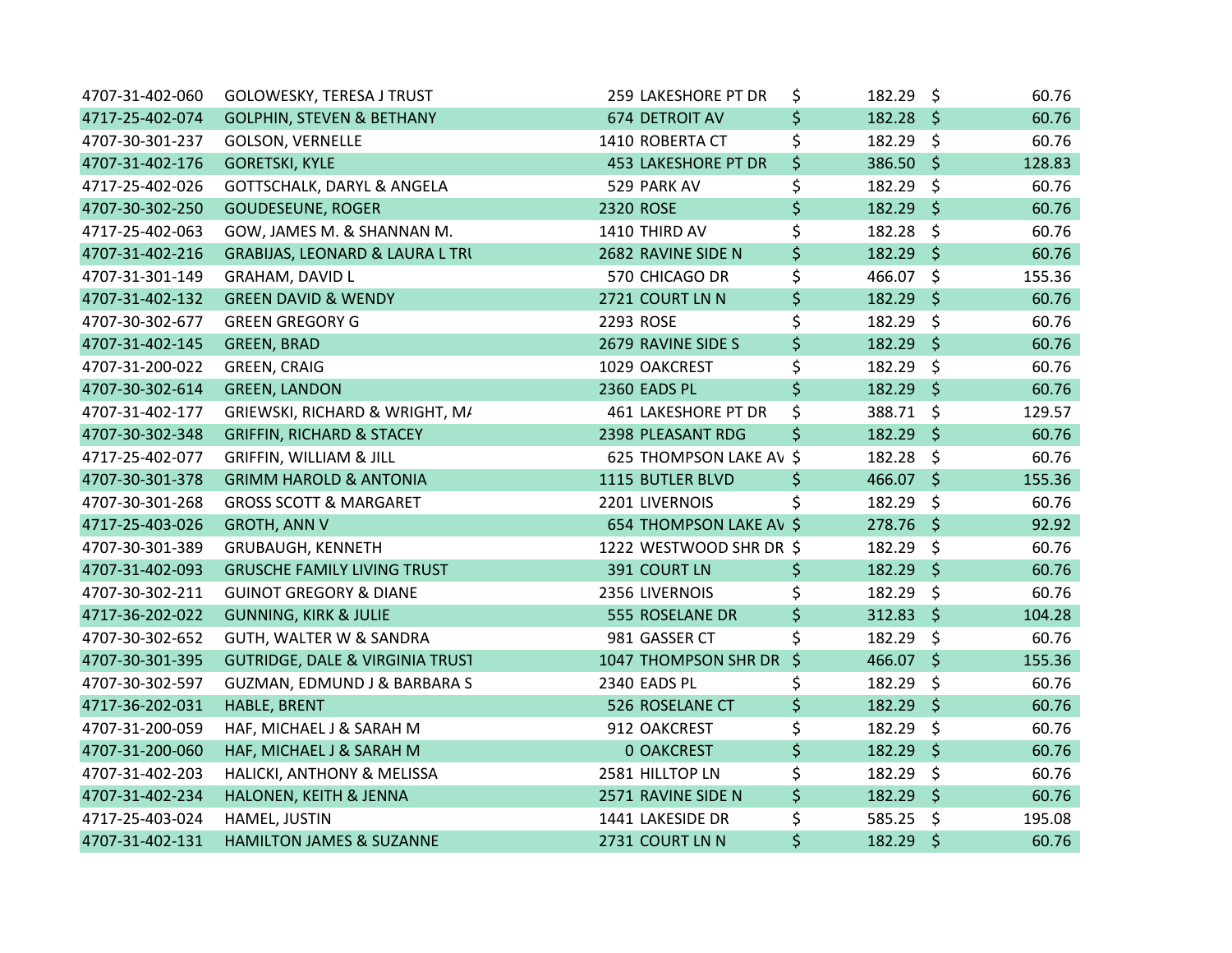| 4707-31-402-153 | HAMLIN, JENNIFER H                   | 304 LAKESHORE PT DR    | \$<br>182.29 \$   |         | 60.76  |
|-----------------|--------------------------------------|------------------------|-------------------|---------|--------|
| 4707-30-302-280 | HAMLIN, JESSICA A & MICHAEL J        | 2323 PLEASANT RDG      | \$<br>$182.29$ \$ |         | 60.76  |
| 4707-30-302-653 | HAMMOND, DAVID                       | 976 THOMPSON SHR DR \$ | 182.29 \$         |         | 60.76  |
| 4707-30-302-650 | HANEY, CHAD                          | 1011 GASSER CT         | \$<br>182.29 \$   |         | 60.76  |
| 4717-25-403-017 | HANLEY, MARGARET & THOMAS            | 1335 LAKESIDE DR       | \$<br>341.20 \$   |         | 113.73 |
| 4707-31-402-215 | HARBAUGH ROBERT & JANELL             | 2685 RAVINE SIDE N     | \$<br>$182.29$ \$ |         | 60.76  |
| 4707-30-302-230 | HARBAUGH, RICHARD C & LISA R         | 2473 ROSE              | \$<br>182.29 \$   |         | 60.76  |
| 4707-31-303-049 | HARDY WILLIAM & BRITTEN MARJO        | 2430 MONTE CARLO       | \$<br>182.29 \$   |         | 60.76  |
| 4707-30-301-360 | HARDY, TERRY & APRIL                 | 2217 PLEASANT RDG      | \$<br>182.29 \$   |         | 60.76  |
| 4707-31-303-023 | HARLOW, KATHRYN M                    | 136 ENDICOTT           | \$<br>182.29 \$   |         | 60.76  |
| 4707-31-402-040 | HARPER, KELLY                        | 87 LAKESHORE PT DR     | \$<br>182.29 \$   |         | 60.76  |
| 4707-31-101-026 | HART, CHRISTOPHER A                  | 851 OAKCREST           | \$<br>182.29 \$   |         | 60.76  |
| 4707-31-301-029 | <b>HARVEY ELLISON RM</b>             | 638 CHICAGO DR         | \$<br>$324.18$ \$ |         | 108.06 |
| 4707-30-301-403 | HASSEBROCK, DAVID                    | 1405 BUTLER BLVD       | \$<br>182.29 \$   |         | 60.76  |
| 4707-31-402-146 | HATCHER, JAMES A & LINDA G           | 2673 RAVINE SIDE S     | \$<br>182.29 \$   |         | 60.76  |
| 4707-30-301-392 | HAVAS, RICHARD J & ROSEMARY J        | 0 EASTWOOD SHR DR \$   | $182.29$ \$       |         | 60.76  |
| 4707-30-301-393 | HAVAS, RICHARD J & ROSEMARY J        | 1115 EASTWOOD SHR DR   | \$<br>182.29 \$   |         | 60.76  |
| 4707-31-402-139 | <b>HAWKINS DOUGLAS &amp; SUZETTE</b> | 2726 RAVINE SIDE S     | \$<br>182.29 \$   |         | 60.76  |
| 4707-31-200-051 | HAWTHORNE, BRADLEY & BECKMA          | 944 OAKCREST           | \$<br>182.29 \$   |         | 60.76  |
| 4707-30-302-075 | HAYS, THOMAS F & NORMA E             | 1437 BOOTH             | \$<br>182.29 \$   |         | 60.76  |
| 4707-31-402-227 | HAYWARD, GRANT D                     | 2515 RAVINE SIDE N     | \$<br>182.29 \$   |         | 60.76  |
| 4707-31-402-046 | HEENAN, GARY T                       | 143 LAKESHORE PT DR    | \$<br>$182.29$ \$ |         | 60.76  |
| 4717-25-402-012 | HEIKKILA, CHRISTOPHER                | 1408 LAKESIDE DR       | \$<br>182.29 \$   |         | 60.76  |
| 4707-30-301-284 | HEIM GREGORY A & TIFFANY L           | 2171 LIVERNOIS         | \$<br>182.29 \$   |         | 60.76  |
| 4707-30-301-187 | HENNESSY, MICHAEL P                  | 1315 ROBERTA CT        | \$<br>182.29 \$   |         | 60.76  |
| 4707-31-303-016 | <b>HENRY PATRICK &amp; ELIZABETH</b> | 154 RAVINE PL          | \$<br>$565.39$ \$ |         | 188.46 |
| 4707-31-402-117 | HEPLER, MICHELLE                     | 499 COURT LN           | \$<br>182.29 \$   |         | 60.76  |
| 4707-30-301-004 | HERNANDEZ, TRAVIS A                  | <b>0 BUTLER BLVD</b>   | \$<br>182.29 \$   |         | 60.76  |
| 4707-30-301-367 | HERNANDEZ, TRAVIS A                  | 1487 BUTLER BLVD       | \$<br>182.29 \$   |         | 60.76  |
| 4707-31-303-026 | HESS, MICHAEL A                      | <b>86 ENDICOTT</b>     | \$<br>182.29 \$   |         | 60.76  |
| 4707-30-302-191 | <b>HEXIMER LAWRENCE &amp; BETTY</b>  | 2351 ROSE              | \$<br>182.29 \$   |         | 60.76  |
| 4707-31-402-103 | HEYMES, GERARD & CYNTHIA             | 2710 COURT LN S        | \$<br>182.29 \$   |         | 60.76  |
| 4707-31-402-137 | HILEMAN JOHN H II                    | 2702 RAVINE SIDE S     | \$<br>182.29      | $\zeta$ | 60.76  |
| 4717-25-402-013 | HISSONG, ROBERT                      | 1390 LAKESIDE DR       | \$<br>182.29 \$   |         | 60.76  |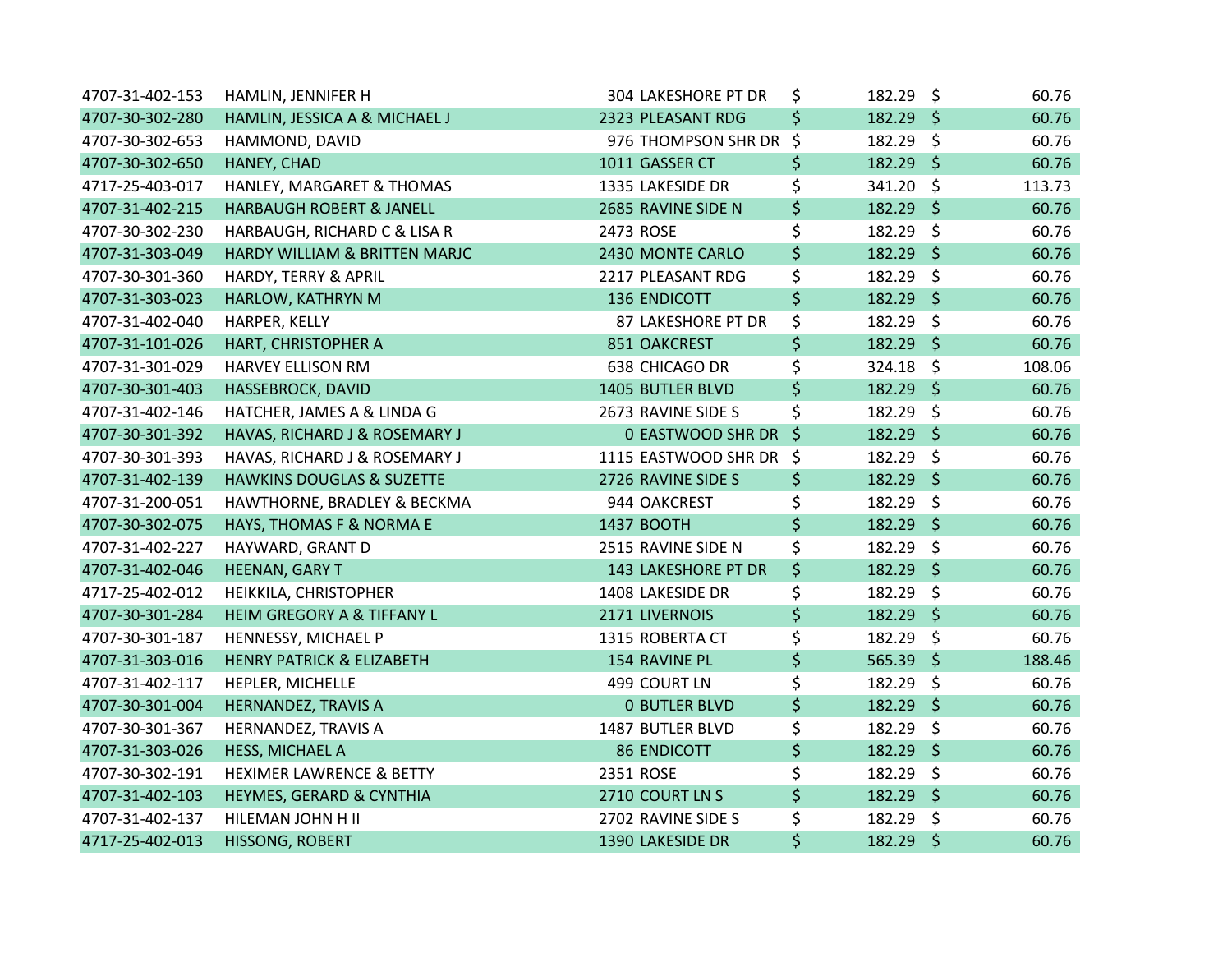| 4717-25-403-045 | HOCKING, MICHAEL P & DENISE H            | 1146 LAKESIDE DR     | \$      | $412.14 \text{ }$ | 137.38 |
|-----------------|------------------------------------------|----------------------|---------|-------------------|--------|
| 4717-36-202-002 | HOENIG, MARK T & STEPHANIE E             | 538 ROSELANE DR      | \$      | $182.28$ \$       | 60.76  |
| 4707-30-302-633 | <b>HOFFMAN CRAIG H</b>                   | 2298 PLEASANT RDG    | \$      | 182.29 \$         | 60.76  |
| 4707-30-302-629 | HOFFMAN, ROBERT                          | 2490 AVA             | \$      | 182.29 \$         | 60.76  |
| 4707-30-302-646 | HOLLAND, RYAN J                          | 1091 EASTWOOD SHR DR | \$      | 182.29 \$         | 60.76  |
| 4707-30-302-598 | HOLLANDSWORTH, BRETT S & ASHI            | 2320 EADS PL         | \$      | 182.29 \$         | 60.76  |
| 4707-30-302-092 | HOLLISTER, MARIA                         | 2486 MOORE PL        | \$      | 182.29 \$         | 60.76  |
| 4707-31-402-104 | <b>HOLOWKO, ANTHONY &amp; RENEE</b>      | 2730 COURT LN S      | \$      | 182.29 \$         | 60.76  |
| 4707-31-402-035 | HOPPER, WILLIAM G III & MARY AN          | 47 LAKESHORE PT DR   | \$      | 182.29 \$         | 60.76  |
| 4707-31-301-053 | HORNYAK, MARK M & MELISSA M              | 484 CHICAGO DR       | \$      | $522.83$ \$       | 174.28 |
| 4717-36-202-011 | HORVATH, MICHAEL A                       | 578 ROSELANE DR      | \$      | 182.28 \$         | 60.76  |
| 4707-31-303-024 | <b>HOSKINS REX &amp; NANCY</b>           | 120 ENDICOTT         | \$      | 182.29 \$         | 60.76  |
| 4707-31-402-134 | HOUSE, ADAM C & CHRISTINA R              | 2699 COURT LN N      | \$      | $182.29$ \$       | 60.76  |
| 4707-31-301-046 | HOWE FMLY TRUST & BOEGLER TRU            | 550 CHICAGO DR       | \$      | 676.07 \$         | 225.36 |
| 4707-31-301-047 | <b>HOWE FMLY TRUST &amp; BOEGLER TRI</b> | 0 CHICAGO DR         | \$      | 409.31 \$         | 136.44 |
| 4707-31-402-030 | HOWELL, MARK & CHRISTINA                 | 85 SHOREWOOD LN      | \$      | $182.29$ \$       | 60.76  |
| 4707-31-101-025 | HOYE, THOMAS                             | 869 OAKCREST         | \$      | 182.29 \$         | 60.76  |
| 4707-31-303-050 | HUBBEL GEOFFREY L & KAREN R              | 2416 MONTE CARLO     | \$      | 182.29 \$         | 60.76  |
| 4717-25-403-010 | HUBER, GAIL & JACOBS, LEE                | 1245 LAKESIDE DR     | \$      | 409.30 \$         | 136.43 |
| 4707-31-303-020 | HUCULAK, JERRY & WIREMAN, STEF           | 106 RAVINE PL        | \$      | 182.29 \$         | 60.76  |
| 4717-25-402-053 | HUDGE, LANCE                             | 664 HIGHLAND RD      | \$      | 182.28 \$         | 60.76  |
| 4707-31-301-152 | HULEA, MICHAEL R & REBECCA L             | 310 HARVARD          | \$      | 182.29 \$         | 60.76  |
| 4707-31-301-153 | HULEA, MICHAEL R & REBECCA L             | 0 HARVARD            | \$      | 182.29 \$         | 60.76  |
| 4707-30-301-404 | HUMPHREY COURTNEY & BRADFOF              | 1395 BUTLER BLVD     | \$      | 182.29 \$         | 60.76  |
| 4707-31-402-202 | HUNTER, BRIAN                            | 2573 HILLTOP LN      | \$      | 182.29 \$         | 60.76  |
| 4707-31-402-200 | HUNTLEY JASON C & HEATHER L              | 2557 HILLTOP LN      | \$      | 182.29 \$         | 60.76  |
| 4707-31-303-042 | <b>HUTCHINSON LINDA</b>                  | 2532 MONTE CARLO     | \$      | 182.29 \$         | 60.76  |
| 4707-30-302-604 | <b>IAFANO LUIGI</b>                      | 2321 EADS PL         | \$      | 182.29 \$         | 60.76  |
| 4707-31-402-075 | <b>IRVIN LORI ANN</b>                    | 119 LAKESHORE VIS    | \$      | 182.29 \$         | 60.76  |
| 4707-31-402-238 | ISOM, BARBARA                            | 2592 RAVINE SIDE N   | \$      | $182.29$ \$       | 60.76  |
| 4717-25-402-065 | <b>ITSELL, DENNIS</b>                    | 1380 THIRD AV        | \$      | 182.28 \$         | 60.76  |
| 4707-30-301-139 | JACKSON, EMILY L                         | 1374 BUTLER BLVD     | \$      | 182.29 \$         | 60.76  |
| 4707-31-302-040 | JACOBS, JEFF & KAREN                     | 2121 PRINCETON       | \$      | 474.58 \$         | 158.19 |
| 4707-30-301-401 | JACOBY, CHARLES & ROCHELLE MAI           | 969 THOMPSON SHR DR  | $\zeta$ | 619.31 \$         | 206.44 |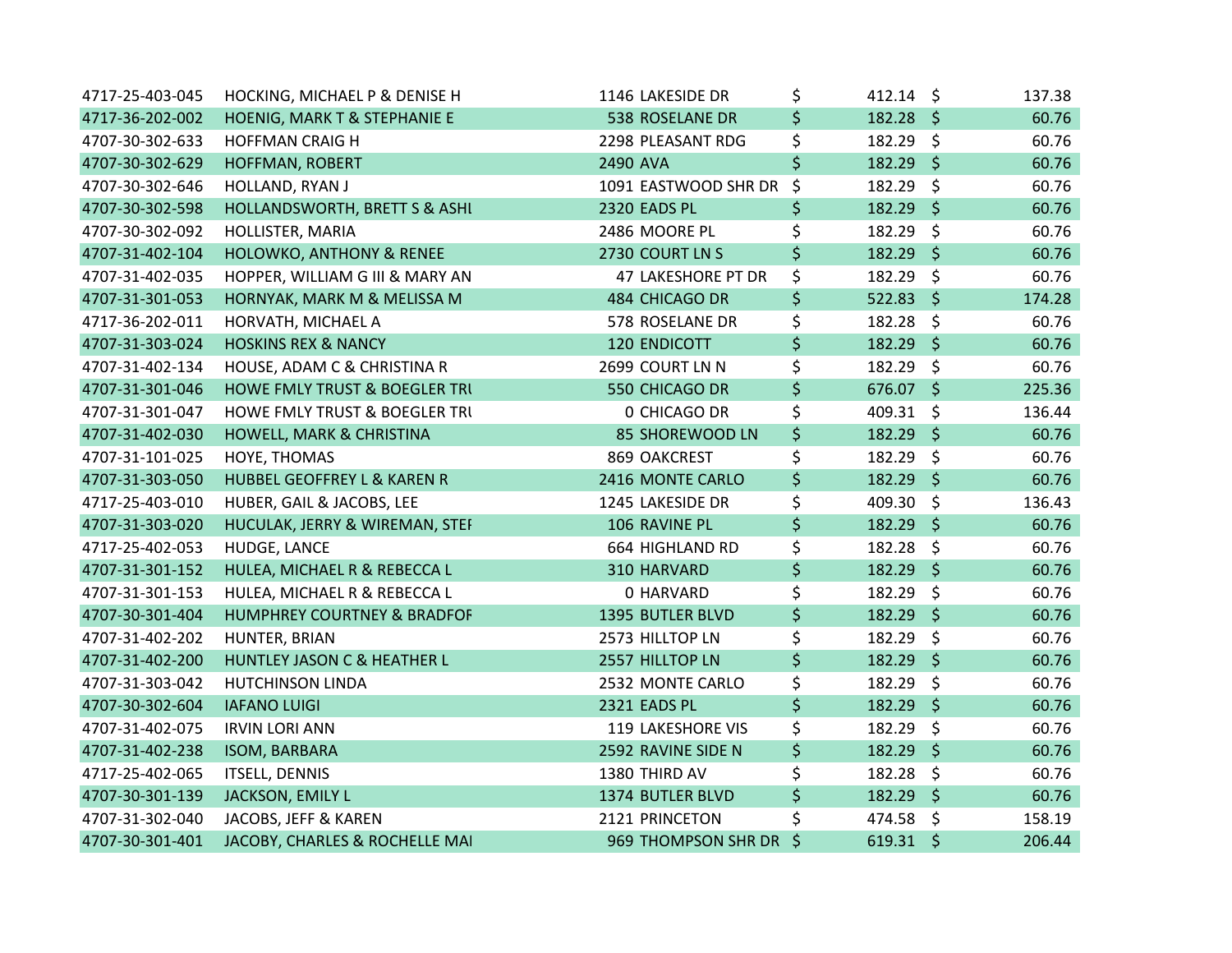| 4707-31-200-041 | JANES KEITH L & JULIE A BOYCE-         | 937 PINECONE          | \$      | 182.29 \$        |         | 60.76  |
|-----------------|----------------------------------------|-----------------------|---------|------------------|---------|--------|
| 4707-30-301-273 | JANSSEN, DAVID C                       | 1369 OAKWAY           | \$      | 182.29 \$        |         | 60.76  |
| 4707-31-402-230 | JAROSH, JOHN & DIANE                   | 2539 RAVINE SIDE N    | \$      | 182.29 \$        |         | 60.76  |
| 4717-36-202-003 | JEFFERS, HUBERT, JR & CAROL            | 522 ROSELANE CT       | \$      | $182.28$ \$      |         | 60.76  |
| 4707-31-402-105 | JEFFRIES, DELORES                      | 2744 COURT LN S       | \$      | 182.29 \$        |         | 60.76  |
| 4707-31-101-001 | JEHLE FRED & SHAILA M                  | 2323 MELTON           | \$      | 414.99 \$        |         | 138.33 |
| 4717-25-300-008 | JEHLE, JAMES C & RAMONA J              | 206 LAKESIDE DR       | \$      | 420.67           | $\zeta$ | 140.22 |
| 4707-30-302-655 | JENKINS, JONATHAN II & KRISTINA        | 1018 THOMPSON SHR DR  | $\zeta$ | 182.29 \$        |         | 60.76  |
| 4717-36-202-008 | JENNINGS, GARY                         | 550 ROSELANE DR       | \$      | 182.28 \$        |         | 60.76  |
| 4707-30-302-602 | JOHNSON, CHRISTOPHER                   | 2230 EADS PL          | \$      | 182.29 \$        |         | 60.76  |
| 4707-30-302-108 | JOHNSON, KENNETH R & SHELLY F          | 1362 OAKWAY           | \$      | 182.29 \$        |         | 60.76  |
| 4707-30-301-034 | JOHNSON, MARY M                        | 1215 BUTLER BLVD      | \$      | 295.80 \$        |         | 98.60  |
| 4707-31-402-090 | <b>JOLGREN AMY</b>                     | 355 COURT LN          | \$      | 182.29 \$        |         | 60.76  |
| 4707-31-402-206 | JONASCU, GEORGE & ULIE                 | 2605 HILLTOP LN       | \$      | 182.29 \$        |         | 60.76  |
| 4707-31-301-034 | JUDD LYNN E                            | 694 INDIANA           | \$      | 295.80 \$        |         | 98.60  |
| 4707-30-301-017 | JULIEN ROBERT G & MARY C               | 1333 BUTLER BLVD      | \$      | 182.29 \$        |         | 60.76  |
| 4707-31-402-235 | KACHATERIAN, CHELSEA &                 | 2579 RAVINE SIDE N    | \$      | 182.29 \$        |         | 60.76  |
| 4717-25-402-038 | KAITNER, ATHENS                        | 1334 CENTRAL          | \$      | 182.28 \$        |         | 60.76  |
| 4707-31-402-098 | KALIL, MICHAEL F II & NICOLE M         | 378 COURT LN          | \$      | 182.29 \$        |         | 60.76  |
| 4707-31-302-001 | KANDEL FRED, BEVERLY & MARK            | <b>0 PRINCETON</b>    | \$      | 789.58 \$        |         | 263.19 |
| 4707-31-402-204 | KANELOS, MATTHEW J & ASHLEY L          | 2589 HILLTOP LN       | \$      | 182.29 \$        |         | 60.76  |
| 4707-30-302-309 | <b>KECKONEN PAUL &amp; SHERRY</b>      | 2493 PLEASANT RDG     | \$      | $182.29$ \$      |         | 60.76  |
| 4707-30-302-350 | <b>KECKONEN PAUL &amp; SHERRY</b>      | <b>0 PLEASANT RDG</b> | \$      | 182.29 \$        |         | 60.76  |
| 4717-25-402-027 | <b>KEESLER, CLAYTON &amp; VIRGINIA</b> | 1523 SECOND AV        | \$      | 182.29 \$        |         | 60.76  |
| 4707-31-301-042 | KEIFFER, JOSEPH                        | 590 CHICAGO DR        | \$      | 409.31 \$        |         | 136.44 |
| 4707-31-302-026 | <b>KELLER, JON &amp; DANIELLE</b>      | 0 HARVARD             | \$      | $517.15$ \$      |         | 172.38 |
| 4707-31-302-027 | KELLER, JON & DANIELLE                 | 0 HARVARD             | \$      | $514.31 \quad $$ |         | 171.44 |
| 4707-31-402-207 | <b>KELLY, BRENT S &amp; ANN</b>        | 2613 HILLTOP LN       | \$      | 182.29 \$        |         | 60.76  |
| 4707-31-303-031 | KENNEDY, BRADLEY & KATHRYN             | 2409 MONTE CARLO      | \$      | 182.29 \$        |         | 60.76  |
| 4707-31-402-106 | KIBLER, MICHAEL B & KELLY B            | 2750 COURT LN S       | \$      | 182.29 \$        |         | 60.76  |
| 4707-30-301-127 | KINCAID, TIM                           | 2200 HIGHLAND         | \$      | 182.29 \$        |         | 60.76  |
| 4707-31-402-101 | <b>KIRBY FAMILY TRUST</b>              | 414 COURT LN          | \$      | 182.29 \$        |         | 60.76  |
| 4707-31-300-015 | KIRSLIS RICHARD A & MARJORIE A         | 0 GOLF CLUB           | \$      | 1,186.88 \$      |         | 395.63 |
| 4707-31-303-051 | KLAUS, VIVIANNE A & WALTER R           | 2647 GOLF CLUB        | \$      | 182.29 \$        |         | 60.76  |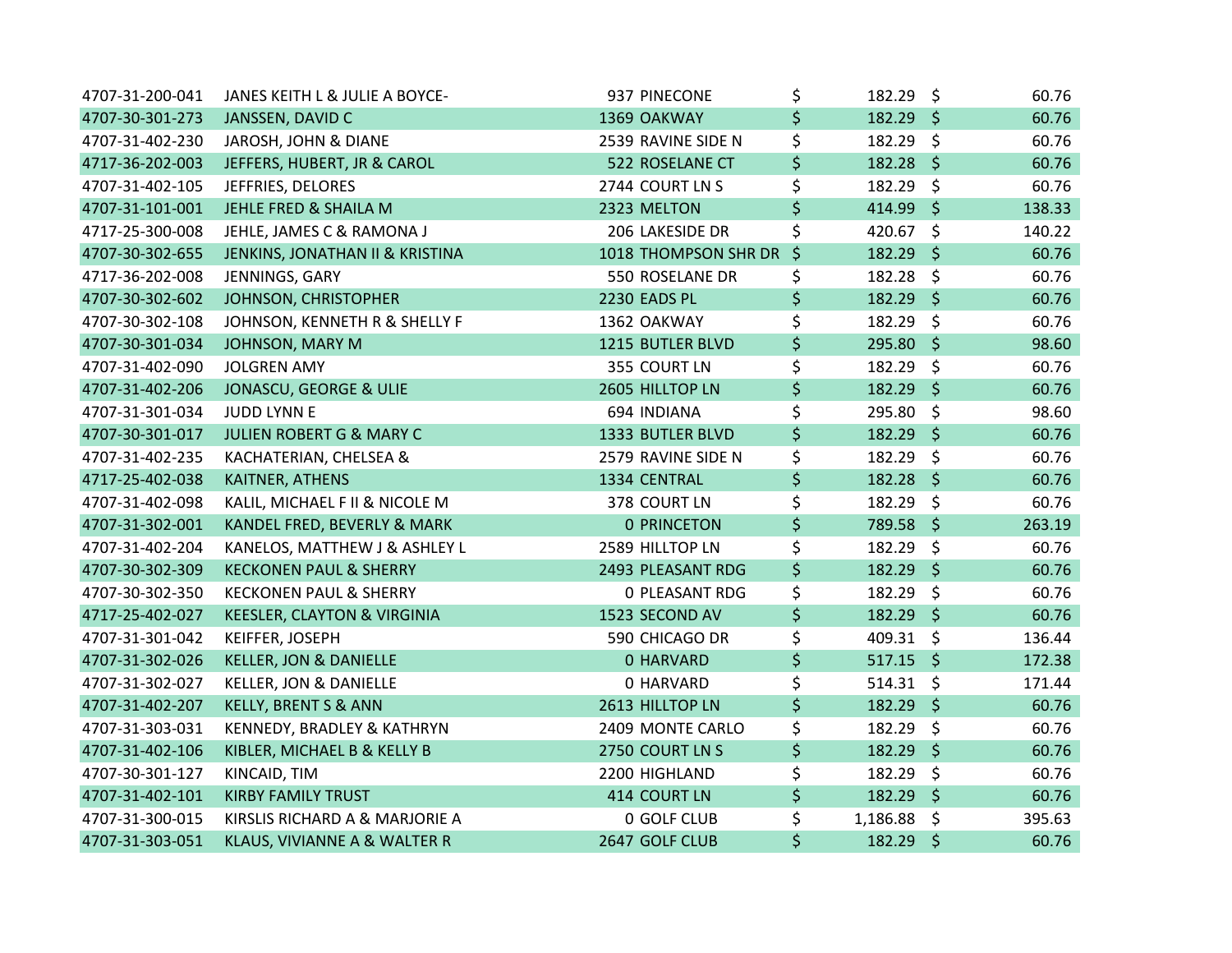| 4707-31-402-209 | KLEEFISCH, NATHAN & ASHLEIGH       | 2629 HILLTOP LN           | \$<br>182.29 \$   | 60.76  |
|-----------------|------------------------------------|---------------------------|-------------------|--------|
| 4707-31-302-007 | KLEINAU KEVIN P & CHERILYN J       | 240 CORNELL               | \$<br>$324.18$ \$ | 108.06 |
| 4707-30-301-189 | KLETZKA, KENNETH & ELLEN           | <b>0 ROBERTA CT</b>       | \$<br>182.29 \$   | 60.76  |
| 4707-30-301-198 | KLETZKA, KENNETH & ELLEN           | 1355 ROBERTA CT           | \$<br>$182.29$ \$ | 60.76  |
| 4707-31-402-032 | KNAPP, DANIEL D                    | <b>48 LAKESHORE PT DR</b> | \$<br>182.29 \$   | 60.76  |
| 4717-25-402-046 | KNOBLOCH, FAUSTYN                  | 633 DETROIT AV            | \$<br>$182.28$ \$ | 60.76  |
| 4707-31-301-037 | KNOPE, CHARLENE A                  | 662 INDIANA               | \$<br>295.80 \$   | 98.60  |
| 4717-25-402-023 | KOIVU, JOHN W                      | 1357 CENTRAL              | \$<br>182.29 \$   | 60.76  |
| 4707-31-303-010 | KOLBY PAUL K & TRACY L             | 123 ENDICOTT              | \$<br>494.45 \$   | 164.82 |
| 4707-30-302-180 | <b>KONYE LIVING TRUST</b>          | 1342 OAKWAY               | \$<br>182.29 \$   | 60.76  |
| 4707-30-301-397 | KRAM, SCOTT J & NICOLE N           | 1025 THOMPSON SHR DR \$   | 466.07 \$         | 155.36 |
| 4707-30-302-217 | <b>KRAMER JAMES &amp; KATHLEEN</b> | 2339 ROSE                 | \$<br>182.29 \$   | 60.76  |
| 4707-31-102-006 | KUBIAK, BENJAMIN                   | 2373 MELTON               | \$<br>182.29 \$   | 60.76  |
| 4707-31-402-078 | KUCZYNSKI DENNIS & KIMBERLY        | <b>147 LAKESHORE VIS</b>  | \$<br>182.29 \$   | 60.76  |
| 4717-25-403-021 | KUHLMAN, MATTHEW                   | 1381 LAKESIDE DR          | \$<br>295.79 \$   | 98.60  |
| 4707-31-402-180 | KUNICK, FRANK A & MARLENE H        | 500 LAKESHORE PT DR       | \$<br>182.29 \$   | 60.76  |
| 4707-30-301-373 | LAAKSO, BRIAN J                    | 1451 BUTLER BLVD          | \$<br>182.29 \$   | 60.76  |
| 4707-31-402-120 | <b>LABER MELANIE S</b>             | 2636 RAVINE SIDE S        | \$<br>182.29 \$   | 60.76  |
| 4707-31-402-188 | LADEMAN DOUGLAS & CINDY            | 396 LAKESHORE PT DR       | \$<br>182.29 \$   | 60.76  |
| 4707-31-402-081 | LAFRINERE PAUL & MAUREEN           | <b>167 LAKESHORE VIS</b>  | \$<br>182.29 \$   | 60.76  |
| 4707-30-302-632 | LAIRD, DONALD                      | 2286 PLEASANT RDG         | \$<br>182.29 \$   | 60.76  |
| 4707-30-302-639 | <b>LAMB ANDREW</b>                 | 1169 BOOTH                | \$<br>$182.29$ \$ | 60.76  |
| 4707-30-301-040 | LAMB, ANDREW R & JENNIFER N RE     | <b>0 BUTLER BLVD</b>      | \$<br>275.94 \$   | 91.98  |
| 4717-25-402-076 | LANE, TARA & BRIAN                 | 1379 CENTRAL              | \$<br>182.28 \$   | 60.76  |
| 4707-31-302-035 | LARSH, DANIEL L & ELLEN W          | 298 HARVARD               | \$<br>647.69 \$   | 215.90 |
| 4707-30-302-611 | LARZELERE JAMES & CATHERINE        | 2348 AVA                  | \$<br>182.29 \$   | 60.76  |
| 4707-31-402-167 | LASALA MATTHEW & TAMI              | 381 LAKESHORE PT DR       | \$<br>353.30 \$   | 117.77 |
| 4707-31-402-023 | LASKOWSKI, ANGELA                  | <b>106 LAKESHORE VIS</b>  | \$<br>182.29 \$   | 60.76  |
| 4707-30-302-674 | LASTER, CLAYTON                    | 2476 EADS PL              | \$<br>182.29 \$   | 60.76  |
| 4707-31-200-008 | LASZLO, SELINA J & DAVID J         | 984 PINECONE              | \$<br>182.29 \$   | 60.76  |
| 4707-31-402-194 | <b>LAWRENCE CHRISTOPHER</b>        | 2509 HILLTOP LN           | \$<br>182.29 \$   | 60.76  |
| 4707-31-402-187 | LEBEAU, DOUGLAS A & TERRI L        | 404 LAKESHORE PT DR       | \$<br>182.29 \$   | 60.76  |
| 4717-25-405-022 | LEDFORD, CYNTHIA J                 | 1273 THURBER DR           | \$<br>273.09 \$   | 91.03  |
| 4717-36-202-021 | LEECH, DONALD & BEVERLY            | 549 ROSELANE DR           | \$<br>341.21 \$   | 113.74 |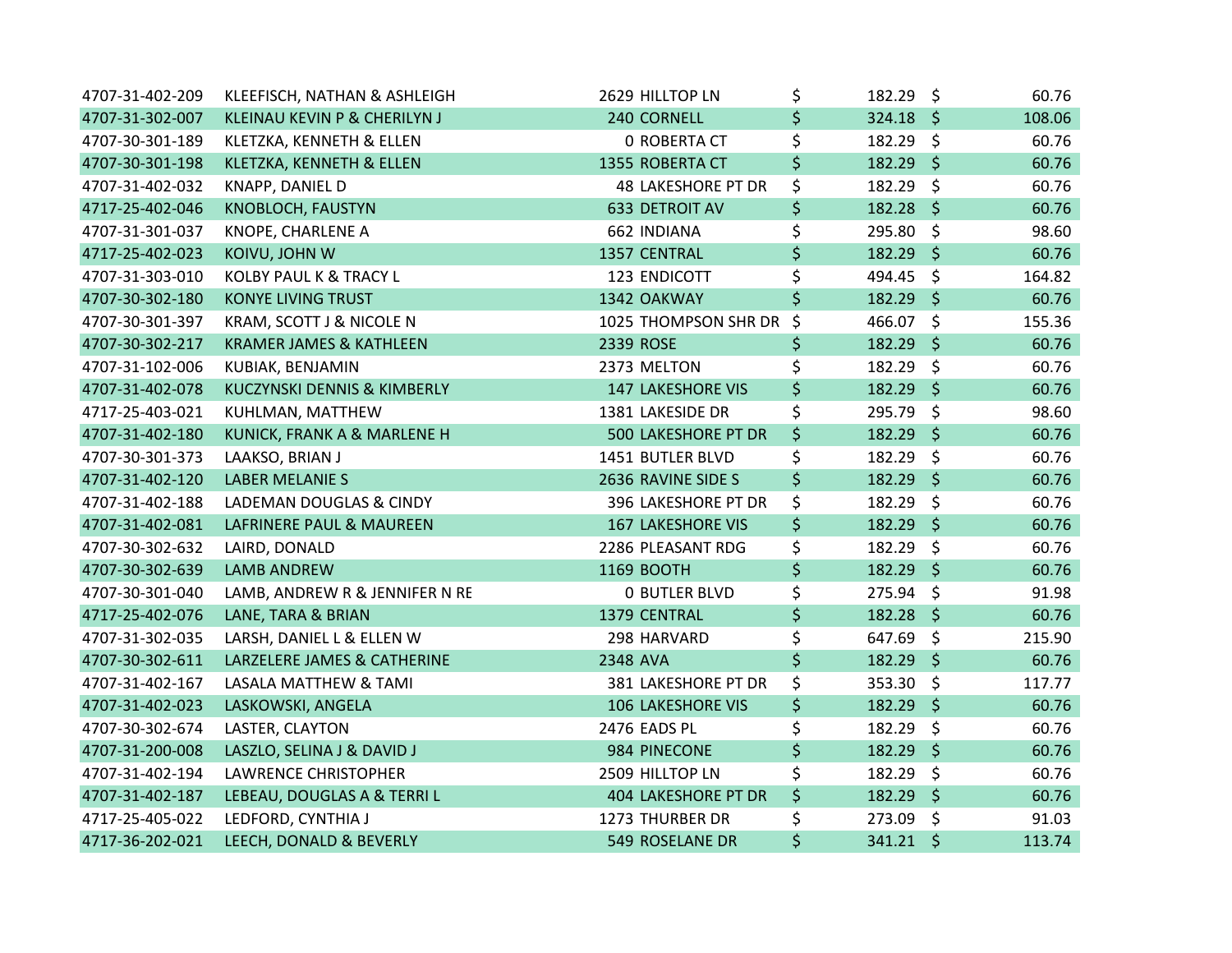| 4717-25-402-044 | LEHTO, KARA & JEFFREY             | 664 DETROIT AV             | \$      | $182.28 \text{ }$ |         | 60.76  |
|-----------------|-----------------------------------|----------------------------|---------|-------------------|---------|--------|
| 4707-31-402-115 | LEININGER, STEVEN & CARMACK, DO   | 475 COURT LN               | \$      | $182.29$ \$       |         | 60.76  |
| 4707-31-402-181 | LEMANSKI EDWARD & LYNN            | <b>462 LAKESHORE PT DR</b> | \$      | 182.29 \$         |         | 60.76  |
| 4707-30-302-599 | LEMAY, JON & MAURA                | 2300 EADS PL               | \$      | 182.29 \$         |         | 60.76  |
| 4707-31-102-004 | LEMON, SCOTT R & KATHRYN          | 2426 MELVIN                | \$      | 182.29 \$         |         | 60.76  |
| 4707-31-301-054 | LEPPEK, KORY & LINDSAY            | <b>0 CHICAGO DR</b>        | \$      | 295.80 \$         |         | 98.60  |
| 4717-25-403-002 | LETARTE, DANA & LARYSSA           | 1113 LAKESIDE DR           | \$      | 508.63 \$         |         | 169.54 |
| 4707-30-302-659 | LEVERETT, GARY E & MONA L         | 1074 THOMPSON SHR DR       | $\zeta$ | 182.29 \$         |         | 60.76  |
| 4707-31-402-157 | LEWIS, JERRY, JUDITH & JERRY B JR | 301 LAKESHORE PT DR        | \$      | 182.29            | $\zeta$ | 60.76  |
| 4717-25-403-039 | LEZELL, LEE JASON                 | 1224 LAKESIDE DR           | \$      | 417.82 \$         |         | 139.27 |
| 4707-30-302-684 | LICHIELLO, JAMES & CHRISTINE      | 1020 GASSER CT             | \$      | 182.29 \$         |         | 60.76  |
| 4707-30-302-148 | LIGHTFOOT, ROBERT & BONNIE        | 1363 BOOTH                 | \$      | 182.29 \$         |         | 60.76  |
| 4717-36-201-098 | LINAHAN, FRED F. & JULIE          | 619 ROOSEVELT              | \$      | 395.12 \$         |         | 131.71 |
| 4717-36-202-005 | LINDEMANN, CRISTY                 | 536 ROSELANE CT            | \$      | 182.28 \$         |         | 60.76  |
| 4707-30-302-140 | LINDER FAMILY TRUST               | 2375 LIVERNOIS             | \$      | 182.29 \$         |         | 60.76  |
| 4707-31-402-096 | LINDSAY, BRENDA                   | 427 COURT LN               | \$      | $182.29$ \$       |         | 60.76  |
| 4707-31-303-035 | LINDSAY, DAVID                    | 2457 MONTE CARLO           | \$      | 182.29 \$         |         | 60.76  |
| 4707-31-303-017 | <b>LIVINGSTON DIANE</b>           | 142 RAVINE PL              | \$      | 182.29 \$         |         | 60.76  |
| 4707-30-301-235 | LIVINGSTON, FRANCIS G & TONIA L   | 1415 OAKWAY                | \$      | 182.29 \$         |         | 60.76  |
| 4717-25-402-066 | LLOYD, WM JR & GERHRINGER, JAN    | 1330 THIRD AV              | \$      | $182.28$ \$       |         | 60.76  |
| 4707-30-301-382 | LONGLEY, THOMAS E & ROSEMARIE     | 1162 BUTLER BLVD           | \$      | 182.29 \$         |         | 60.76  |
| 4707-31-402-173 | <b>LOPER JAMES &amp; JANIE</b>    | 429 LAKESHORE PT DR        | \$      | 443.88 \$         |         | 147.96 |
| 4707-30-301-038 | LOPEZ VICTOR E JR                 | 1191 BUTLER BLVD           | \$      | 409.31 \$         |         | 136.44 |
| 4717-25-402-007 | LOUNSBERRY, MARJORIE ET AL        | 1550 FIRST AV              | \$      | 182.29 \$         |         | 60.76  |
| 4707-31-402-044 | LOVERN, HEATHER A                 | 127 LAKESHORE PT DR        | \$      | 182.29 \$         |         | 60.76  |
| 4707-30-301-381 | LOWE, AMBER & DUANE               | 1144 BUTLER BLVD           | \$      | 182.29 \$         |         | 60.76  |
| 4707-31-303-022 | <b>LUCE TERRY L</b>               | 148 ENDICOTT               | \$      | 182.29 \$         |         | 60.76  |
| 4707-31-402-019 | LUGO, NICHOLAS & ANDREA           | <b>74 LAKESHORE VIS</b>    | \$      | 182.29 \$         |         | 60.76  |
| 4717-25-403-035 | LYNCH, DONALD P & RUTH A          | 1270 LAKESIDE DR           | \$      | 525.66 \$         |         | 175.22 |
| 4707-30-302-043 | MAAS, DOLLIE R & FRANK B          | 2492 HIGHLAND              | \$      | $182.29$ \$       |         | 60.76  |
| 4707-30-302-281 | MACKEY, ROY E & JUDY L            | 2337 PLEASANT RDG          | \$      | 182.29 \$         |         | 60.76  |
| 4707-30-301-135 | MACKLIN, RILEY                    | 1420 BUTLER BLVD           | \$      | 182.29 \$         |         | 60.76  |
| 4707-31-402-174 | MADALENO DOUGLAS & ELIZABETH      | 437 LAKESHORE PT DR        | \$      | 356.36 \$         |         | 118.79 |
| 4707-30-302-687 | MADAY, RONALD M                   | 978 GASSER CT              | \$      | 182.29 \$         |         | 60.76  |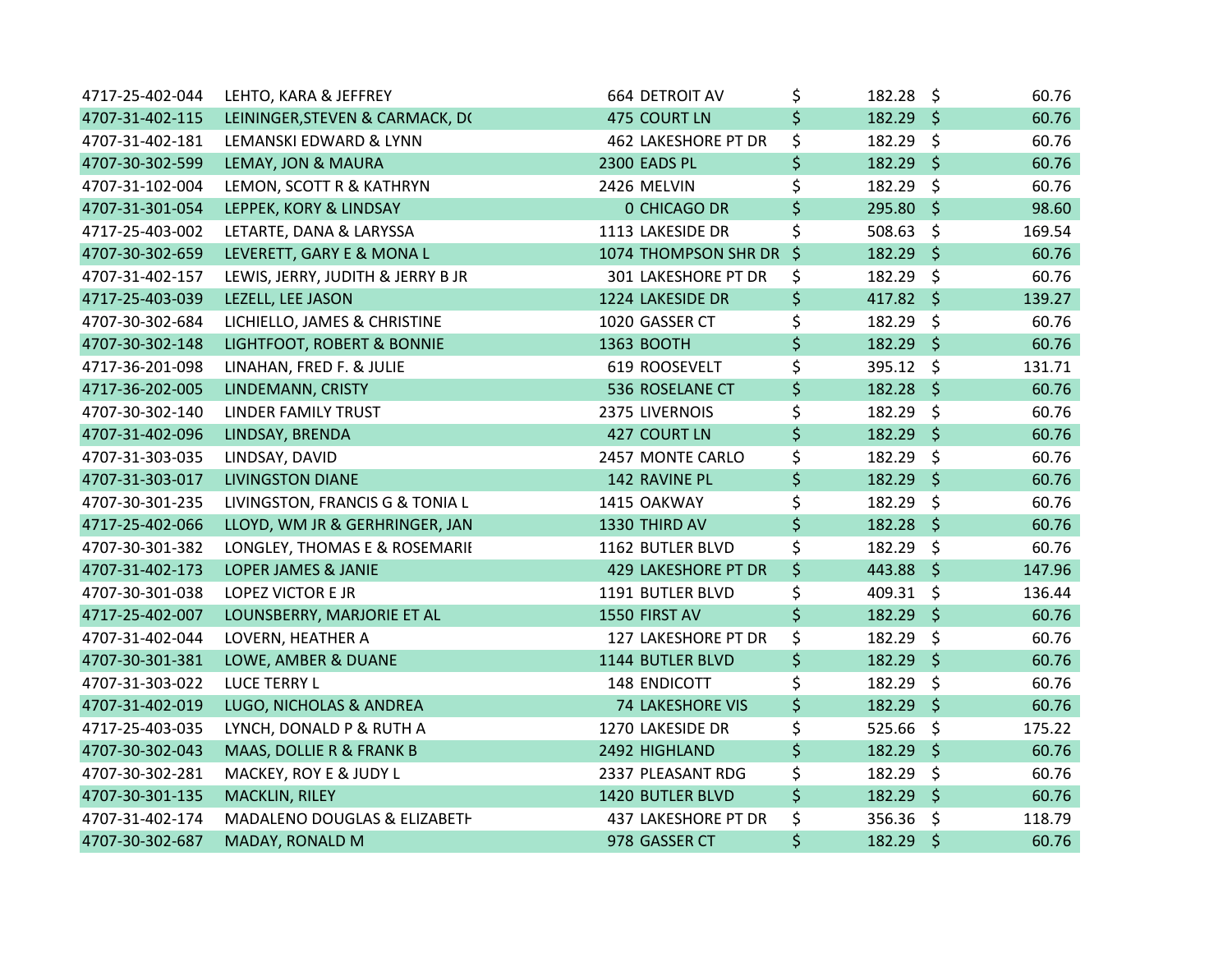| 4717-25-403-047 | MAJEKSHI, ALAN J &RHONDA            | 1131 LAKESIDE DR         | \$<br>301.47 \$   | 100.49 |
|-----------------|-------------------------------------|--------------------------|-------------------|--------|
| 4717-25-403-003 | MAJEWSKI, ALAN J & RHONDA           | 1131 LAKESIDE DR         | \$<br>485.93 \$   | 161.98 |
| 4707-30-302-673 | MARINO, KRISTIN M                   | 2488 EADS PL             | \$<br>182.29 \$   | 60.76  |
| 4707-31-402-052 | MARSHALL JIMMY & ELIZABETH          | 195 LAKESHORE PT DR      | \$<br>372.42 \$   | 124.14 |
| 4707-31-402-133 | MARSHICK, SHAWN E & RICICA, LAL     | 2713 COURT LN N          | \$<br>182.29 \$   | 60.76  |
| 4707-31-200-049 | MARTENIES, AARON J & FAITH R        | 956 PINECONE             | \$<br>182.29 \$   | 60.76  |
| 4707-30-301-224 | <b>MARTIN WARREN &amp; SHARON</b>   | 2150 MOORE PL            | \$<br>182.29 \$   | 60.76  |
| 4707-31-402-061 | MARTIN, MATTHEW J                   | 271 LAKESHORE PT DR      | \$<br>182.29 \$   | 60.76  |
| 4707-31-402-168 | MARTIN, MICHAEL & KIMBERLY          | 389 LAKESHORE PT DR      | \$<br>353.30 \$   | 117.77 |
| 4707-31-402-024 | MARTINEZ, SEAN & OVERBEY, COUI      | 191 SHOREWOOD LN         | \$<br>182.29 \$   | 60.76  |
| 4707-30-301-140 | MASLUK LYNN E & RITA K              | 1395 CHICAGO BLVD        | \$<br>182.29 \$   | 60.76  |
| 4707-30-302-619 | <b>MASON LIVING TRUST</b>           | 2347 EADS PL             | \$<br>$182.29$ \$ | 60.76  |
| 4707-31-402-122 | MATE, THOMAS C                      | 2612 RAVINE SIDE S       | \$<br>182.29 \$   | 60.76  |
| 4707-31-402-016 | <b>MATLOCK MICHAEL &amp; KELLY</b>  | <b>128 LAKESHORE VIS</b> | \$<br>182.29 \$   | 60.76  |
| 4707-31-402-224 | MATTHIES, RYAN C & JULIE M          | 2540 HILLTOP LN          | \$<br>182.29 \$   | 60.76  |
| 4717-25-401-002 | <b>MATTSON, LEONARD &amp; LAURA</b> | 220 LAKESIDE DR          | \$<br>477.42 \$   | 159.14 |
| 4707-30-301-021 | MAUPIN, JESSICA                     | 1295 BUTLER BLVD         | \$<br>182.29 \$   | 60.76  |
| 4707-31-402-107 | MAYNARD, DEREK S & HEATHER          | 2749 COURT LN S          | \$<br>182.29 \$   | 60.76  |
| 4707-31-402-027 | MCALLISTER, ROB & HEATHER           | 121 SHOREWOOD LN         | \$<br>182.29 \$   | 60.76  |
| 4707-31-402-014 | MCCALL, CHRISTINE                   | 210 SHOREWOOD LN         | \$<br>182.29 \$   | 60.76  |
| 4707-31-402-154 | MCCANN, MAUREEN & KAMINSKI, I       | 312 LAKESHORE PT DR      | \$<br>182.29 \$   | 60.76  |
| 4717-25-401-004 | MCCANN, NORMA J                     | 234 LAKESIDE DR          | \$<br>369.58 \$   | 123.19 |
| 4707-30-302-675 | MCCARTY, ROBERT & KIMBERLY          | 2460 EADS PL             | \$<br>182.29 \$   | 60.76  |
| 4707-31-200-043 | MCCONNELL MICHAEL                   | 978 PINECONE             | \$<br>182.29 \$   | 60.76  |
| 4707-31-102-011 | MCCRAY MICHAEL & MARY               | 965 WESTWIND SHR DR      | \$<br>397.96 \$   | 132.65 |
| 4717-25-403-038 | MCCRAY, MICHAEL D & MARY A          | <b>0 LAKESIDE DR</b>     | \$<br>$500.11$ \$ | 166.70 |
| 4707-30-302-676 | MCCURDY, HEATHER                    | 2444 EADS PL             | \$<br>$182.29$ \$ | 60.76  |
| 4707-31-302-013 | MCDONALD, TIMOTHY F                 | 0 HARVARD                | \$<br>$545.53$ \$ | 181.84 |
| 4717-25-402-035 | MCEVOY, WILLIAM B III & JANINE      | 1360 CENTRAL             | \$<br>182.29 \$   | 60.76  |
| 4717-25-403-050 | MCEVOY, WM III & JANINE             | 1212 LAKESIDE DR         | \$<br>$607.95$ \$ | 202.65 |
| 4707-31-402-086 | MCMAHON, RICHARD & DORR, MA         | 172 LAKESHORE VIS        | \$<br>182.29 \$   | 60.76  |
| 4707-31-303-018 | MCMILLAN, LAURA                     | 130 RAVINE PL            | \$<br>182.29 \$   | 60.76  |
| 4707-30-301-375 | MCPHERSON, DAVID B JR & CHERYL      | 1395 ROBERTA CT          | \$<br>182.29 \$   | 60.76  |
| 4707-30-301-133 | MCPHERSON, KAINE J & MARIAH A       | 1450 BUTLER BLVD         | \$<br>182.29 \$   | 60.76  |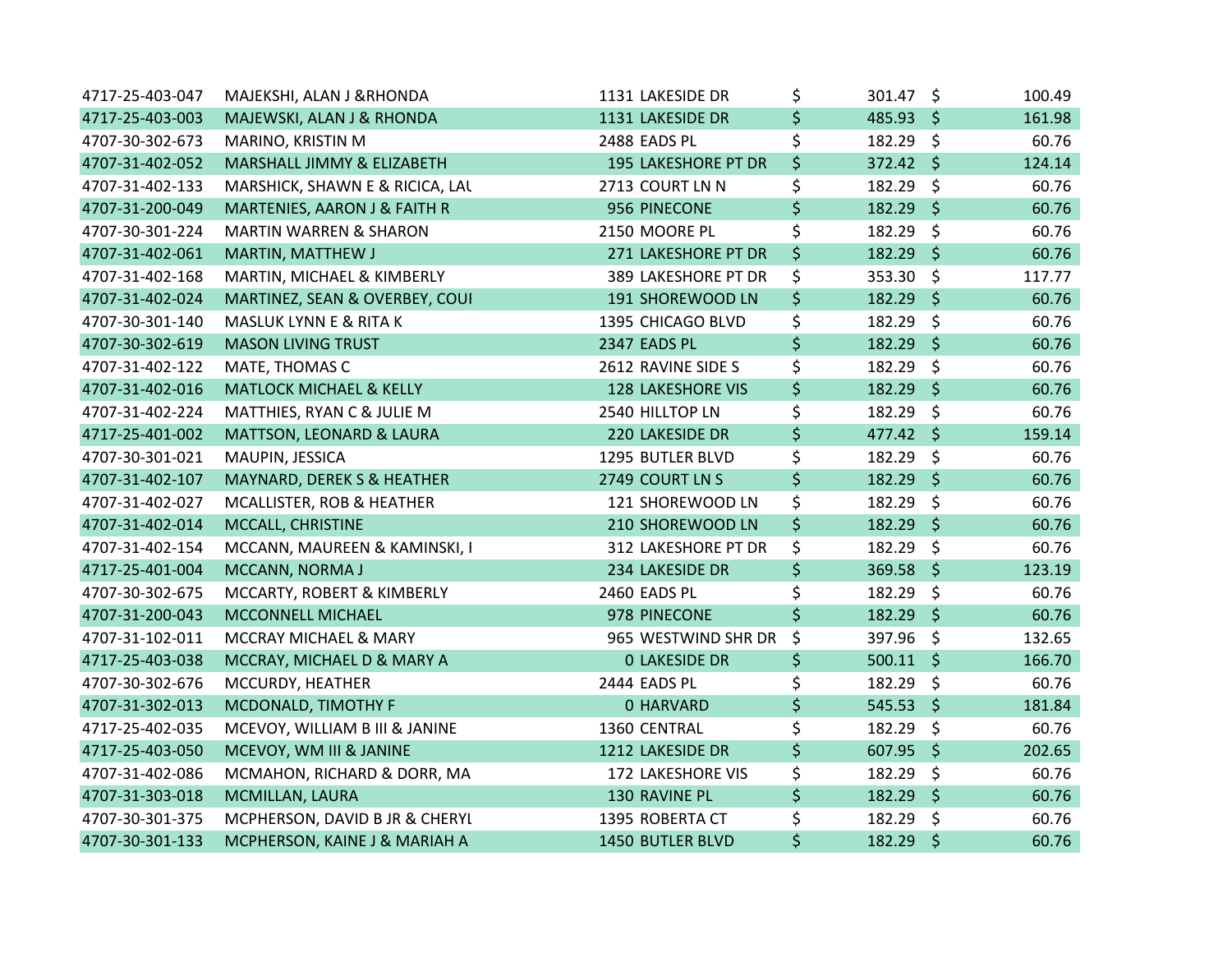| 4707-31-402-006 | MCPIKE, MICHAEL                 | 114 SHOREWOOD LN        | \$      | $182.29$ \$ |         | 60.76  |
|-----------------|---------------------------------|-------------------------|---------|-------------|---------|--------|
| 4717-25-402-037 | MEDELIS, JANIS L                | <b>654 DETROIT AV</b>   | \$      | $182.28$ \$ |         | 60.76  |
| 4707-31-402-237 | MEDFORD, STEVEN                 | 2600 RAVINE SIDE N      | \$      | 182.29 \$   |         | 60.76  |
| 4707-30-302-249 | MEGESI, RONALD J LVG TRUST      | 2296 ROSE               | \$      | 182.29 \$   |         | 60.76  |
| 4717-25-403-023 | MELENDEZ, CARLOS A & BONNIE L   | 1409 LAKESIDE DR        | \$      | 273.09 \$   |         | 91.03  |
| 4707-31-303-045 | MELLEM, CECILIA                 | 2492 MONTE CARLO        | \$      | 182.29 \$   |         | 60.76  |
| 4707-30-302-158 | MELOSH, JEAN                    | 1360 BOOTH              | \$      | 182.29 \$   |         | 60.76  |
| 4707-31-402-229 | MELTON, RENEE D & MARC          | 2531 RAVINE SIDE N      | $\zeta$ | 182.29 \$   |         | 60.76  |
| 4707-31-402-011 | MERCER JAMES & SANDRA           | 174 SHOREWOOD LN        | \$      | 182.29      | $\zeta$ | 60.76  |
| 4707-30-301-110 | MERSCH, JOHN & JENNIFER LEE     | 1477 OAKWAY             | \$      | $182.29$ \$ |         | 60.76  |
| 4707-31-402-160 | METTETAL ANN & FRANCOIS LIVING  | 325 LAKESHORE PT DR     | \$      | 182.29 \$   |         | 60.76  |
| 4717-25-402-019 | MICHALUK, NATHANIEL & ALEXEND   | 1304 LAKESIDE DR        | \$      | $182.29$ \$ |         | 60.76  |
| 4717-25-402-062 | MICHELSON, REBECCA A            | 1420 THIRD AV           | \$      | 182.28 \$   |         | 60.76  |
| 4707-30-302-480 | <b>MICHIGAN LAND BANK</b>       | <b>0 EADS PL</b>        | \$      | 182.29 \$   |         | 60.76  |
| 4707-30-302-667 | MICHIGAN LAND BANK              | <b>0 EADS PL</b>        | \$      | 182.29 \$   |         | 60.76  |
| 4707-31-302-009 | MIECZYSLAW JANDA                | 262 CORNELL             | \$      | $324.18$ \$ |         | 108.06 |
| 4707-30-301-387 | MILLER JOHN & ELIZABETH         | 1185 WESTWOOD SHR DR \$ |         | 182.29 \$   |         | 60.76  |
| 4707-31-402-045 | MILLER, CHRISTINA               | 135 LAKESHORE PT DR     | \$      | 182.29 \$   |         | 60.76  |
| 4707-31-402-021 | MILLER, STEVEN                  | 90 LAKESHORE VIS        | \$      | 182.29 \$   |         | 60.76  |
| 4717-36-202-012 | MILLER, THERESA A               | 699 INDIANA             | \$      | $182.28$ \$ |         | 60.76  |
| 4707-30-301-377 | MILLS, EDMUND                   | 1133 BUTLER BLVD        | \$      | 466.07 \$   |         | 155.36 |
| 4707-30-302-648 | MILLS, GAVIN P & CATHERINE E    | 1047 GASSER CT          | \$      | 182.29 \$   |         | 60.76  |
| 4707-30-302-624 | MINICH, DAVID & BONNIE AND      | 2400 AVA                | \$      | 182.29 \$   |         | 60.76  |
| 4717-25-402-020 | MINOCK, JOHN J & KRIS           | 525 THOMPSON LAKE AV \$ |         | 182.29 \$   |         | 60.76  |
| 4707-30-302-078 | MISIAK RONALD L & JANET M       | 1405 BOOTH              | \$      | 182.29 \$   |         | 60.76  |
| 4717-25-403-004 | MITCHELL, DOUGLAS & DEBRA       | 1145 LAKESIDE DR        | \$      | $522.82$ \$ |         | 174.27 |
| 4717-25-403-044 | MITCHELL, DOUGLAS & DEBRA       | <b>0 LAKESIDE DR</b>    | \$      | 287.28 \$   |         | 95.76  |
| 4707-31-302-033 | MITTER, CAROLYN J REV TRUST     | 294 HARVARD             | \$      | 542.69 \$   |         | 180.90 |
| 4707-31-402-205 | MITTER, DAVID SR & SANDRA ST ON | 2597 HILLTOP LN         | \$      | 182.29 \$   |         | 60.76  |
| 4707-30-301-386 | MONRO, JASMINE                  | 1225 WESTWOOD SHR DR \$ |         | $182.29$ \$ |         | 60.76  |
| 4707-30-302-643 | MONROE, DIANA & CHERYL A CRAN   | 1130 EASTWOOD SHR DR \$ |         | 182.29 \$   |         | 60.76  |
| 4707-31-402-043 | <b>MOORE LARRY &amp; ANNA</b>   | 119 LAKESHORE PT DR     | \$      | $182.29$ \$ |         | 60.76  |
| 4707-30-302-668 | MOORE, DANIEL J                 | 2422 EADS PL            | \$      | 182.29 \$   |         | 60.76  |
| 4707-31-303-052 | MOORE, DANIELLE M & WRIGHT, TI  | 2681 GOLF CLUB          | \$      | 182.29 \$   |         | 60.76  |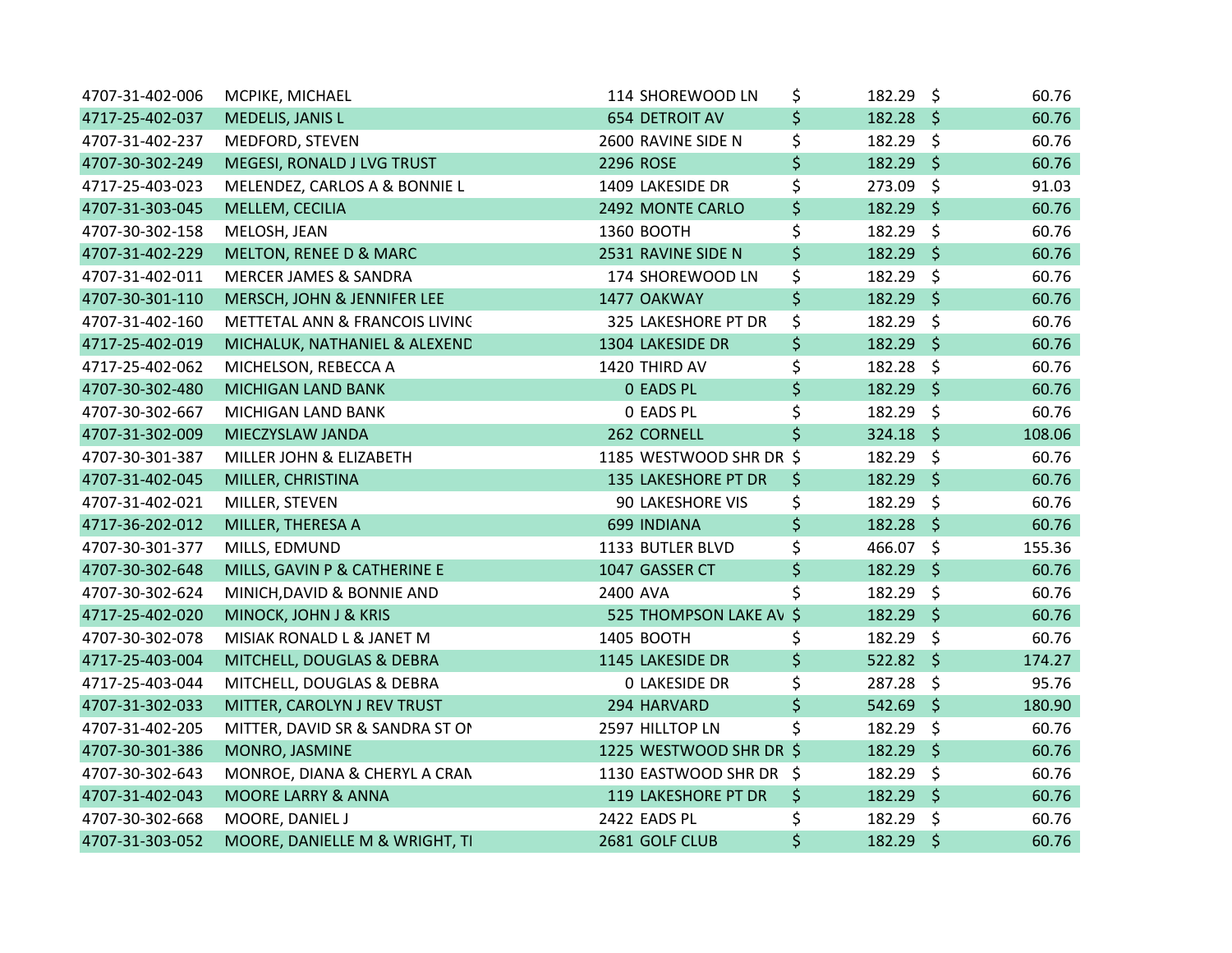| 4717-25-402-047 | MOORE, EDWIN & LYN TRUSTEES      | 651 DETROIT AV           | \$      | $182.28 \text{ }$ | 60.76  |
|-----------------|----------------------------------|--------------------------|---------|-------------------|--------|
| 4717-25-401-001 | MOORE, JAMES W & SANDRA D        | 210 LAKESIDE DR          | \$      | $375.26$ \$       | 125.09 |
| 4707-30-302-023 | MOREL, JENNIFER & CESNICK, ZACH. | 1473 BOOTH               | \$      | 182.29 \$         | 60.76  |
| 4707-31-402-026 | MORSE, MICHAEL                   | 145 SHOREWOOD LN         | \$      | $182.29$ \$       | 60.76  |
| 4707-30-302-222 | MOTT, JOHN                       | 1316 BOOTH               | \$      | 182.29 \$         | 60.76  |
| 4717-36-202-010 | MOWERY, MICHELE                  | 566 ROSELANE DR          | \$      | $182.28$ \$       | 60.76  |
| 4707-31-402-218 | MOYER, LYNN CHARLES & EVELYN E   | 2630 HILLTOP LN          | \$      | 182.29 \$         | 60.76  |
| 4707-30-301-380 | MOYER, RONALD & TINA M           | 1132 BUTLER BLVD         | \$      | 182.29 \$         | 60.76  |
| 4707-31-101-024 | MRS VALLEY LLC                   | 0 PINECONE               | \$      | $522.83$ \$       | 174.28 |
| 4717-36-200-007 | MUNSELL, FRANK                   | 0 ISLAND THOMPSON        | $\zeta$ | 213.49 \$         | 71.16  |
| 4717-36-202-028 | MUNSELL, KELLY                   | <b>0 ROSELANE DR</b>     | \$      | 508.64 \$         | 169.55 |
| 4707-31-402-077 | MURPHY, JOHN P & PATRICIA J      | <b>139 LAKESHORE VIS</b> | \$      | $182.29$ \$       | 60.76  |
| 4707-30-301-101 | MURPHY, JOSEPH                   | 2092 HIGHLAND            | \$      | $182.29$ \$       | 60.76  |
| 4707-31-102-010 | MYERS, PAUL F & MELISSA          | 947 WESTWIND SHR DR      | \$      | 318.50 \$         | 106.17 |
| 4707-31-402-149 | <b>MYLENEK LOUIS</b>             | 2655 RAVINE SIDE S       | \$      | 182.29 \$         | 60.76  |
| 4707-30-302-691 | NARSH, JOANN                     | 2405 EADS PL             | \$      | $182.29$ \$       | 60.76  |
| 4707-31-402-125 | NELSON, CALLIE & JEFFREY         | 2576 RAVINE SIDE S       | \$      | 182.29 \$         | 60.76  |
| 4707-30-301-030 | NEU PETER MICHAEL & BETTY C      | 1235 BUTLER BLVD         | \$      | $562.56$ \$       | 187.52 |
| 4717-36-202-013 | NEWMAN, MICHAEL & MARY B         | 704 INDIANA              | \$      | 590.93 \$         | 196.98 |
| 4707-31-302-012 | NIBLOCK WARREN JR & KIMBERLY     | 281 HARVARD              | \$      | 250.40 \$         | 83.47  |
| 4707-31-402-113 | NICHOLS, ALAN H & CAROL J        | 451 COURT LN             | \$      | 182.29 \$         | 60.76  |
| 4707-30-302-221 | NICKLESON WARREN & CYNTHIA       | 1340 BOOTH               | \$      | 182.29 \$         | 60.76  |
| 4707-31-100-003 | <b>NIELSEN NEAL</b>              | 0 THOMPSON LAKE ISL \$   |         | 954.18 \$         | 318.06 |
| 4707-30-302-067 | <b>NIELSEN NEAL D</b>            | 0 OAKWAY                 | \$      | $182.29$ \$       | 60.76  |
| 4707-30-302-672 | NIEMI GLADYS H                   | 2496 EADS PL             | \$      | 182.29 \$         | 60.76  |
| 4707-30-302-414 | NIEWIROWICZ, NICHOLAS R & MAR    | 1182 BOOTH               | \$      | 182.29 \$         | 60.76  |
| 4707-30-302-234 | NISENBAUM, TIMOTHY D             | 2482 LIVERNOIS           | \$      | 182.29 \$         | 60.76  |
| 4707-30-301-225 | NOBLE, PHILLIP W & STEPHANIE E   | 2182 MOORE PL            | \$      | 182.29 \$         | 60.76  |
| 4717-25-402-017 | NORTH, JUNE                      | 1330 LAKESIDE DR         | \$      | 182.29 \$         | 60.76  |
| 4707-31-402-185 | NORTON, LISA M & DEAN P          | 420 LAKESHORE PT DR      | \$      | $182.29$ \$       | 60.76  |
| 4717-25-402-039 | NOWOSAD, MICHAEL & CAROL         | 601 THOMPSON LAKE AV \$  |         | 182.28 \$         | 60.76  |
| 4707-31-402-070 | NUNEZ, LUIS A & MARIA CECILIA    | 82 LAKESHORE PT DR       | \$      | 182.29 \$         | 60.76  |
| 4707-31-402-244 | OAK JON & KELLIE                 | 2536 RAVINE SIDE N       | \$      | 182.29 \$         | 60.76  |
| 4717-25-403-049 | O'BRIEN, GREGORY                 | 1114 LAKESIDE DR         | \$      | 324.17 \$         | 108.06 |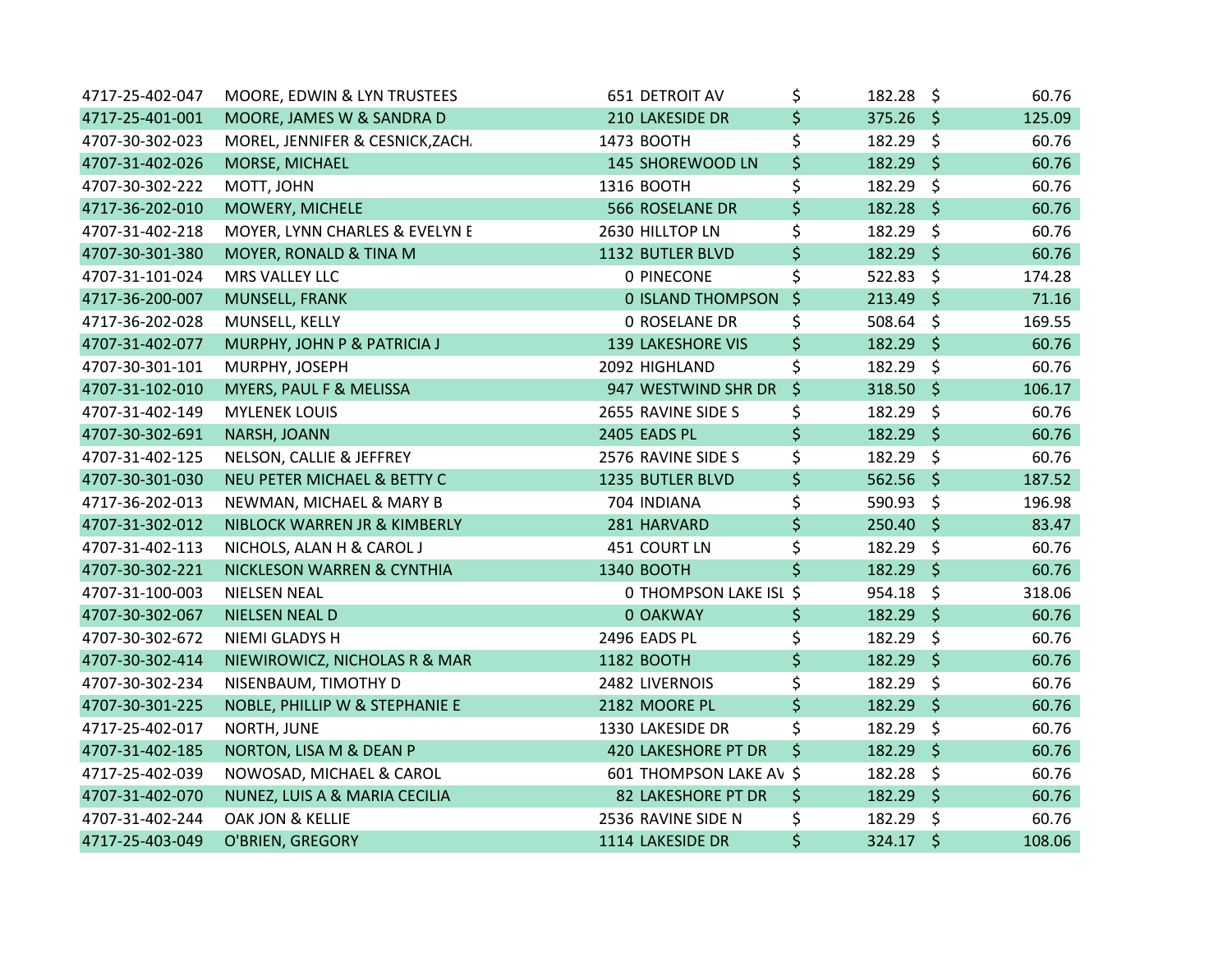| 4707-31-402-243 | O'CONNELL, DANIEL P                       | 2544 RAVINE SIDE N         | \$      | 182.29 \$   | 60.76  |
|-----------------|-------------------------------------------|----------------------------|---------|-------------|--------|
| 4707-30-301-339 | O'CONNOR, SEAN & JAIME                    | 2151 PLEASANT RDG          | \$      | $182.29$ \$ | 60.76  |
| 4707-31-402-029 | <b>ODETTE ELAINE</b>                      | 97 SHOREWOOD LN            | \$      | 182.29 \$   | 60.76  |
| 4707-31-402-088 | O'DOHERTY PATRICK TRUST                   | <b>152 LAKESHORE VIS</b>   | \$      | $182.29$ \$ | 60.76  |
| 4717-25-401-010 | O'DONNELL, THOMAS & JOYCE                 | 250 LAKESIDE DR            | \$      | 488.77 \$   | 162.92 |
| 4707-31-402-028 | OGRODOWSKI, JENNIFER & CHRISTI            | 109 SHOREWOOD LN           | \$      | $182.29$ \$ | 60.76  |
| 4707-31-303-029 | OLSON, ELIZABETH & KIRK                   | <b>40 ENDICOTT</b>         | \$      | 182.29 \$   | 60.76  |
| 4707-31-301-027 | <b>OLSZESKI DARYL &amp; KAREN</b>         | 674 CHICAGO DR             | \$      | 239.04 \$   | 79.68  |
| 4707-31-301-028 | <b>OLSZESKI DARYL &amp; KAREN</b>         | 0 CHICAGO DR               | \$      | 307.15 \$   | 102.38 |
| 4707-30-302-385 | OLWEEN, DONNA & STITH, PAM                | 1226 BOOTH                 | \$      | 182.29 \$   | 60.76  |
| 4707-30-301-313 | OMEROD, BRIAN M & CHRISTINE A             | 1314 ROBERTA CT            | \$      | 182.29 \$   | 60.76  |
| 4707-31-200-016 | O'NEIL WILLIAM P JR                       | 960 OAKCREST               | \$      | 182.29 \$   | 60.76  |
| 4707-31-200-035 | O'NEIL WILLIAM P JR                       | 0 PINECONE                 | \$      | 182.29 \$   | 60.76  |
| 4717-25-403-048 | O'NEIL, ROSE                              | 1120 LAKESIDE DR           | \$      | 349.71 \$   | 116.57 |
| 4717-25-402-058 | OTT, BRITON HERMAN                        | 594 HIGHLAND               | \$      | 182.28 \$   | 60.76  |
| 4707-31-101-002 | <b>OVERMARS ROBERT L &amp; JUDITH L T</b> | 2335 MELTON                | \$      | 414.99 \$   | 138.33 |
| 4707-30-301-406 | PADDOCK HOME BUILDERS LLC                 | 1407 ROBERTA CT            | \$      | 182.29 \$   | 60.76  |
| 4717-25-402-003 | PADUCH, JOHN                              | 1531 FIRST AV              | \$      | 182.29 \$   | 60.76  |
| 4707-31-402-220 | PAGE MICHAEL & LAURA                      | 2600 HILLTOP LN            | \$      | 182.29 \$   | 60.76  |
| 4707-30-302-285 | PAIGE G DOUGLAS & ELLEN M                 | 2454 PLEASANT RDG          | \$      | 182.29 \$   | 60.76  |
| 4707-30-302-347 | PAIGE G DOUGLAS & ELLEN M                 | 2454 PLEASANT RDG          | \$      | 182.29 \$   | 60.76  |
| 4707-30-301-304 | PARK, RICHARD D                           | 2210 LIVERNOIS             | \$      | $182.29$ \$ | 60.76  |
| 4707-31-402-114 | PARKER RICHARD SR & ARLENE                | 463 COURT LN               | \$      | 182.29 \$   | 60.76  |
| 4707-31-402-222 | PARKS, JOHN P                             | 2568 HILLTOP LN            | $\zeta$ | 182.29 \$   | 60.76  |
| 4717-25-403-032 | PATTISON, GRANT T. & SARAH M.             | 0 THOMPSON LAKE AV \$      |         | 298.63 \$   | 99.54  |
| 4717-25-403-033 | PATTISON, GRANT T. & SARAH M.             | 514 THOMPSON LAKE AV \$    |         | 264.58 \$   | 88.19  |
| 4707-31-303-004 | PAVEL, ABEL & CRISTINA E                  | 51 ENDICOTT                | \$      | 182.29 \$   | 60.76  |
| 4717-25-405-023 | PEARCH, CLYDE & REBECCA                   | 1307 MICHIGAN AV           | \$      | 244.71 \$   | 81.57  |
| 4717-25-402-021 | PECHMAN, JOSHUA L AND TAYLOR              | 1315 CENTRAL               | \$      | 182.29 \$   | 60.76  |
| 4707-30-301-256 | PELLERIN DANIEL & KHRISTY                 | 1372 ROBERTA CT            | \$      | 182.29 \$   | 60.76  |
| 4717-36-202-026 | PERSHA, SEAN & EVA                        | 525 ROSELANE DR            | \$      | 369.58 \$   | 123.19 |
| 4707-31-402-170 | PETERSON, ERIC R & HOSKINS, KIMB          | <b>405 LAKESHORE PT DR</b> | \$      | $353.30$ \$ | 117.77 |
| 4717-25-405-011 | PFAU, ALAN R & BARBARA A                  | 1217 THURBER DR            | \$      | 432.01 \$   | 144.00 |
| 4707-31-402-190 | PHELPS, DANIELLE M REV LVG TRUS           | <b>380 LAKESHORE PT DR</b> | \$      | 182.29 \$   | 60.76  |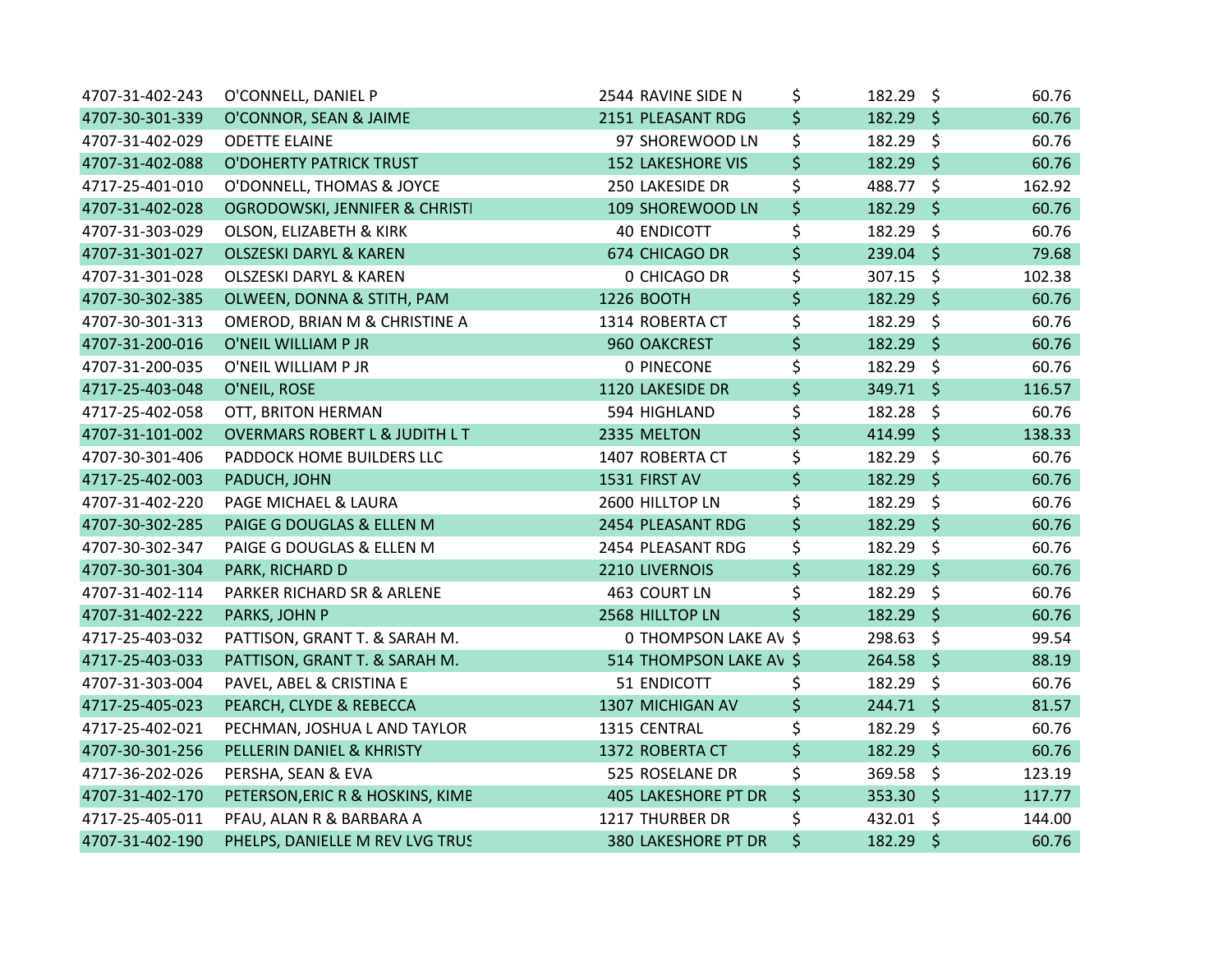| 4707-30-302-656 | PHILIBECK, TERRANCE J & KATHRYN        | 1032 THOMPSON SHR DR \$  |         | 182.29 \$        |                     | 60.76  |
|-----------------|----------------------------------------|--------------------------|---------|------------------|---------------------|--------|
| 4707-30-302-627 | PIATKOWSKI, STACEY L                   | 2452 AVA                 | \$      | 182.29 \$        |                     | 60.76  |
| 4707-30-301-077 | PIETILA ROGER A & VIRGINIA A           | 2066 HIGHLAND            | \$      | 182.29 \$        |                     | 60.76  |
| 4707-31-402-226 | PIKE, MASON                            | 2510 HILLTOP LN          | \$      | 182.29 \$        |                     | 60.76  |
| 4707-30-301-398 | PLASKY, BRADLEY F                      | 1011 THOMPSON SHR DR     | \$      | 466.07 \$        |                     | 155.36 |
| 4707-30-302-635 | PLASKY, GERALD                         | 2322 PLEASANT RDG        | \$      | $182.29$ \$      |                     | 60.76  |
| 4707-31-402-079 | PLASKY, OLLIE                          | <b>155 LAKESHORE VIS</b> | \$      | 182.29           | $\ddot{\mathsf{S}}$ | 60.76  |
| 4707-31-402-228 | PLIS, RYAN & JAIME                     | 2523 RAVINE SIDE N       | \$      | 182.29 \$        |                     | 60.76  |
| 4707-31-301-151 | POIRIER, STEPHEN M & PAMELA H          | 644 INDIANA              | \$      | 409.31 \$        |                     | 136.44 |
| 4707-30-301-229 | POKOYOWAY, TIMOTHY                     | 2222 MOORE PL            | \$      | 182.29 \$        |                     | 60.76  |
| 4707-31-402-039 | POLJAN, CHELYN A                       | 79 LAKESHORE PT DR       | \$      | 182.29 \$        |                     | 60.76  |
| 4707-30-302-278 | POLLINGTON, KARL & CHERYL              | 1339 BOOTH               | \$      | 182.29 \$        |                     | 60.76  |
| 4707-30-302-613 | POLLOK, ROSS A & BRITNEY L             | 2370 EADS PL             | \$      | 182.29 \$        |                     | 60.76  |
| 4707-30-301-371 | POQUETTE, JOHN J & WUTKE, JESSI        | 1344 BUTLER BLVD         | $\zeta$ | 182.29 \$        |                     | 60.76  |
| 4717-25-403-030 | POTERACKI, DAVID & JULIE               | 530 THOMPSON LAKE AV \$  |         | 295.79 \$        |                     | 98.60  |
| 4717-25-403-031 | POTERACKI, DAVID & JULIE               | 522 THOMPSON LAKE AV \$  |         | $312.82 \quad $$ |                     | 104.27 |
| 4707-31-402-155 | PRATT, TRAVIS & NICOLE                 | 326 LAKESHORE PT DR      | \$      | 182.29 \$        |                     | 60.76  |
| 4717-25-402-004 | PREUSS, MARK                           | 1539 FIRST AV            | \$      | 182.29 \$        |                     | 60.76  |
| 4707-31-101-011 | PRINCE THEODORE & PAMELA               | 0 MELTON                 | \$      | 182.29 \$        |                     | 60.76  |
| 4707-31-402-002 | PROVOST, CATHY                         | <b>66 SHOREWOOD LN</b>   | \$      | 182.29 \$        |                     | 60.76  |
| 4717-25-402-032 | PROWDLEY, ROBERTA                      | 1584 SECOND AV           | \$      | 182.29 \$        |                     | 60.76  |
| 4717-25-402-005 | PRUESS, MARK & BRENDA TRUST            | 1545 FIRST AV            | \$      | $182.29$ \$      |                     | 60.76  |
| 4707-31-402-004 | PRUSS ALLAN & ANN                      | 98 SHOREWOOD LN          | \$      | 182.29 \$        |                     | 60.76  |
| 4707-31-303-044 | PUNG, JACOB                            | 2508 MONTE CARLO         | \$      | 182.29 \$        |                     | 60.76  |
| 4707-31-402-041 | <b>QUALLS MICHAEL B</b>                | 99 LAKESHORE PT DR       | \$      | 182.29 \$        |                     | 60.76  |
| 4707-30-302-689 | QUILLETTE, DEBORAH A & EDWARD          | 2425 PLEASANT RDG        | \$      | 182.29 \$        |                     | 60.76  |
| 4707-31-402-015 | <b>QUINN DANIEL M &amp; KATHLEEN M</b> | 222 SHOREWOOD LN         | \$      | 182.29 \$        |                     | 60.76  |
| 4707-30-302-688 | RACE, JAMES                            | 2424 ROSE                | \$      | 182.29 \$        |                     | 60.76  |
| 4707-30-302-420 | RACE, JUDY R TURNER -                  | 1164 BOOTH               | \$      | 182.29 \$        |                     | 60.76  |
| 4717-25-402-009 | RACHEL AMBER HOLDWICK                  | 1536 FIRST AV            | \$      | $182.29$ \$      |                     | 60.76  |
| 4707-31-402-136 | RADEN, MELISSA A                       | 2690 RAVINE SIDE S       | \$      | 182.29 \$        |                     | 60.76  |
| 4707-30-302-601 | RALL, MATTHEW                          | 2250 EADS PL             | \$      | 182.29 \$        |                     | 60.76  |
| 4707-31-402-189 | RAMIREZ, JULIAN & ALYSSA               | 388 LAKESHORE PT DR      | \$      | 182.29           | $\zeta$             | 60.76  |
| 4707-30-302-692 | RAMSAY, JASON & LINDSEY RACKOV         | 2411 EADS PL             | \$      | 182.29           | $\ddot{\mathsf{s}}$ | 60.76  |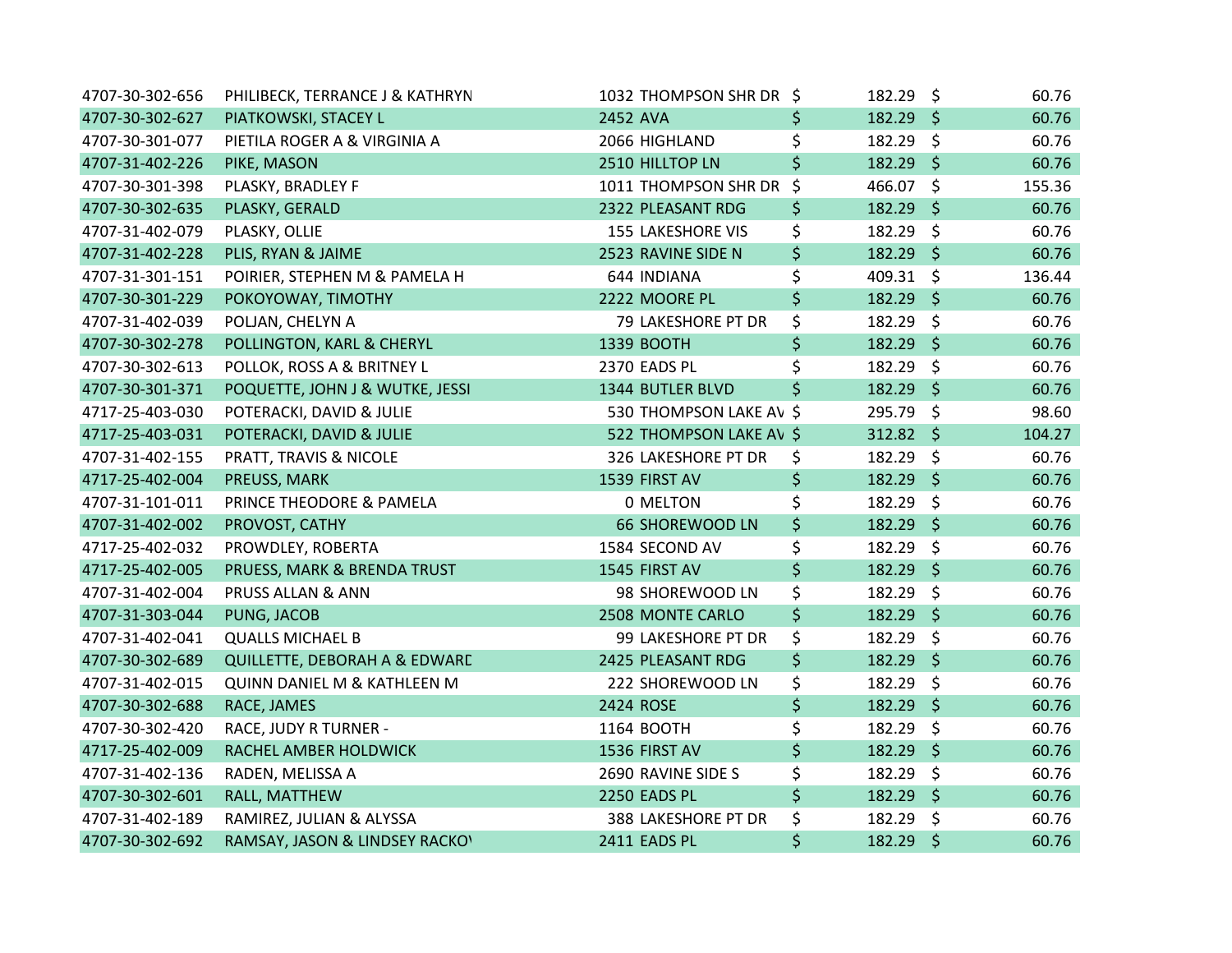| 4707-31-302-008 | RANDALL DENNIS & DEBBIE              | 252 CORNELL             | \$      | $324.18$ \$ | 108.06 |
|-----------------|--------------------------------------|-------------------------|---------|-------------|--------|
| 4707-31-402-163 | RASH, MARK                           | 349 LAKESHORE PT DR     | \$      | 328.58 \$   | 109.53 |
| 4707-30-302-694 | RASHID JON F & SALLY                 | 954 GASSER CT           | \$      | 182.29 \$   | 60.76  |
| 4707-31-200-020 | RAUSER, ANDREW JON                   | 983 OAKCREST            | \$      | 182.29 \$   | 60.76  |
| 4707-30-302-188 | RAY, KEVIN J & LILLIAN H             | 1315 BOOTH              | \$      | 182.29 \$   | 60.76  |
| 4707-31-402-233 | REASON, REBECCA R & DAVID M          | 2563 RAVINE SIDE N      | \$      | 182.29 \$   | 60.76  |
| 4707-30-302-176 | RECIH, JOSHUA                        | 2474 PFEIFLE            | \$      | 182.29 \$   | 60.76  |
| 4707-31-402-072 | REGISTER, ANN M & AUBREY A           | <b>85 LAKESHORE VIS</b> | \$      | 182.29 \$   | 60.76  |
| 4707-31-402-018 | REIBELING, HEATHER C                 | <b>68 LAKESHORE VIS</b> | \$      | 182.29 \$   | 60.76  |
| 4717-25-403-037 | REICH, CHARLES G & JAN L             | 1254 LAKESIDE DR        | \$      | 446.20 \$   | 148.73 |
| 4717-25-403-011 | REINIG, CAROL M & GEOFFREY A         | 1255 LAKESIDE DR        | \$      | 409.30 \$   | 136.43 |
| 4707-30-302-634 | REIS, RICARDO                        | 2310 PLEASANT RDG       | \$      | $182.29$ \$ | 60.76  |
| 4707-30-302-626 | <b>REVITZER MATTHEW &amp; KERRIE</b> | 2434 AVA                | \$      | 182.29 \$   | 60.76  |
| 4717-25-402-052 | RICE, SAMANTHA & ANTHONY PAR/        | 1425 THIRD AV           | \$      | $182.28$ \$ | 60.76  |
| 4707-31-303-040 | RICHARDS ROGER D & JUDITH A          | 2556 MONTE CARLO        | \$      | 182.29 \$   | 60.76  |
| 4707-30-302-644 | RICHARDSON GARY & JEANETTE           | 1114 EASTWOOD SHR DR    | $\zeta$ | $182.29$ \$ | 60.76  |
| 4707-30-302-084 | RICHTER HARRY L & CAROL ANN          | 1412 BOOTH              | \$      | 182.29 \$   | 60.76  |
| 4707-31-303-002 | <b>RIDGE LYNN</b>                    | 27 ENDICOTT             | \$      | 182.29 \$   | 60.76  |
| 4707-31-402-148 | RIEBERGER, JASMINE & TAYLOR, ZA      | 2661 RAVINE SIDE S      | \$      | 182.29 \$   | 60.76  |
| 4707-30-302-282 | RIGOTTI, JAMES                       | 2299 PLEASANT RDG       | \$      | 182.29 \$   | 60.76  |
| 4717-25-402-061 | RILEY, WILLIAM & SHANNON             | 1430 THIRD AVE          | \$      | 182.28 \$   | 60.76  |
| 4707-31-402-161 | <b>RINGLEY MARY ANN</b>              | 333 LAKESHORE PT DR     | \$      | 182.29 \$   | 60.76  |
| 4707-30-302-086 | RISINGER JOYCE                       | 2438 MOORE PL           | \$      | 182.29 \$   | 60.76  |
| 4707-31-402-118 | <b>ROBERTS TIMOTHY &amp; RANAE</b>   | 2660 RAVINE SIDE S      | \$      | 182.29 \$   | 60.76  |
| 4707-30-301-200 | <b>ROBINSON JULIE</b>                | 1446 ROBERTA CT         | \$      | 182.29 \$   | 60.76  |
| 4717-25-405-020 | ROE, GARY & LINDA TRUST              | 1265 THURBER DR         | \$      | $324.17$ \$ | 108.06 |
| 4707-31-402-225 | ROGOWSKI WALTER & ALICE              | 2518 HILLTOP LN         | \$      | 182.29 \$   | 60.76  |
| 4707-31-402-025 | ROOD TIMOTHY O & CYNTHIA A           | 173 SHOREWOOD LN        | \$      | 182.29 \$   | 60.76  |
| 4707-31-402-073 | <b>ROSE MICHELLE</b>                 | 99 LAKESHORE VIS        | \$      | 182.29 \$   | 60.76  |
| 4707-31-303-027 | ROSE, DALE P & DOLORES E TRUST       | <b>74 ENDICOTT</b>      | \$      | $182.29$ \$ | 60.76  |
| 4707-30-301-168 | ROSE, THOMAS J & MARGARET E          | 1220 BUTLER BLVD        | \$      | 182.29 \$   | 60.76  |
| 4707-31-303-034 | ROSS, DEBORAH                        | 2445 MONTE CARLO        | \$      | 182.29 \$   | 60.76  |
| 4707-30-301-307 | ROTH PAUL & ANGELA                   | 2222 LIVERNOIS          | \$      | 182.29 \$   | 60.76  |
| 4707-30-302-642 | ROTTIERS CHRISTOPHER & ANNE          | 1133 BOOTH              | \$      | 182.29 \$   | 60.76  |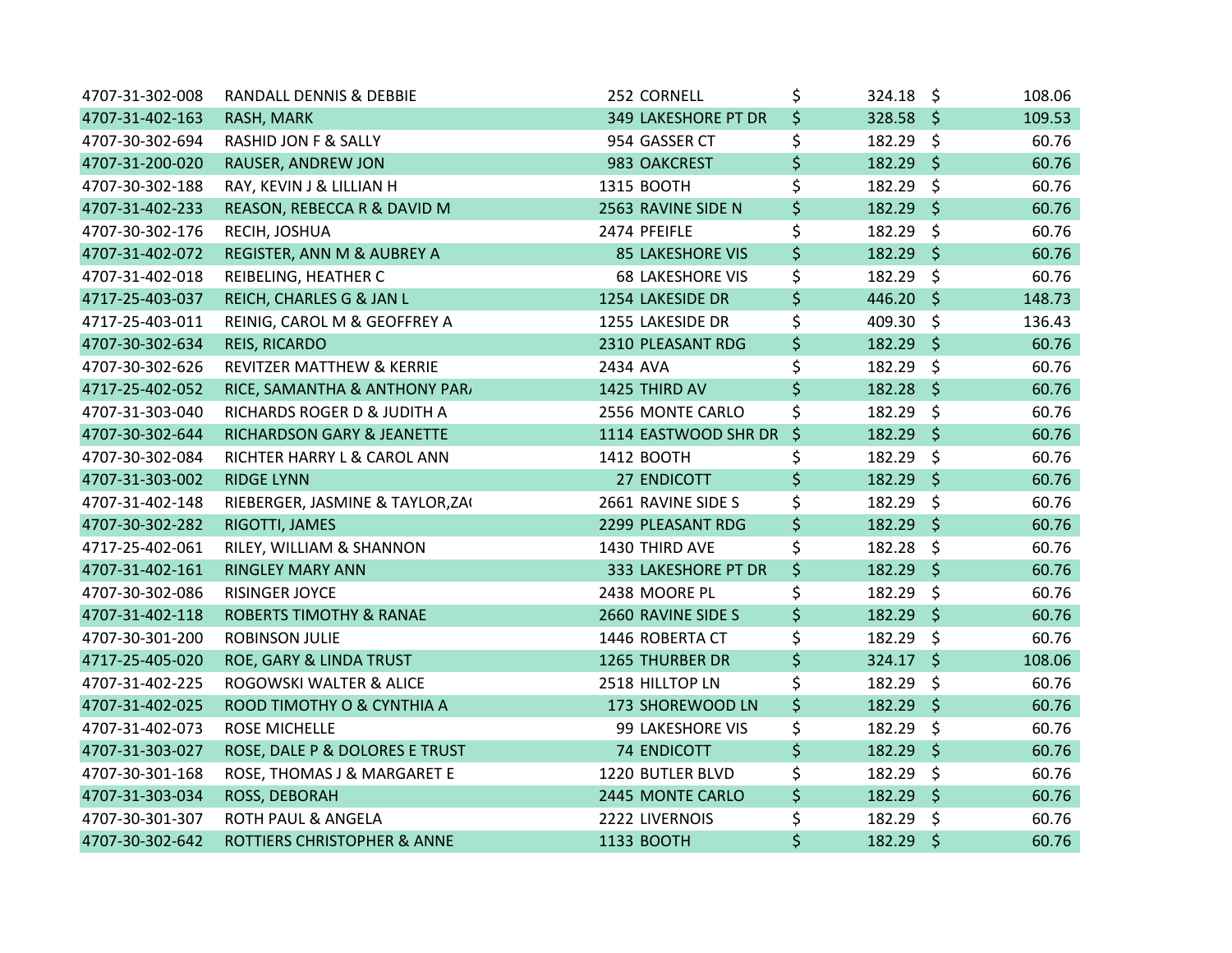| 4717-25-402-011 | <b>RUFLI, DOROTHY &amp; ROBERT</b>      | 1450 FIRST AV              | \$      | 182.29 \$   |         | 60.76  |
|-----------------|-----------------------------------------|----------------------------|---------|-------------|---------|--------|
| 4707-31-303-033 | <b>RUSK, HOLLY</b>                      | 2433 MONTE CARLO           | \$      | $182.29$ \$ |         | 60.76  |
| 4707-30-301-035 | SAARNI, PAUL & MARTIN                   | 1205 BUTLER BLVD           | \$      | 522.83 \$   |         | 174.28 |
| 4707-31-402-055 | SAFADI, SAM & JENNIFER                  | 219 LAKESHORE PT DR        | \$      | $432.02$ \$ |         | 144.01 |
| 4707-30-301-379 | <b>SAKEY ANTHONY &amp; SALLY</b>        | 1120 BUTLER BLVD           | \$      | 182.29 \$   |         | 60.76  |
| 4707-31-402-008 | SALYER, CHRISTOPHER                     | 138 SHOREWOOD LN           | \$      | 182.29 \$   |         | 60.76  |
| 4707-31-303-028 | SALYERS, MARGARET                       | 56 ENDICOTT                | \$      | 182.29 \$   |         | 60.76  |
| 4707-31-402-183 | <b>SAWTELLE, DARRIS</b>                 | 444 LAKESHORE PT DR        | \$      | 182.29 \$   |         | 60.76  |
| 4707-31-402-095 | SCALES, BURLEY J & FREEBURN, ROI        | 415 COURT LN               | \$      | 182.29 \$   |         | 60.76  |
| 4717-25-402-010 | <b>SCHAUER, ROBERT C</b>                | 1530 FIRST AV              | \$      | 182.29 \$   |         | 60.76  |
| 4707-30-302-637 | SCHIFANO, MARY & GERAN, ROSAL           | 1203 BOOTH                 | \$      | 182.29 \$   |         | 60.76  |
| 4707-31-402-179 | <b>SCHMITTLING GARY &amp; CHRISTINE</b> | <b>489 LAKESHORE PT DR</b> | \$      | $182.29$ \$ |         | 60.76  |
| 4717-25-402-072 | SCHOECH, DOUGLAS & SHARI                | 0 HIGHLAND                 | \$      | $182.28$ \$ |         | 60.76  |
| 4717-25-402-073 | SCHOECH, DOUGLAS K & SHARI L D          | <b>650 HIGHLAND</b>        | \$      | 182.28 \$   |         | 60.76  |
| 4707-30-302-658 | <b>SCHOLKO HANS J</b>                   | 1060 THOMPSON SHR DR       | $\zeta$ | 182.29 \$   |         | 60.76  |
| 4707-31-402-221 | <b>SCHULTZ MARK &amp; LORI</b>          | 2578 HILLTOP LN            | \$      | $182.29$ \$ |         | 60.76  |
| 4707-31-302-006 | SCHUMACHER, JESSICA HOCKING-            | 224 UNIVERSITY             | \$      | 324.18 \$   |         | 108.06 |
| 4707-31-302-021 | SCHUYTEN, PHILLIP & KRISTEN H           | 270 HARVARD                | \$      | 324.18 \$   |         | 108.06 |
| 4707-31-402-038 | SCHWARTZ PAULA ANNE & CHARLE            | 71 LAKESHORE PT DR         | \$      | 182.29 \$   |         | 60.76  |
| 4717-25-403-012 | <b>SCOTT, FRED &amp; DOREEN</b>         | 1269 LAKESIDE DR           | \$      | $522.82$ \$ |         | 174.27 |
| 4717-25-402-043 | SCOTT, VICTORIA L                       | 684 DETROIT AV             | \$      | 182.28 \$   |         | 60.76  |
| 4707-31-402-033 | SEATH, RYAN & BRIANA                    | <b>31 LAKESHORE PT DR</b>  | \$      | 182.29 \$   |         | 60.76  |
| 4707-31-302-011 | SEITMAN WILLIAM & SHERRY                | 280 CORNELL                | \$      | 224.86 \$   |         | 74.95  |
| 4717-36-202-009 | SEKULICH, BRADLEY                       | 558 ROSELANE DR            | \$      | 182.28 \$   |         | 60.76  |
| 4717-25-402-022 | SEVERS, MICHAEL                         | 1335 CENTRAL               | \$      | 182.29 \$   |         | 60.76  |
| 4707-30-302-037 | <b>SHAFER RICHARD J &amp; JUDY C</b>    | 2454 HIGHLAND              | \$      | 182.29 \$   |         | 60.76  |
| 4707-31-402-076 | SHANAHAN PATRICK J & KATHLEEN           | 127 LAKESHORE VIS          | \$      | 182.29 \$   |         | 60.76  |
| 4717-25-405-013 | SHARP, BRIAN                            | 1235 THURBER DR            | \$      | 400.79 \$   |         | 133.60 |
| 4707-31-200-050 | <b>SHELTON LONNIE &amp; LOLA</b>        | 962 PINECONE               | \$      | 182.29 \$   |         | 60.76  |
| 4707-31-402-020 | <b>SHEPHERD RENEE A</b>                 | <b>82 LAKESHORE VIS</b>    | \$      | 182.29      | $\zeta$ | 60.76  |
| 4707-31-402-005 | <b>SHIMKUS JOSEPH &amp; TARRA</b>       | 102 SHOREWOOD LN           | \$      | 182.29 \$   |         | 60.76  |
| 4707-30-302-183 | <b>SHREVE JONATHAN &amp; KATHLEEN</b>   | 2377 ROSE                  | \$      | 182.29 \$   |         | 60.76  |
| 4717-36-202-024 | SIBEL, RANDY & LOUANN                   | 537 ROSELANE DR            | \$      | 369.58 \$   |         | 123.19 |
| 4707-31-303-007 | SIEFKER, QUETA LVG TRUST                | <b>87 ENDICOTT</b>         | \$      | 460.40 \$   |         | 153.47 |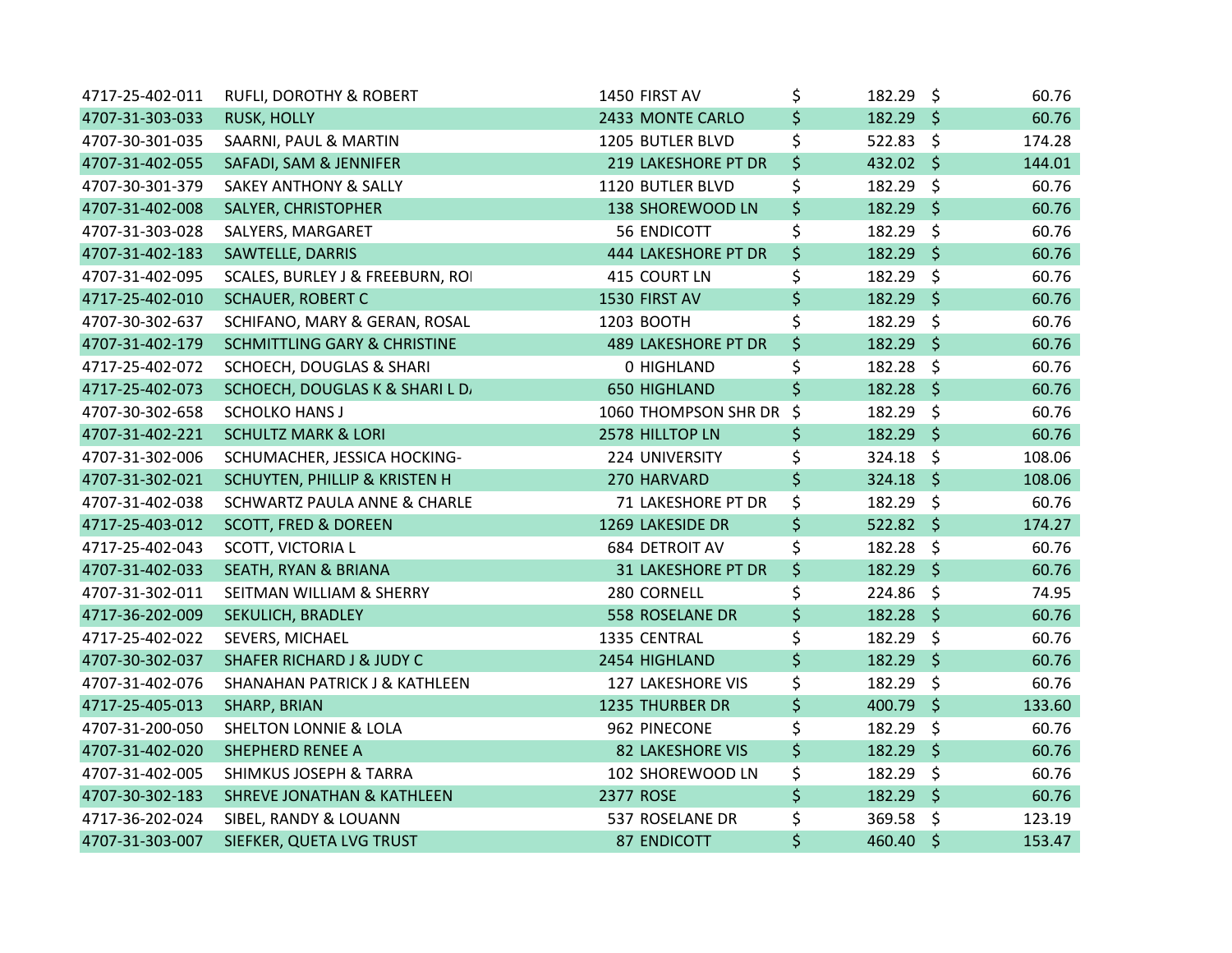| 4707-31-402-097 | SIMON, JACK D                         | 439 COURT LN               | \$<br>182.29 \$   | 60.76  |
|-----------------|---------------------------------------|----------------------------|-------------------|--------|
| 4707-30-302-638 | SIMS JOSEPH R & LINDA L               | 1181 BOOTH                 | \$<br>$182.29$ \$ | 60.76  |
| 4707-31-301-035 | SITAREK EDWARD J JR & CAROL L         | 682 INDIANA                | \$<br>409.31 \$   | 136.44 |
| 4707-31-301-150 | SLADE, CATHY M & STEVEN P             | 656 INDIANA                | \$<br>$409.31$ \$ | 136.44 |
| 4717-25-402-048 | SLAVIK, KYLE J                        | 663 DETROIT AV             | \$<br>182.28 \$   | 60.76  |
| 4707-30-301-223 | <b>SLAYTON, SUSAN</b>                 | 2210 MOORE PL              | \$<br>$182.29$ \$ | 60.76  |
| 4707-31-402-232 | SLEDZ, CRAIG & JACKIE                 | 2555 RAVINE SIDE N         | \$<br>182.29 \$   | 60.76  |
| 4707-31-301-050 | <b>SLUIS, STEVEN &amp; ROBERTA</b>    | 518 CHICAGO DR             | \$<br>409.31 \$   | 136.44 |
| 4717-25-402-006 | SLYFIELD, ERIC & CHERYL               | 320 HIGHLAND               | \$<br>182.29 \$   | 60.76  |
| 4707-31-402-058 | <b>SMITH DONNA</b>                    | 243 LAKESHORE PT DR        | \$<br>182.29 \$   | 60.76  |
| 4707-31-301-145 | SMITH LESLIE A                        | 632 INDIANA                | \$<br>409.31 \$   | 136.44 |
| 4707-31-402-182 | <b>SMITH MARTIN &amp; BETH</b>        | <b>456 LAKESHORE PT DR</b> | \$<br>$182.29$ \$ | 60.76  |
| 4707-30-302-058 | <b>SMITH THOMAS H</b>                 | 1400 OAKWAY                | \$<br>$182.29$ \$ | 60.76  |
| 4707-31-301-030 | <b>SMITH, ANDREW C &amp; AMANDA L</b> | 618 CHICAGO DR             | \$<br>315.67 \$   | 105.22 |
| 4707-30-302-647 | SMITH, CHANDLER & ELAINE              | 1071 GASSER CT             | \$<br>182.29 \$   | 60.76  |
| 4717-36-202-016 | SMITH, GARY A & CHERYL L              | 601 ROSELANE DR            | \$<br>$403.63$ \$ | 134.54 |
| 4717-25-405-012 | SNELGROVE, DANA & HELEN               | 1223 THURBER DR            | \$<br>463.22 \$   | 154.41 |
| 4707-30-301-361 | <b>SNYDER CANDACE A</b>               | 2235 PLEASANT RDG          | \$<br>182.29 \$   | 60.76  |
| 4707-31-303-013 | SOBIESKI, LEONARD J & MARY B          | <b>159 ENDICOTT</b>        | \$<br>$616.48$ \$ | 205.49 |
| 4717-25-405-010 | <b>SOBON FAMILY TRUST</b>             | 1207 THURBER DR            | \$<br>369.57 \$   | 123.19 |
| 4717-25-403-009 | SOCHACKI, THOMAS C & KIMBERLY         | 1225 LAKESIDE DR           | \$<br>397.95 \$   | 132.65 |
| 4707-31-402-080 | <b>SOLOMON, RENEE</b>                 | <b>161 LAKESHORE VIS</b>   | \$<br>182.29 \$   | 60.76  |
| 4707-31-402-191 | <b>SOMERS FRANK &amp; KAREN</b>       | 372 LAKESHORE PT DR        | \$<br>182.29 \$   | 60.76  |
| 4707-31-303-048 | SPANIOLA VICTOR J & KATHLEEN          | 2444 MONTE CARLO           | \$<br>182.29 \$   | 60.76  |
| 4707-31-303-014 | <b>SPARR JAMES &amp; MARY</b>         | 171 ENDICOTT               | \$<br>$551.21$ \$ | 183.74 |
| 4707-30-301-385 | SPATHIS, PETER & JENNIFER             | 2142 PLEASANT RDG          | \$<br>182.29 \$   | 60.76  |
| 4707-30-302-682 | SPEARMAN JOSEPH H & LORAINE F         | 1050 GASSER CT             | \$<br>$182.29$ \$ | 60.76  |
| 4717-25-402-057 | SPENCER, JAMES & LINDA                | 600 HIGHLAND               | \$<br>182.28 \$   | 60.76  |
| 4707-31-402-127 | SPRINGER, JOHN F & CAROLYN J          | 2692 COURT LN N            | \$<br>182.29 \$   | 60.76  |
| 4717-25-403-008 | SPRINGER, NICOL & RONALD              | 1215 LAKESIDE DR           | \$<br>397.95 \$   | 132.65 |
| 4717-25-401-030 | SPRYTZER, LORRAINE & ROBERT           | 258 LAKESIDE DR            | \$<br>392.29 \$   | 130.76 |
| 4707-30-302-666 | SQUAIR, BRYAN & BRINDLEY, TINA        | 2475 EADS PL               | \$<br>182.29 \$   | 60.76  |
| 4717-36-202-025 | ST CHARLES, RONALD SR &JUDITH         | 531 ROSELANE DR            | \$<br>369.58 \$   | 123.19 |
| 4717-36-200-011 | ST JOSEPH PARISH HOWELL               | 0 ROOSEVELT                | \$<br>846.33 \$   | 282.11 |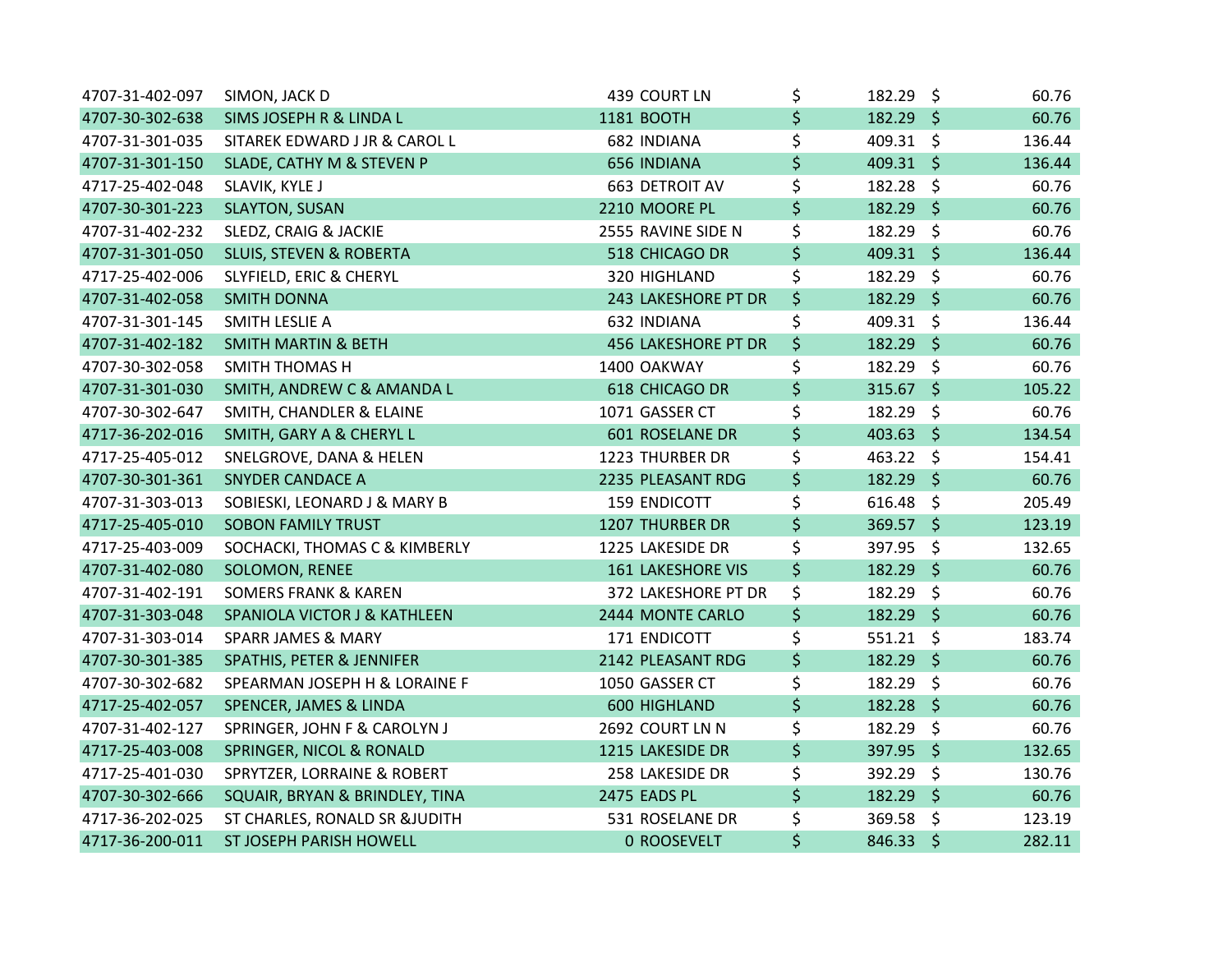| 4707-30-301-405 | ST. AUBIN, TINA MARIE                  | 2151 LIVERNOIS            | \$<br>182.29 \$   | 60.76  |
|-----------------|----------------------------------------|---------------------------|-------------------|--------|
| 4707-31-402-239 | STEFFORIA, JOHN M & CHRISTINE A        | 2584 RAVINE SIDE N        | \$<br>$182.29$ \$ | 60.76  |
| 4707-30-302-224 | STEPHENS, LORETTA                      | 2440 LIVERNOIS            | \$<br>182.29 \$   | 60.76  |
| 4707-31-303-008 | <b>STEVENS, TRAVIS K</b>               | 99 ENDICOTT               | \$<br>494.45 \$   | 164.82 |
| 4707-30-302-546 | STIEG, ENGELBERT U & SHARI             | 922 GASSER CT             | \$<br>182.29 \$   | 60.76  |
| 4707-31-402-165 | STOINSKI, JUDITH A & DOUGLAS S         | 365 LAKESHORE PT DR       | \$<br>288.74 \$   | 96.25  |
| 4707-30-302-621 | STOLTE KEITH & CHERYL CORBY            | 2383 EADS PL              | \$<br>182.29 \$   | 60.76  |
| 4707-31-402-208 | STOUT, ADAM M & KARA RAE MIZC          | 2621 HILLTOP LN           | \$<br>182.29 \$   | 60.76  |
| 4707-31-402-067 | STREET, GERALD H & JUDITH K            | 100 LAKESHORE PT DR       | \$<br>182.29 \$   | 60.76  |
| 4707-31-402-144 | STREET, JEFFREY R & TENLEY J           | 2705 RAVINE SIDE S        | \$<br>182.29 \$   | 60.76  |
| 4707-31-402-094 | STREK, DEREK & ZANIEWSKI, JAMIE        | 403 COURT LN              | \$<br>182.29 \$   | 60.76  |
| 4707-30-301-172 | STRYESKI CASIMER & SOVLANSKY P.        | 1206 BUTLER BLVD          | \$<br>182.29 \$   | 60.76  |
| 4707-30-302-301 | STUART ALLEN T & JENNY MARIE           | 2470 ROSE                 | \$<br>182.29 \$   | 60.76  |
| 4707-31-302-003 | <b>STUHRBERG JAMES &amp; FREDERICK</b> | <b>0 PRINCETON</b>        | \$<br>273.10 \$   | 91.03  |
| 4707-31-302-004 | STUHRBERG, JAMES G                     | 210 UNIVERSITY            | \$<br>$324.18$ \$ | 108.06 |
| 4707-30-301-278 | STYCZYNSKI, MITCHELL                   | 1361 OAKWAY               | \$<br>$182.29$ \$ | 60.76  |
| 4707-31-402-150 | STYCZYNSKI, ROBERT & JODI              | 2615 RAVINE SIDE S        | \$<br>182.29 \$   | 60.76  |
| 4707-30-302-031 | <b>SUBJECK DANNY J &amp; MICHELA L</b> | 2400 HIGHLAND             | \$<br>182.29 \$   | 60.76  |
| 4717-25-403-028 | SUTIKA, RILEY M                        | 636 THOMPSON LAKE AV \$   | 355.39 \$         | 118.46 |
| 4707-31-402-036 | <b>SUTTON DANIEL &amp; AILEEN</b>      | 55 LAKESHORE PT DR        | \$<br>182.29 \$   | 60.76  |
| 4707-31-402-037 | SWIDER, MATTHEW A & BRITTANY           | <b>63 LAKESHORE PT DR</b> | \$<br>182.29 \$   | 60.76  |
| 4717-25-403-006 | SZAKAL, DANIEL & TAMMY                 | 1173 LAKESIDE DR          | \$<br>400.79 \$   | 133.60 |
| 4707-31-402-017 | <b>TAMBORINI MATTHEW</b>               | 136 LAKESHORE VIS         | \$<br>182.29 \$   | 60.76  |
| 4707-31-402-112 | TANNER, GREGORY G & GAIL A CON         | 2689 COURT LN S           | \$<br>182.29 \$   | 60.76  |
| 4707-31-303-006 | TANSKANEN, JUHA P & KIM M              | 75 ENDICOTT               | \$<br>466.07 \$   | 155.36 |
| 4707-31-301-051 | TERRY, JANNIE R & SHAWN                | 496 CHICAGO DR            | \$<br>275.94 \$   | 91.98  |
| 4707-31-402-013 | <b>TESMER ROBERT &amp; DIANE</b>       | 198 SHOREWOOD LN          | \$<br>182.29 \$   | 60.76  |
| 4707-30-301-319 | THIBODEAU GEORGE A                     | 2155 PLEASANT RDG         | \$<br>182.29 \$   | 60.76  |
| 4707-30-301-043 | THOMAS, TODD                           | 1169 BUTLER BLVD          | \$<br>295.80 \$   | 98.60  |
| 4707-30-302-054 | THOMPSON, KATHY                        | 2427 MOORE PL             | \$<br>$182.29$ \$ | 60.76  |
| 4707-31-402-240 | THUMSER, DEBORAH J                     | 2576 RAVINE SIDE N        | \$<br>182.29 \$   | 60.76  |
| 4707-31-402-121 | TODD RAYMOND M & CAROLYN L             | 2624 RAVINE SIDE S        | \$<br>182.29 \$   | 60.76  |
| 4707-31-301-048 | TORRI, BRENDA & RICHARD                | 530 CHICAGO DR            | \$<br>295.80 \$   | 98.60  |
| 4707-30-301-164 | <b>TOURANGEAU STEVEN &amp; CARRIE</b>  | 1230 BUTLER BLVD          | \$<br>182.29 \$   | 60.76  |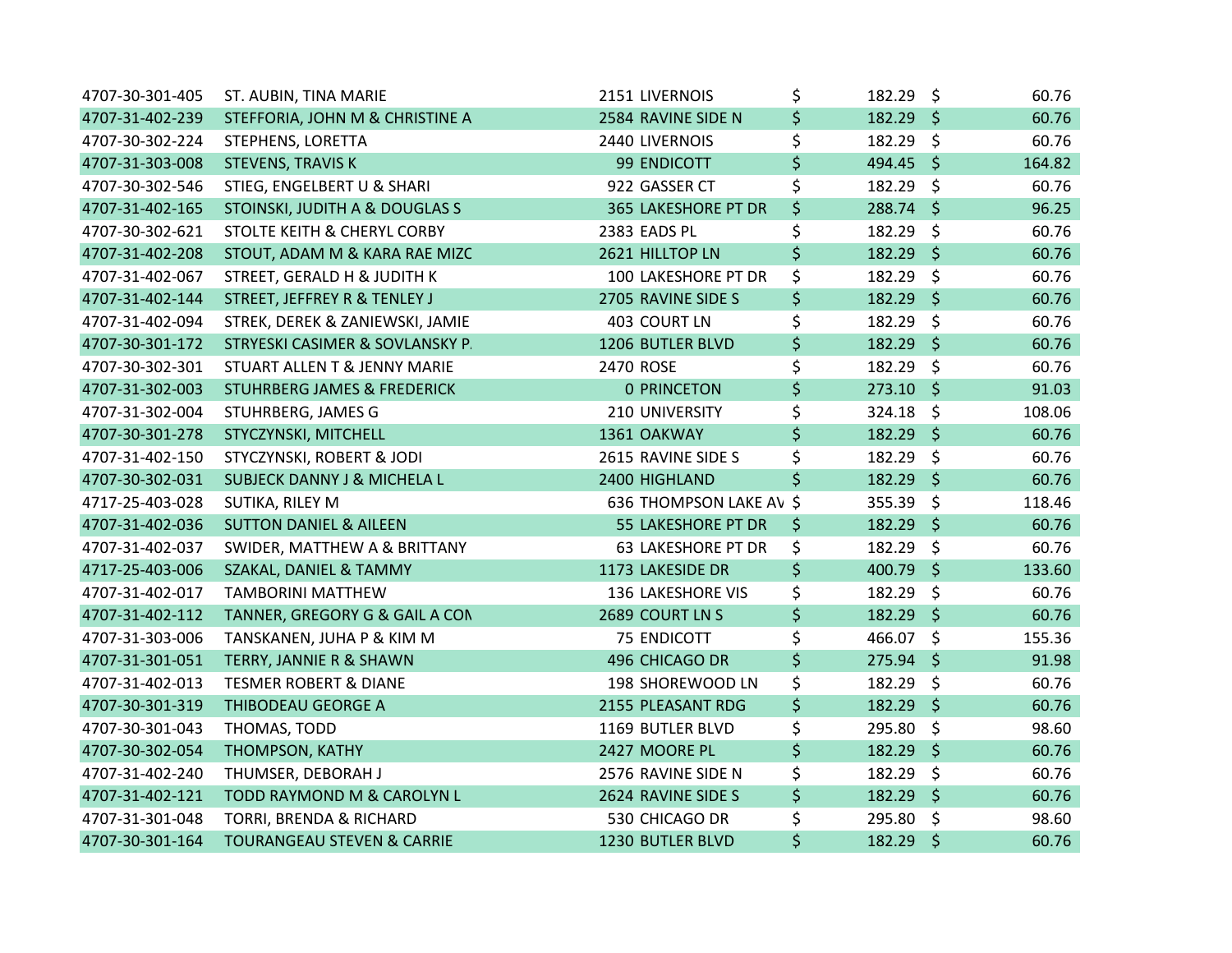| 4707-31-301-041 | TOWNSEND BETTY & MICHELS ROB              | 594 CHICAGO DR            | \$<br>295.80 \$   |         | 98.60  |
|-----------------|-------------------------------------------|---------------------------|-------------------|---------|--------|
| 4717-25-403-001 | TRENDLE, DARLENE C TRUST                  | 1095 LAKESIDE DR          | \$<br>781.06 \$   |         | 260.35 |
| 4707-31-402-087 | TREVOR, JAMES                             | <b>164 LAKESHORE VIS</b>  | \$<br>182.29 \$   |         | 60.76  |
| 4707-31-402-069 | TRIERWEILER, CURT                         | <b>90 LAKESHORE PT DR</b> | \$<br>182.29 \$   |         | 60.76  |
| 4707-30-301-400 | TRIST, MICHAEL & SHEILA                   | 983 THOMPSON SHR DR \$    | 466.07 \$         |         | 155.36 |
| 4707-31-303-043 | TROTTER, MELISSA A                        | 2520 MONTE CARLO          | \$<br>$182.29$ \$ |         | 60.76  |
| 4707-31-402-217 | <b>TRUXAL THOMAS &amp; MICHELLE</b>       | 2670 RAVINE SIDE N        | \$<br>182.29      | $\zeta$ | 60.76  |
| 4707-31-402-082 | <b>TUCKER, JEFFREY &amp; KELLY</b>        | 173 LAKESHORE VIS         | \$<br>182.29 \$   |         | 60.76  |
| 4707-31-303-005 | TUNDO, VANESSA CLINE & JOHN F             | <b>63 ENDICOTT</b>        | \$<br>494.45 \$   |         | 164.82 |
| 4707-31-402-034 | <b>TURNBULL, DAVID &amp; JOSEFA</b>       | <b>39 LAKESHORE PT DR</b> | \$<br>182.29 \$   |         | 60.76  |
| 4707-31-402-051 | UNDERWOOD WILLIAM & JILL                  | 187 LAKESHORE PT DR       | \$<br>372.42 \$   |         | 124.14 |
| 4707-31-402-231 | UNRUE, RYAN R                             | 2547 RAVINE SIDE N        | \$<br>182.29 \$   |         | 60.76  |
| 4707-31-402-109 | VAN BUREN, TAMARON M BURKE-               | 2725 COURT LN S           | \$<br>182.29 \$   |         | 60.76  |
| 4707-30-302-157 | VAN OFLEN, THEODORE R & CATHE             | 2467 LIVERNOIS            | \$<br>182.29 \$   |         | 60.76  |
| 4717-25-402-051 | VAN ZWOLL, MARY BETH                      | 1435 THIRD AV             | \$<br>182.28 \$   |         | 60.76  |
| 4717-25-405-014 | VANBRUNT, JENNIFER A                      | 1241 THURBER DR           | \$<br>369.57 \$   |         | 123.19 |
| 4707-31-402-199 | VANDEBERG, BLAINE & OLANDER, V            | 2549 HILLTOP LN           | \$<br>182.29      | \$      | 60.76  |
| 4717-25-402-025 | VERELLEN, CLINTON J.                      | 1389 CENTRAL              | \$<br>182.29 \$   |         | 60.76  |
| 4717-36-202-007 | VOLZ, ANDREW DANIEL                       | 542 ROSELANE DR           | \$<br>182.28 \$   |         | 60.76  |
| 4707-31-402-164 | <b>VRSEK, GARY A DENISE J</b>             | 357 LAKESHORE PT DR       | \$<br>319.89 \$   |         | 106.63 |
| 4707-31-302-036 | WAGNER, PATRICIA & DAVID A                | 240 HARVARD               | \$<br>642.02 \$   |         | 214.01 |
| 4707-30-302-047 | WALKER, JAMES JR & LINDA                  | 2495 MOORE PL             | \$<br>182.29 \$   |         | 60.76  |
| 4707-30-301-238 | WALSH, JOSEPH & HOWE, JESSICA             | 1418 ROBERTA CT           | \$<br>182.29 \$   |         | 60.76  |
| 4707-30-302-049 | WANTY, ROBERT J                           | 2471 MOORE PL             | \$<br>182.29 \$   |         | 60.76  |
| 4717-25-402-034 | WARD, DANIEL & MICHELLE                   | 1530 SECOND AV            | \$<br>182.29 \$   |         | 60.76  |
| 4707-30-301-362 | <b>WARFIELD, JEFFREY</b>                  | 2195 PLEASANT RDG         | \$<br>182.29 \$   |         | 60.76  |
| 4707-31-402-124 | WARSTLER, MATTHEW & MAUREEN               | 2588 RAVINE SIDE S        | \$<br>182.29 \$   |         | 60.76  |
| 4707-30-301-044 | <b>WARSTLER, ROBERT M &amp; COLLEEN (</b> | 1157 BUTLER BLVD          | \$<br>409.31 \$   |         | 136.44 |
| 4707-31-402-172 | <b>WATSON TRUST</b>                       | 421 LAKESHORE PT DR       | \$<br>422.17 \$   |         | 140.72 |
| 4707-30-301-186 | <b>WATSON, KELLY</b>                      | 1376 CHICAGO BLVD         | \$<br>182.29      | $\zeta$ | 60.76  |
| 4707-31-303-053 | WAY MATTHEW E                             | 2693 GOLF CLUB            | \$<br>182.29 \$   |         | 60.76  |
| 4707-30-302-085 | <b>WESNER, CAROLYN</b>                    | 2457 PFEIFLE              | \$<br>182.29 \$   |         | 60.76  |
| 4717-25-403-025 | WEST, MICHAEL & LYNN                      | 704 THOMPSON LAKE AV \$   | 624.98 \$         |         | 208.33 |
| 4707-30-301-372 | <b>WHITE, CHARLES</b>                     | 1300 BUTLER BLVD          | \$<br>182.29      | $\zeta$ | 60.76  |